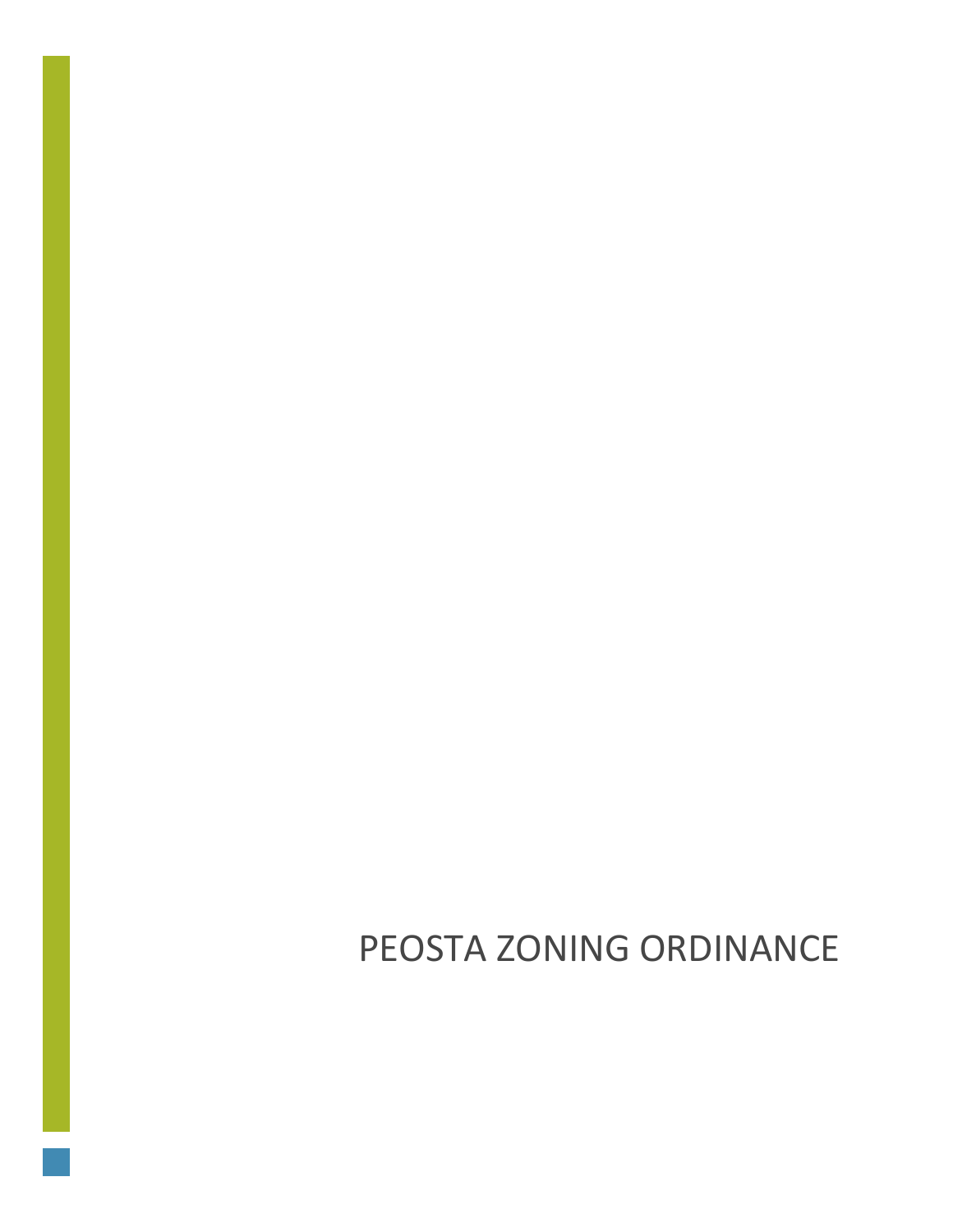# Contents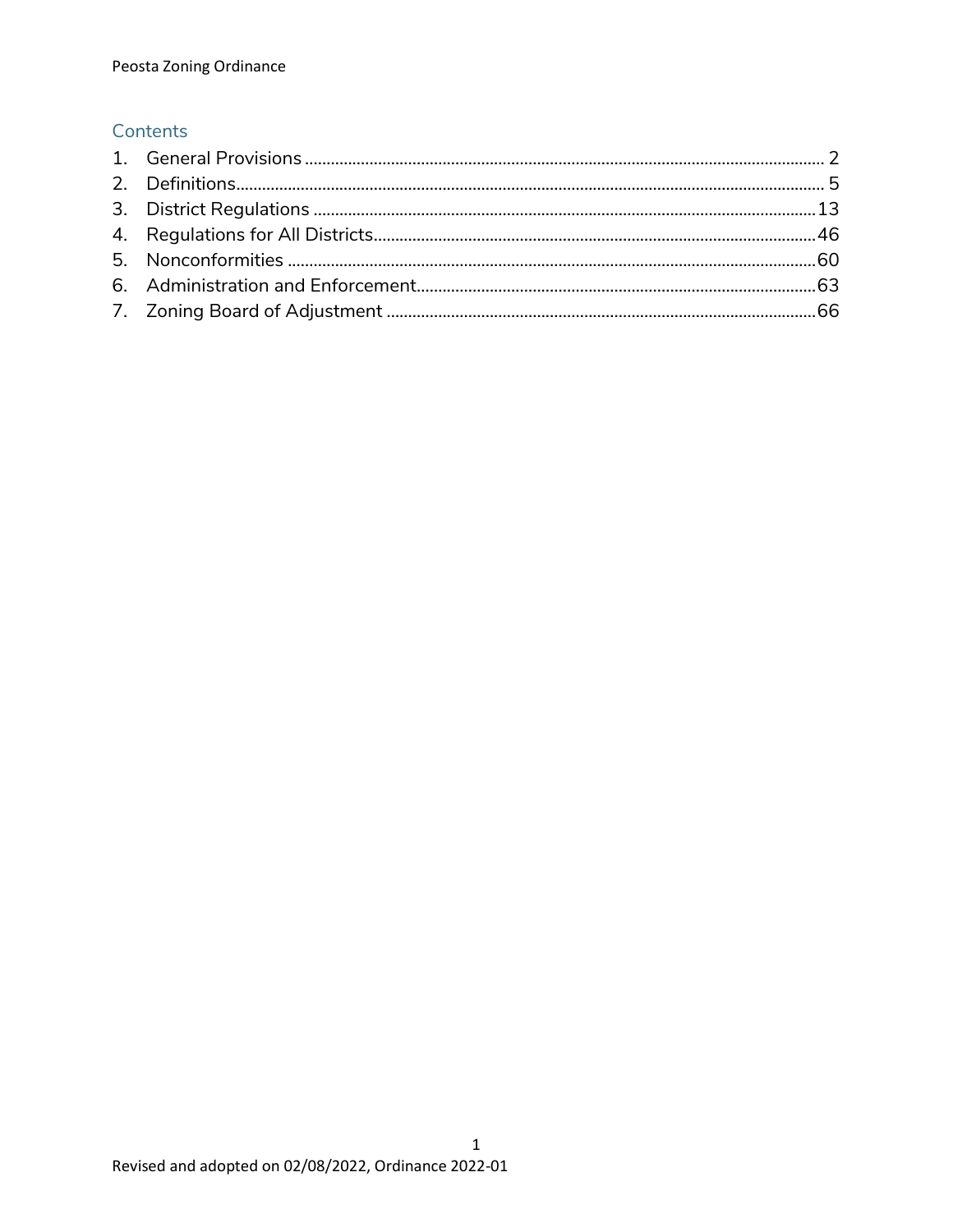# <span id="page-2-0"></span>**1. General Provisions**

### **Title**

This ordinance shall be known and may be cited and referred to as the zoning ordinance of the City of Peosta, Iowa

# **Purpose**

The zoning regulations and districts as herein established have been made for the purpose of promoting the health, safety, and general welfare of the community. The zoning regulations and districts have been designed to lessen congestion in the streets; to secure safety from fire and other hazards; to provide adequate light and air; to prevent overcrowding of land; to avoid undue concentration of population; and to facilitate the adequate provision of transportation, water sewage, schools, and parks. The zoning regulations and districts have been made with reasonable consideration of the character of the district and its suitability for the particular uses, and with a view of conserving the value of buildings, encouraging the and most appropriate use of land throughout the community.

# **Minimum Requirements Interpretation**

In their interpretation and application, the provisions of this ordinance shall be held to be the minimum requirements. Where this ordinance imposes a greater restriction than is imposed or required by other provisions of law, or by other rules or regulations or ordinances, the provisions of this ordinance shall control. Where for specific land, the requirements of any other ordinances of the City are more stringent or restrictive than the requirements set forth in this chapter; nothing herein shall be construed to waive compliance with the provisions of such other ordinance.

# **Relationship to the Comprehensive Plan**

It is the intention of this ordinance to implement the goals, principles, and objectives reflected in the Comprehensive Plan adopted by the City. While the City reaffirms its commitment that the provisions of this ordinance and any amendments made to this ordinance shall conform to adopted planning policies, the City acknowledges its intent that neither this ordinance nor any amendment of this ordinance may be challenged merely based on an alleged nonconformity with the comprehensive plan.

### **Severability**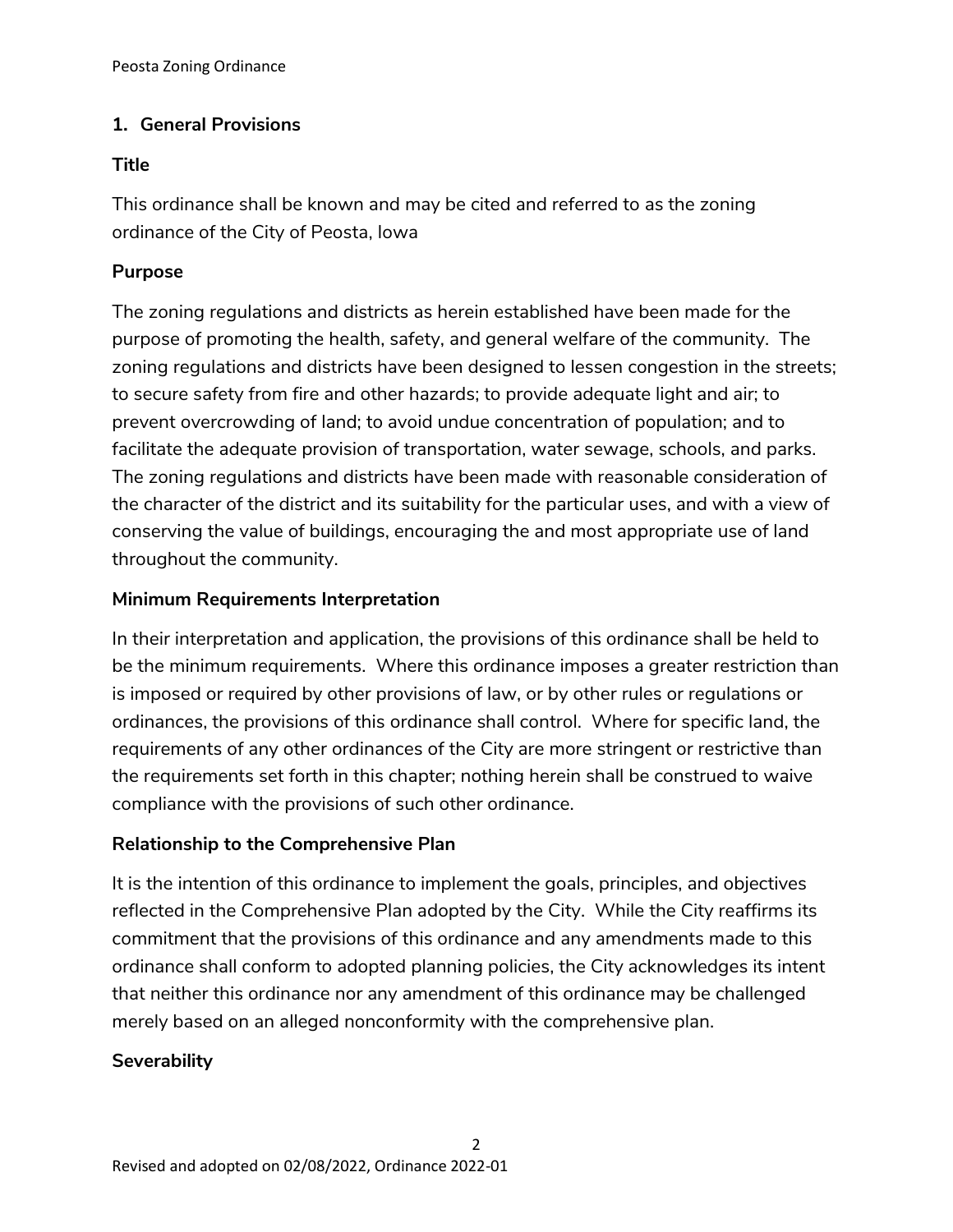It is hereby declared by the City Council that the provisions of this ordinance are separable, in accordance with the following:

- 1. If any court of competent jurisdiction shall adjudge any provision of this ordinance to be invalid, such judgment shall not affect any other provisions of this ordinance.
- 2. If any court of competent jurisdiction shall adjudge invalid the application of any provisions of this ordinance to a particular parcel of land, a building or other structure, such judgment shall not affect the application of said provisions to any other parcel of land, building or structure

# **Not a Licensing Ordinance**

Nothing contained in this ordinance shall be deemed to be a consent, license or permit to use any property or to locate, construct or maintain any building, structure, or facility or to carry on any trade, industry, occupation or activity.

# **Private Agreements**

This ordinance is not intended to abrogate, annul, or otherwise interfere with any easement covenant, or any other private agreement or legal relationship; provided, however, that where the regulations of this code are more restrictive or impose higher standards or requirements than such easement, covenant, or other private agreement or legal relationship, the regulations of this code shall govern.

# **Code References**

Any references herein to sections of the City Code are to those sections in force on the effective date of this ordinance and shall be deemed to refer to the successor section, if any, in the event the section referenced is renumbered.

# **Headings or Titles**

Headings or titles to sections, subsections and paragraphs shall be construed as informative of general nature of its contents, but not a restriction upon its contents.

# **Cumulative Provisions**

The provisions of this ordinance are cumulative and additional limitations upon all other laws and ordinances, heretofore passed or which may be passed hereafter, governing any subject matter in this ordinance.

# **Repeal of Conflicting Ordinances**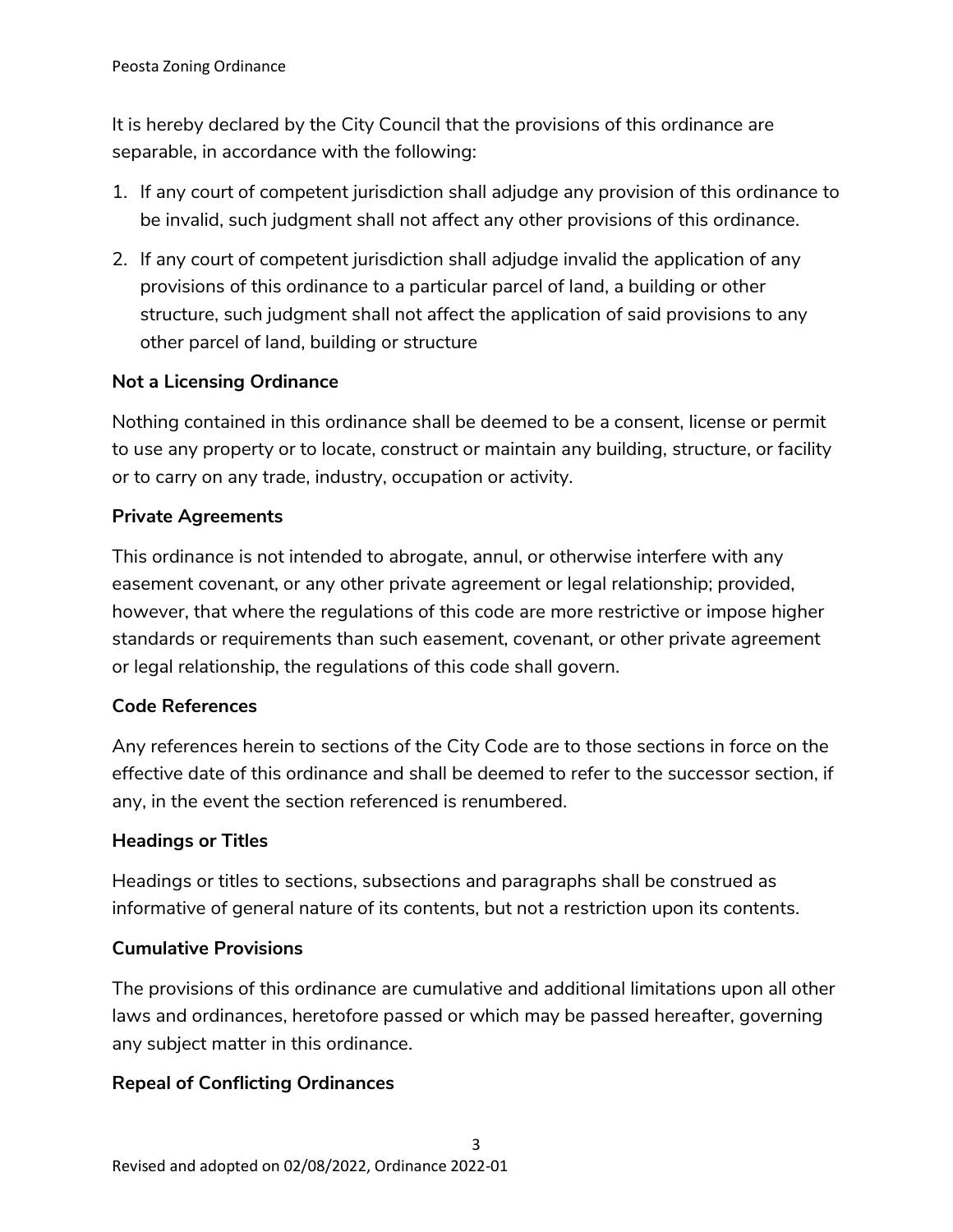Upon the effective date and publication of this ordinance, all existing ordinances in conflict herewith and all amendments thereto shall be, and the same hereby are repealed. However, in the event that this ordinance shall fail to become effective for any reason whatsoever, all existing ordinances and all amendments thereto shall remain in full force and effect.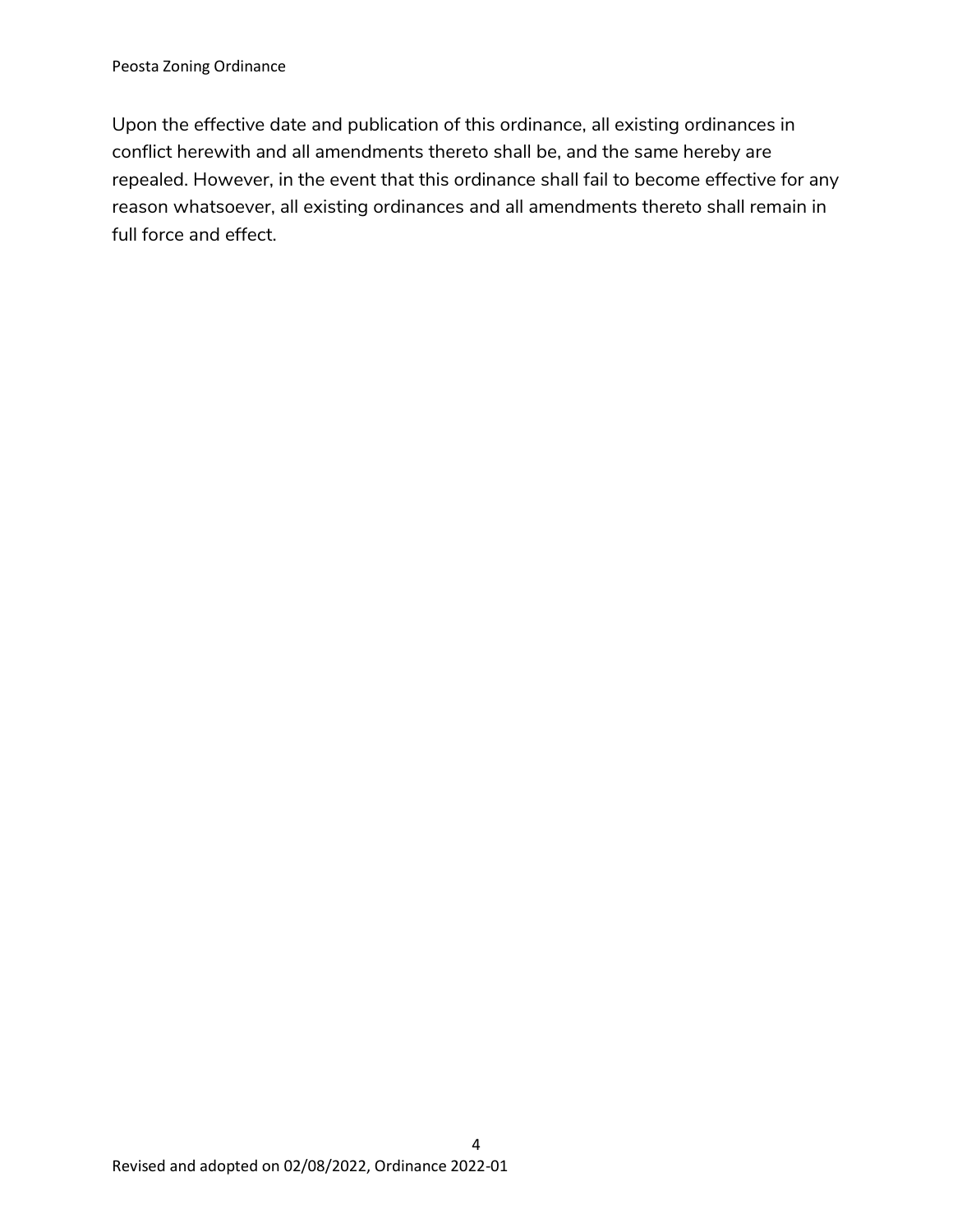# <span id="page-5-0"></span>**2. Definitions**

**Accessory Use or Structure** – A use or structure subordinate to the principal uses of the building on the lot and serving the purpose customarily incidental to the use of the principal building.

**Alley** – A public way, affording a secondary means of access to abutting property.

**Apartment –** See Dwelling, Multi Family.

**Assisted Living** – a provision of housing with services which may include but not limited to health-related care, personal care, and assistance with instrumental activities of daily living in a physical structure which provides a home like environment.

**Buildable Area** – The portion of a lot remaining after required yards have been provided.

**Building** – A structure built and maintained for the support, shelter, or enclosure of persons, animals, or property of any kind.

**Building Height** – The vertical distance from the average ground level at the front wall of the building to the highest point of the underside of the ceiling beams for a flat roof, or to the decline of a mansard roof or gambrel roof, or to the mean height level between the eaves and the ridge for a gable, hip, or shed roof.

**Conditional Use Permit** – A permit issued by the Board of adjustment that authorizes the recipient to make conditional use of property in accordance with the provisions of this ordinance and any additional conditions placed upon or required by said permit.

### **Accessory Structure**



### **Building Height**

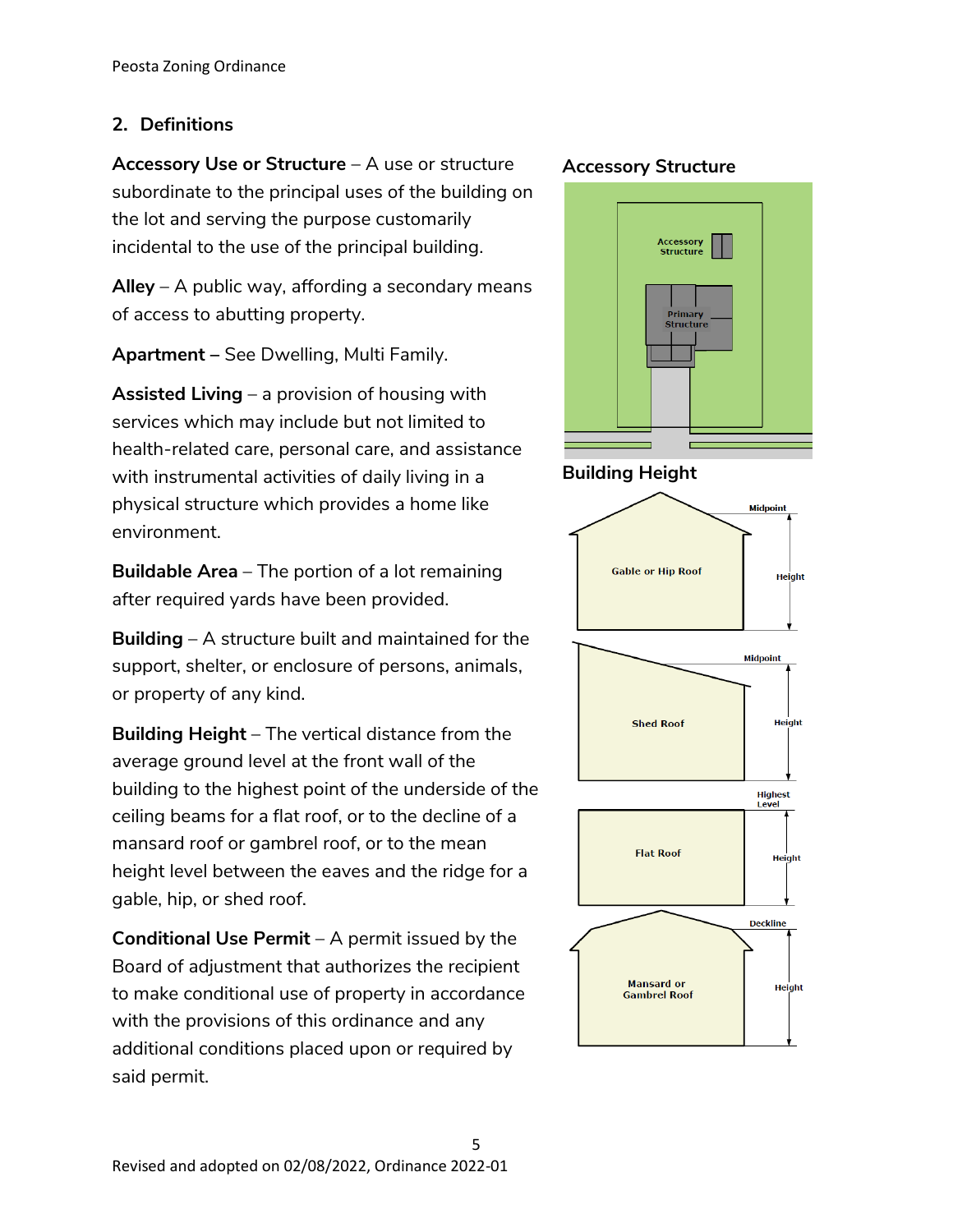**Condominium** – a multiple-family dwelling as defined herein whereby the title to each unit is held in separate ownership, and the real-estate on which the units are located is held in common ownership solely by the owners of the units with each having and undivided interest in the common real-estate.

**Condominium Association** – See Homeowners Association.

**Convenience Store** – A retail store containing less than 2,500 square feet of gross floor area engaged in selling primarily food, beverages, and other household supplies to customers, and designed to attract a large volume of stop and go customers.

**Daycare** - An establishment, licensed by the State of Iowa, which is intended to provide for the care, supervision, and protection of children.

**Daycare, Adult** – a facility providing care for the elderly and/or functionally impaired adults in a protective setting for a portion of the 24-hour day.

**Dormitory** - A building used as group living quarters for a student body or religious order as an accessory use to a college, university, boarding school, convent, monastery, or similar institutional use.

**Dwelling** – a building or portion thereof, designed or used exclusively for residential occupancy, including a manufactured home as defined by state law, but not including trailers, mobile homes, motels, motor lodges, boarding and lodging houses, or tourist homes.

**Dwelling Unit** – One room or rooms connected together, constituting a separate, independent housekeeping establishment for owner occupancy or lease on a weekly, monthly, or longer basis, and physically separate from any other rooms or dwelling units which may be in the same structure, and containing independent kitchen, toilet, and sleeping facilities.

**Dwelling, Single-Family** – a detached residential building designed for or occupied by one family.

**Dwelling, Single-Family Attached** – see Townhouse.

**Dwelling, Two-Family** – A building designed or used exclusively for the occupancy of two families living independently of each other and having separate kitchen and toilet facilities for each family.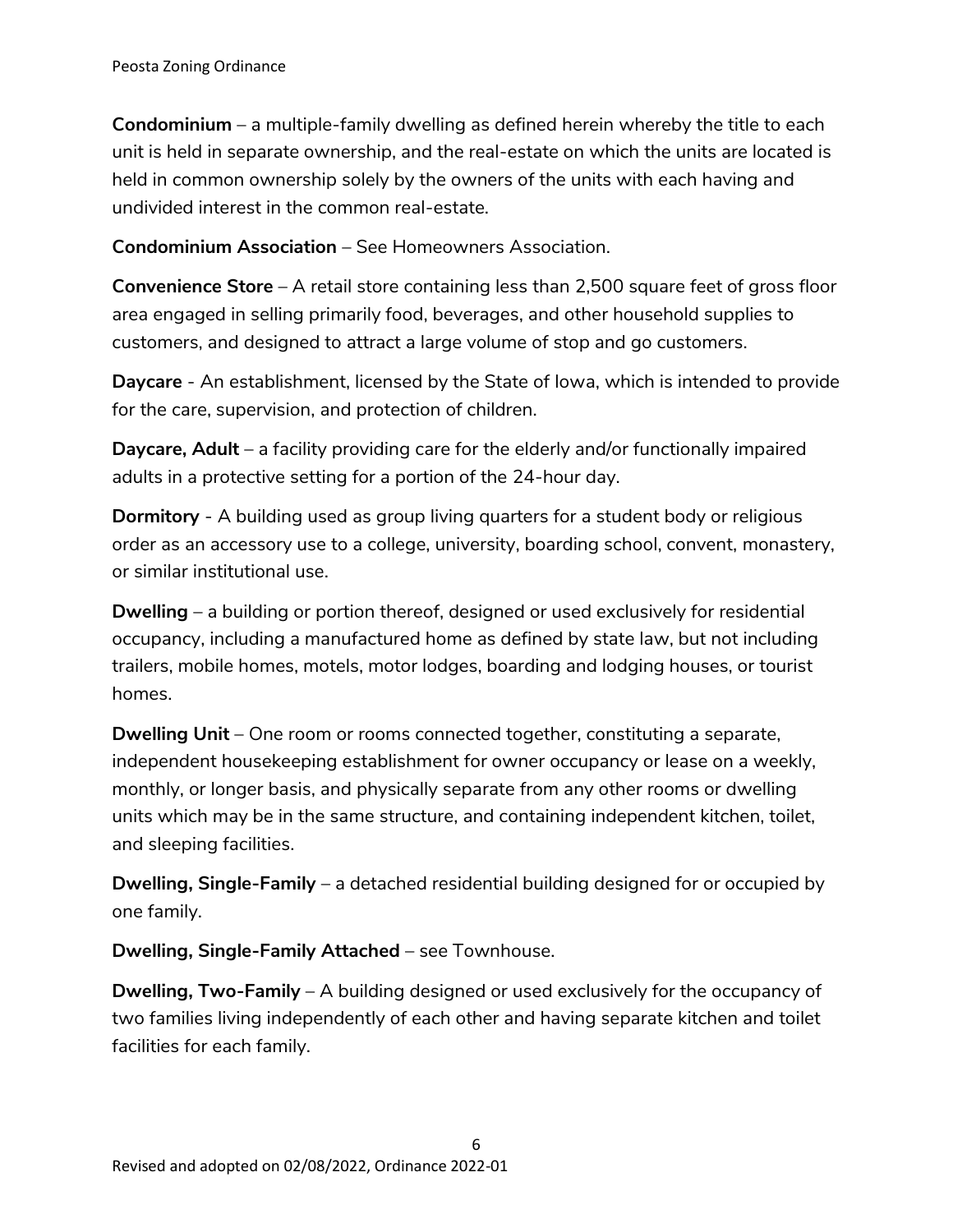**Dwelling, Multiple-Family** – a building or buildings designed a designed and used for occupancy by three or more families, all living independently of each other and having separate kitchen and toilet facilities for each family.

**Dwelling, Zero-Lot Line** - A residential dwelling unit designed for occupancy for one family only, which physically adjoins one other matching residential single family dwelling unit across an abutting side lot line, with each unit occupying its own parcel.

**Family** – any number of people occupying a single dwelling unit living together as a single housekeeping unit, related by blood, marriage, or formal adoption plus not more than three additional people not so related, except that foster children and persons with disabilities.

**Fence** – A freestanding structure designed to restrict movement across a boundary.

**Gas Station** – a building and/or premises where gasoline, oil and minor auto accessories, and convenience items may be supplied and dispensed at retail and may include an automated customer activated fuel dispensing system. A gas station is not a service station. For other services other than the sale of gasoline, see service station.

**Garage** – a structure or building or portion thereof in which one or more vehicles may be parked or stored. For purposes of this code, garages include carports.

**Homeowners Association** – a private, nonprofit corporation or association of homeowners in a fixed area, established for the purpose of owning, operating, and maintaining various common properties and facilities.

**Kennel** - Any building or portion thereof where dogs, cats, or other household domestic animals are maintained, boarded, bred, or cared for, in return for remuneration, or are kept for the purpose of sale.

**Lot** – A parcel or tract of land with established, recorded boundaries and legal description which may be sold, conveyed, or transferred based on such legal description.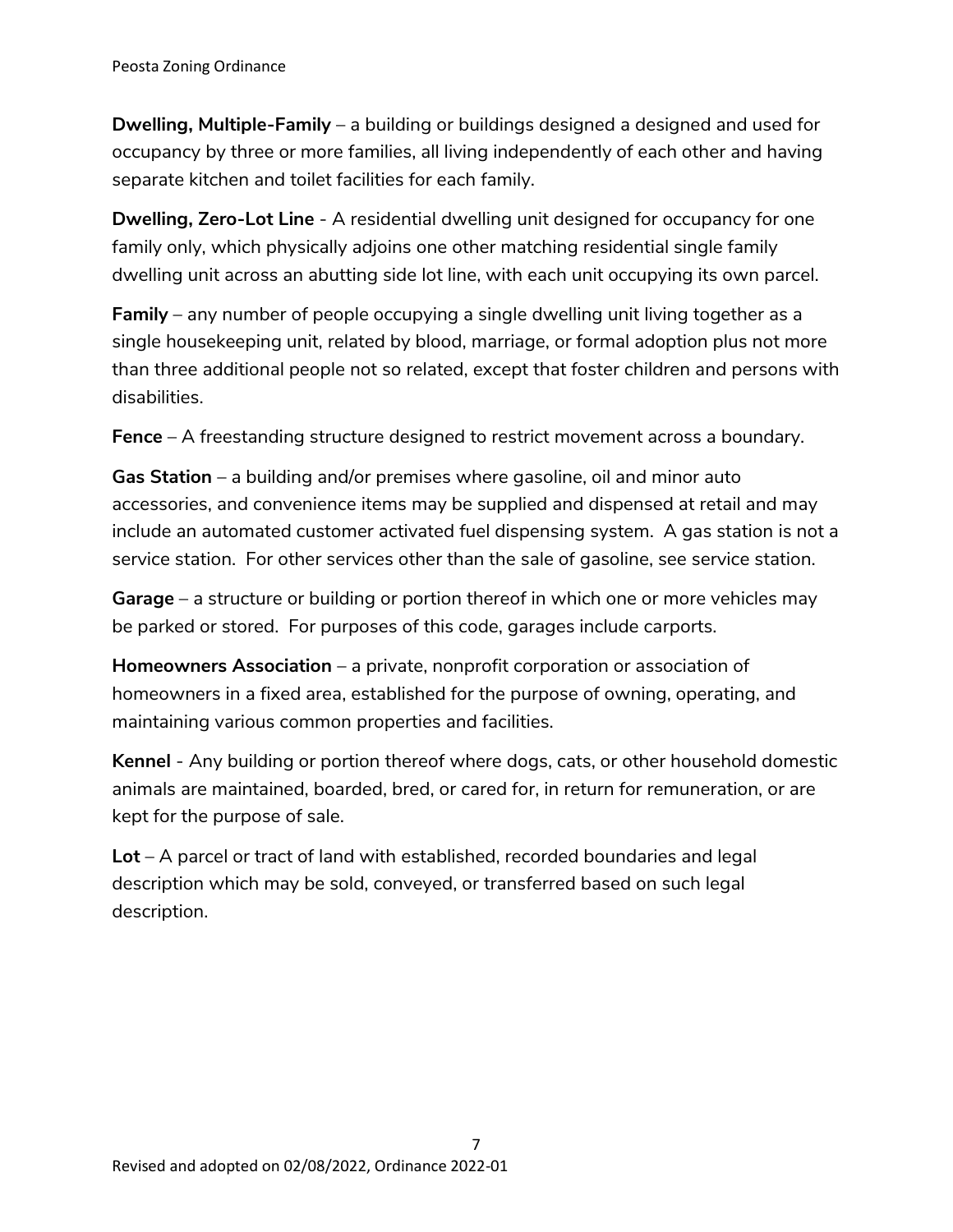**Lot Area** – The total horizontal area included within the boundaries of the lot lines of a lot.

**Lot, Corner** - A lot abutting upon two or more streets at their intersection. A lot abutting on a curved street or streets shall be considered a corner lot if straight lines drawn from the foremost points of the side lot lines to the foremost point of the lot meet at an interior angle of less than 135 degrees.

**Lot Coverage** - That portion of a lot covered by principal and accessory uses and/or buildings expressed as a percentage of the lot area.

**Lot Depth** - The mean horizontal distance between the front and rear lot lines.

**Lot, Double Frontage** – See Lot, Through.

**Lot, Flag** - A lot that has access to a public rightof-way by means of a narrow strip of land.

**Lot Frontage** - All sides of a lot abutting a street and measured along the front property line as it abuts the street right of way or roadway easement line.

**Lot, Interior** - A lot other than a corner lot with only one frontage on a street

**Lot Line** – The property bounding line of a lot.

**Lot Line, Front** – the property line abutting a street right-of-way or roadway easement line.

**Lot Line, Rear** – a lot line not abutting a street which is opposite and generally most distant from the front lot line.

**Lot Line, Side** – any lot line not a front lot line or rear lot line.

#### 8 Revised and adopted on 02/08/2022, Ordinance 2022-01

### **Lot Width and Depth**





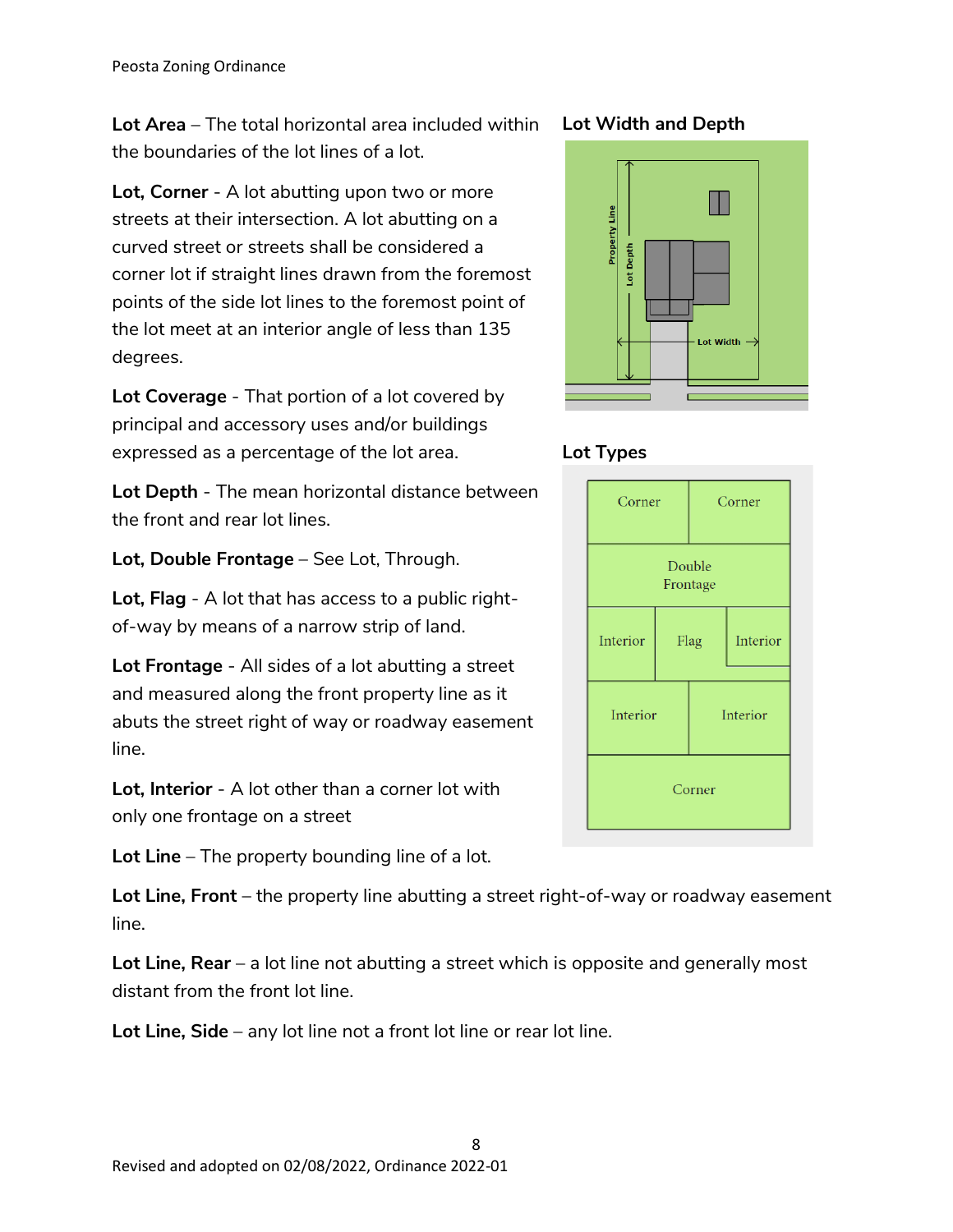**Lot of Record** – A lot which is part of a subdivision recorded in the office of the County Clerk, County Recorder, or described by meets and bounds, the description of which has been so recorded.

**Lot, Through** - A lot which fronts upon two parallel streets, or which fronts upon two streets which do not intersect at the boundaries of the lot.

**Lot Width** – The width of a lot measured at the building line (frontage line) and at right angles to its depth.

**Lot, Zoning** – For the purposes of this ordinance, a zoning lot is a parcel of land of at least sufficient size to meet minimum zoning requirements for use, coverage, and area, and to provide such yards and other open spaces as herein required. Such lot shall have frontage on an improved public street, or an approved private street, and may consist of:

- a) A single lot of record;
- b) A portion of a lot of record;
- c) A combination of complete lots of record and portion of lots of record, or portions of lots of record;
- d) A parcel of land described by meets and bounds; provided that in no case of division or combination shall any residual lot or parcel be created which does not meet the requirements of this code.

**Manufactured Home** – a factory-built structure built under the authority of 42 U.S.C. § 5403, that is required by federal law to display a seal required by HUD and was constructed on or after June 15, 1976.

**Mobile Home** – any vehicle without motive power used or so manufactured or constructed as to permit its being used as a conveyance upon the public streets and highways and so designed, constructed, or reconstructed as will permit the vehicle to be used as a place for human habitation by one or more persons; but shall also include any such vehicle with motive power not registered as a motor vehicle in the Iowa. A mobile home is factory-built housing on a chassis. A mobile home shall not be constructed to be a travel trailer or other form of recreational vehicle. A mobile home shall be constructed to remain a mobile home, subject to all regulations applying thereto, whether or not wheels, axles, hitch, or other appurtenances of mobility are removed and regardless of the nature of the foundation provided. However, certain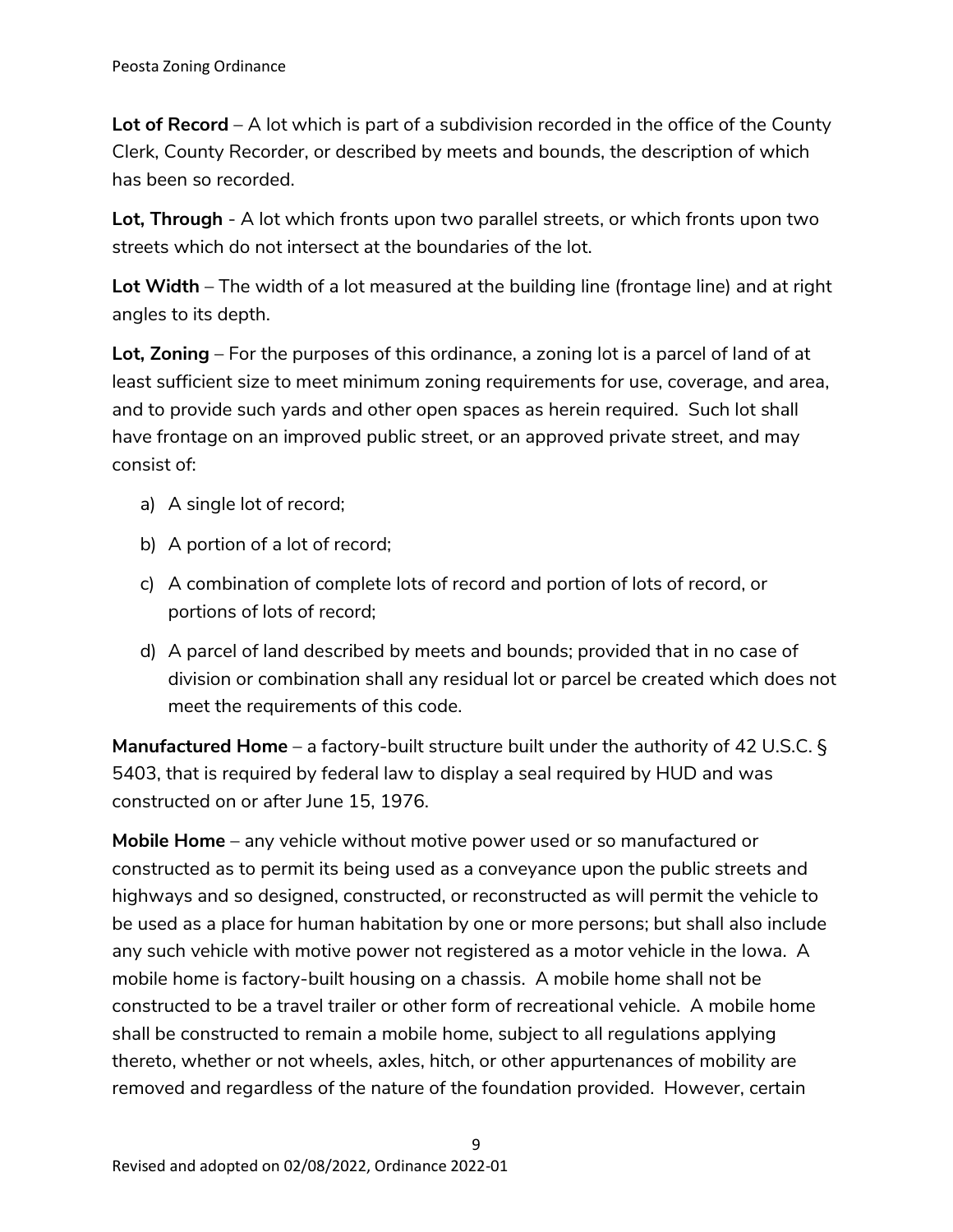mobile homes may be classified as "manufactured homes." Nothing in this Code shall be construed as permitting a mobile home in other than a mobile home park unless such mobile home is classified as a manufactured home.

**Mobile Home Park** – a parcel of land under single ownership that has been planned and improved for the placement of mobile housing used or to be used for dwelling purposes and where mobile home spaces are not offered for sale or sold. The term "mobile home park" does not include sales lots on which new or used mobile homes are parked for the purposes of storage, inspection, or sale.

**Modular Home** – a factory-built structure which is to be used as a place of human habitation, is constructed to comply with the Iowa state building code for modular factory-built structures, as adopted and displays a seal issued by the Iowa State Building Code Commissioner.

**Nonconforming Building** – a building or portion thereof which was lawful when established but which does not conform to subsequently established zoning or zoning regulations.

**Nonconforming Use** – a use lawful when established but which does not conform to subsequently established zoning or zoning regulation.

**Nursing or Convalescent Home** – an establishment providing full-time housing and care for the aged or physically infirm, and not involving surgery, obstetrical services, or other major medical services more commonly provided in hospitals or clinics. Such establishment may involve usual convalescent or chronic care including bedside nursing care, administration of medicines or special diets, application of bandages or dressings, and similar procedures.

**Recreational Vehicle (RV) –** a vehicular unit designed for recreational camping or travel under its own power or designed to be mounted or drawn by a motor vehicle. Recreational vehicle includes motor home, truck camper, travel trailer, and camping trailer.

**Recreational Vehicle Park** – a tract of land upon which two or more recreational vehicle sites are located, established, or maintained for occupancy by residential vehicles of the general public as temporary living quarters for recreation or vacation purposes by campers, vacationers, or travelers.

**Service Station** – A building and premise where the primary use is the supply and dispensing at retail of motor fuels, lubricants, batteries, tires, and motor vehicle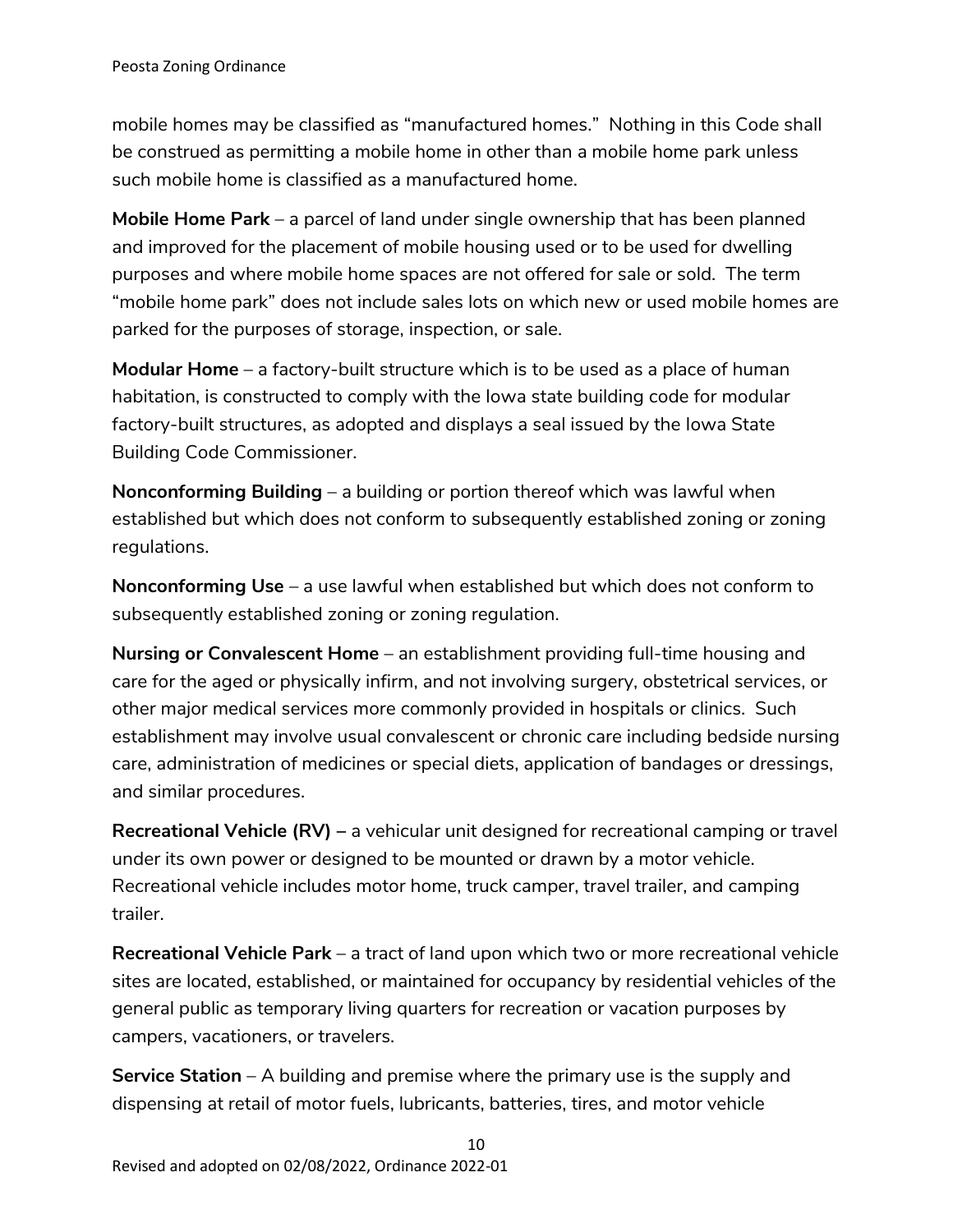accessories and where light maintenance activities such as engine tune-ups, lubrications, and washing may be conducted, but not including heavy maintenance and repair such as engine overhauls, painting, and body repair.

**Setback** - The distance required between a property line or roadway easement line and the buildable area on a lot.

**Setback, Front**- A line which defines the required minimum distance between a building or structure and the right of way or roadway easement line. The front setback line shall be parallel with the right of way or roadway easement line. Corner lots and double frontage lots shall have a front setback along both street frontages.

**Setback Line, Building** - A line which defines the required minimum distance between a building or structure and the right of way or roadway easement line. The front setback line shall be parallel with the right of way or roadway easement line.



**Setbacks**

Corner lots and double frontage lots shall have a front setback along both street frontages.

**Setback, Rear** - A line which defines the required minimum distance between a building or structure and the property line opposite the right of way line or roadway easement line. The rear setback line shall be parallel with the rear property line except for corner lots and double frontage lots.

**Setback, Side** - A line which defines the required minimum distance between a building or structure and an interior property line, extending between the front and rear setback lines. The side setback line shall be parallel with the nearest interior property line. For purposes of accessory buildings and structures, the side setback shall be extended to the rear property line.

**Structure -** anything constructed or built above ground, any edifice or building of any kind, or any piece of work artificially built up or composed of parts joined together in some definite manner, which requires location on the ground or is attached to something having a location on the ground, including but not limited to buildings,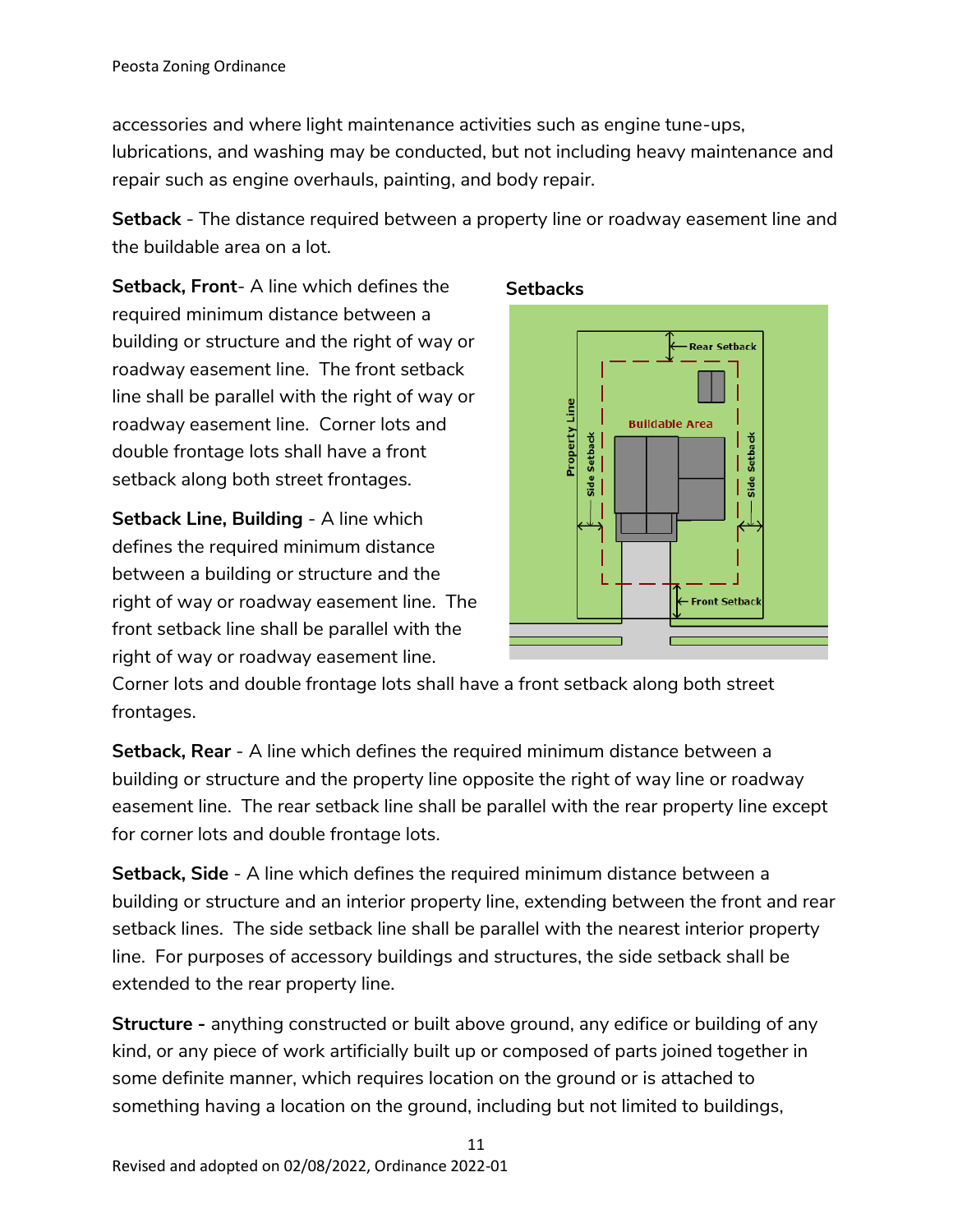mobile homes, walls, fences, billboards, poster panels, above ground storage tanks, and similar uses.

**Structure, Temporary -** a building or structure erected for a one-time temporary use, lacking a permanent foundation, connections to water and sewer, and generally having open walls, distinct from a permanent structure which must meet adopted building codes.

**Subdivision** - a tract of land divided into three or more lots.

**Subdivision Plat** - a graphical representation of the subdivision of land, prepared by a licensed land surveyor, having a number or letter designation for each lot within the plat and a succinct name or title that is unique.

**Townhouse** – a one-family dwelling unit, with a private entrance in a group of three or more units, which part of a structure whose dwelling units are attached horizontally in a linear arrangement, having a total exposed front and at least one other building wall exposed to allow for access, light, and ventilation.

**Use** – the purpose or activity which land our buildings are designed, arranged, or intended or for which land or buildings are occupied or maintained.

**Use, Accessory** – A use incidental, related, appropriate, and clearly subordinate to the principal use of the lot or building.

**Use, Conditional** – A use where allowed by the district regulations, that would not be appropriate generally throughout the zoning district without regulations, but which, if controlled as to number, size, area, location, relationship to the neighborhood or other minimal protective characteristics would not be detrimental to the public health, safety and general welfare.

**Use, Nonconforming** – A building, structure, or land lawfully occupied by a use that does not conform to the form and function regulations of the zoning district in which it is situated.

**Use, Permitted** – any land use allowed without condition within a zoning district.

**Use, Principal** – the primary use of land or structure.

**Use, Prohibited** - any use of land, other than non-conforming, which is not listed as a permitted or conditional use within a zoning district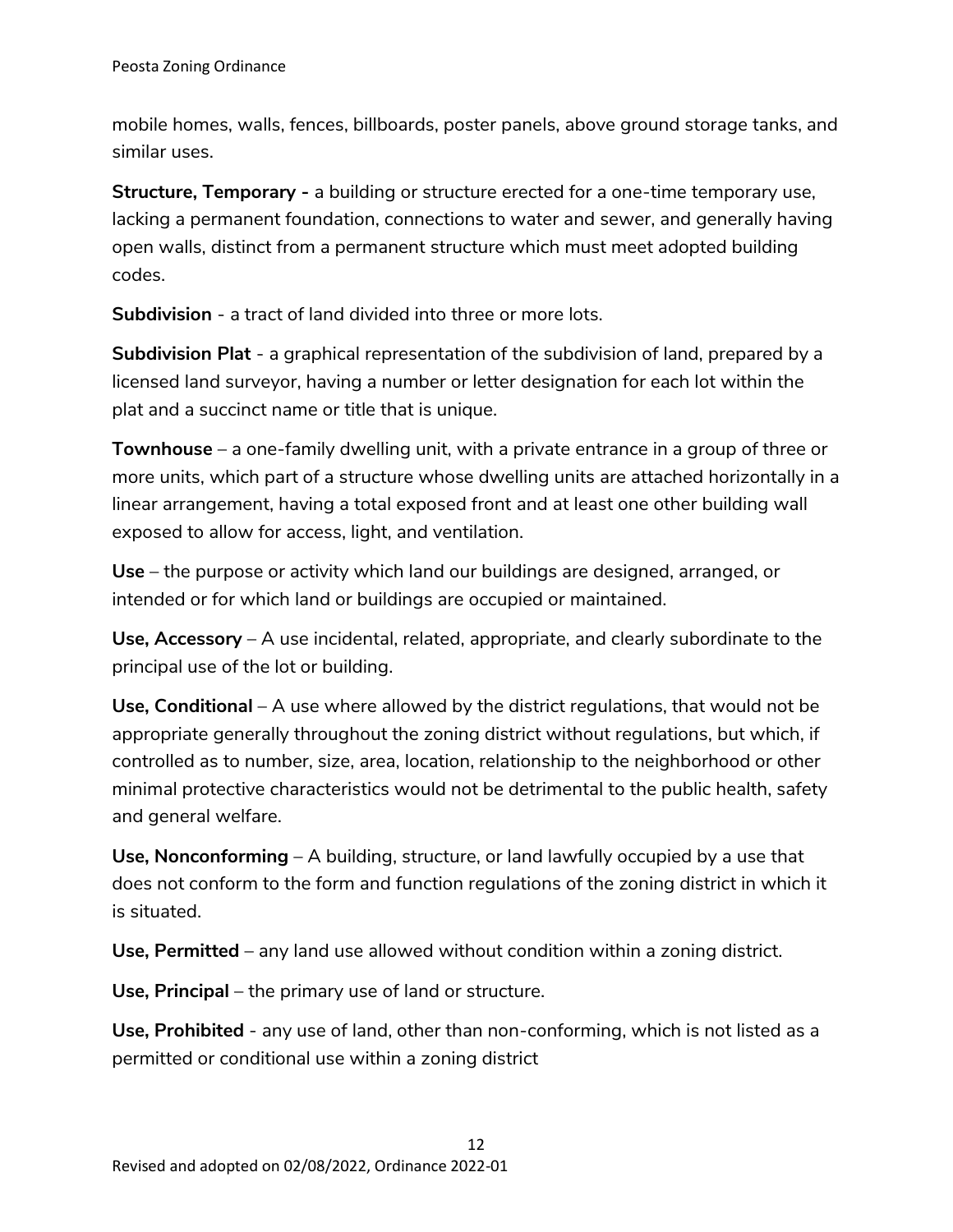**Variance –** a relief from or variation from the strict application of the bulk regulations, as applied to a specific piece of property, which may be granted by the Zoning Board of Adjustment according to the provisions of this code.



**Yard** – an open space which is unoccupied and unobstructed by any structure or portion thereof from the natural ground level to the sky, except as otherwise provided in this code.

**Yard, Front** – a yard extending across the full width of the lot measured between the principal building and the right-of-way line or roadway easement line.

**Yard, Rear** – a yard extending across the full width of the lot and measured between the rear line of the lot and the nearest point of the principal building. In the case of corner lots and through

lots, there will be no rear yard, but only front and side yards.

**Yard, Required** – See Setback.

**Yard, Side** – a yard between the side lot line and the nearest point on the principal building extending between the front yard and the rear yard. In the case of through lots, side yards shall extend between the front yards. In the case of corner lots, yards remaining after front yards have been established shall be considered side yards.

**Yard, Special** - A yard behind any required yard adjacent to a public street, required to perform the same functions as a side or rear yard, but adjacent to a lot line so placed or oriented that neither the term "side yard" nor the term "rear yard" clearly applies. In such cases, the administrative official shall require a yard with minimum dimensions as generally required for a side yard or a rear yard in the district, determining which shall apply by the relation of the portion of the lot on which the yard is to be located to the adjoining lot or lots, with due regard to the orientation and location of structures and build able areas thereon.

# <span id="page-13-0"></span>**3. District Regulations**

# **Application of Zoning District Regulations**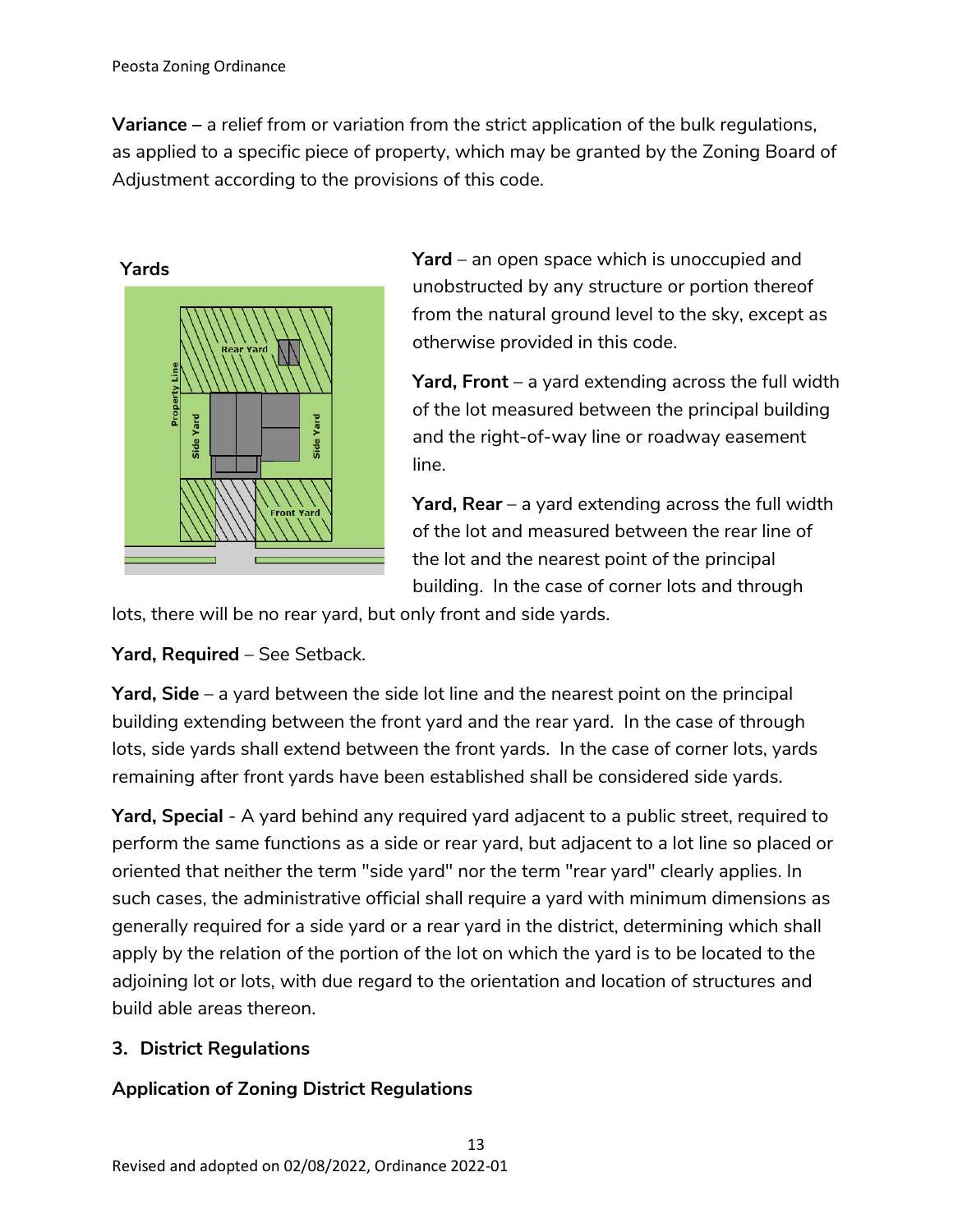In order to regulate and restrict the height, number of stories, and size of buildings and other structures; the percentage of lot that may be occupied; the size of the yards, courts, and other open spaces; the density of population; and the location and use of buildings, structures, and land for trade, industry, residence, or other purposes, the City and the area within its extraterritorial jurisdiction is hereby divided into zoning districts.

# **Official Zoning Map**

- A. The City is hereby divided into districts as shown on the Official Zoning Map, which together with all explanatory matter thereon, is hereby adopted by reference and is declared to be part of this ordinance. The Official Zoning Map shall be identified by the signature of the Mayor, attested by the City Clerk together with the date of adoption of this ordinance. The Official Zoning Map shall be located in the office of the City Clerk.
- B. Regardless of the existence of purported copies of the official Zoning Map, the Official Zoning Map which shall be located in the office of the City Clerk shall supersede all other maps and shall be the final authority as to the current zoning status of land and water area, buildings, and other structures in the City.
- C. No changes of any nature shall be made on the Official Zoning Map except in conformity with the procedure set forth in this code.

# **Replacement of Official Zoning Map**

In the event that the Official Zoning Map becomes damaged, destroyed, lost, or difficult to interpret because of the nature or number of changes and additions, the City Council may, by resolution, adopt a new Official Zoning Map, which shall supersede the prior Official Zoning Map. The new Official Zoning Map may correct drafting or other errors or omissions in the prior Official Zoning Map, but no such corrections shall have the effect of amending the original Official Zoning Map or any subsequent amendment thereof. The new Official Zoning Map shall be identified by the signature of the Mayor attested by the City Clerk, and the following words: "This is to certify that this Official Zoning Map supersedes and replaces the Official Zoning Map adopted (date of adoption of map being replaced).

# **Rules for Interpretation of Zoning District Boundaries**

Where uncertainty exists with respect to the boundaries of the various districts shown on the official zoning map, the following rules apply: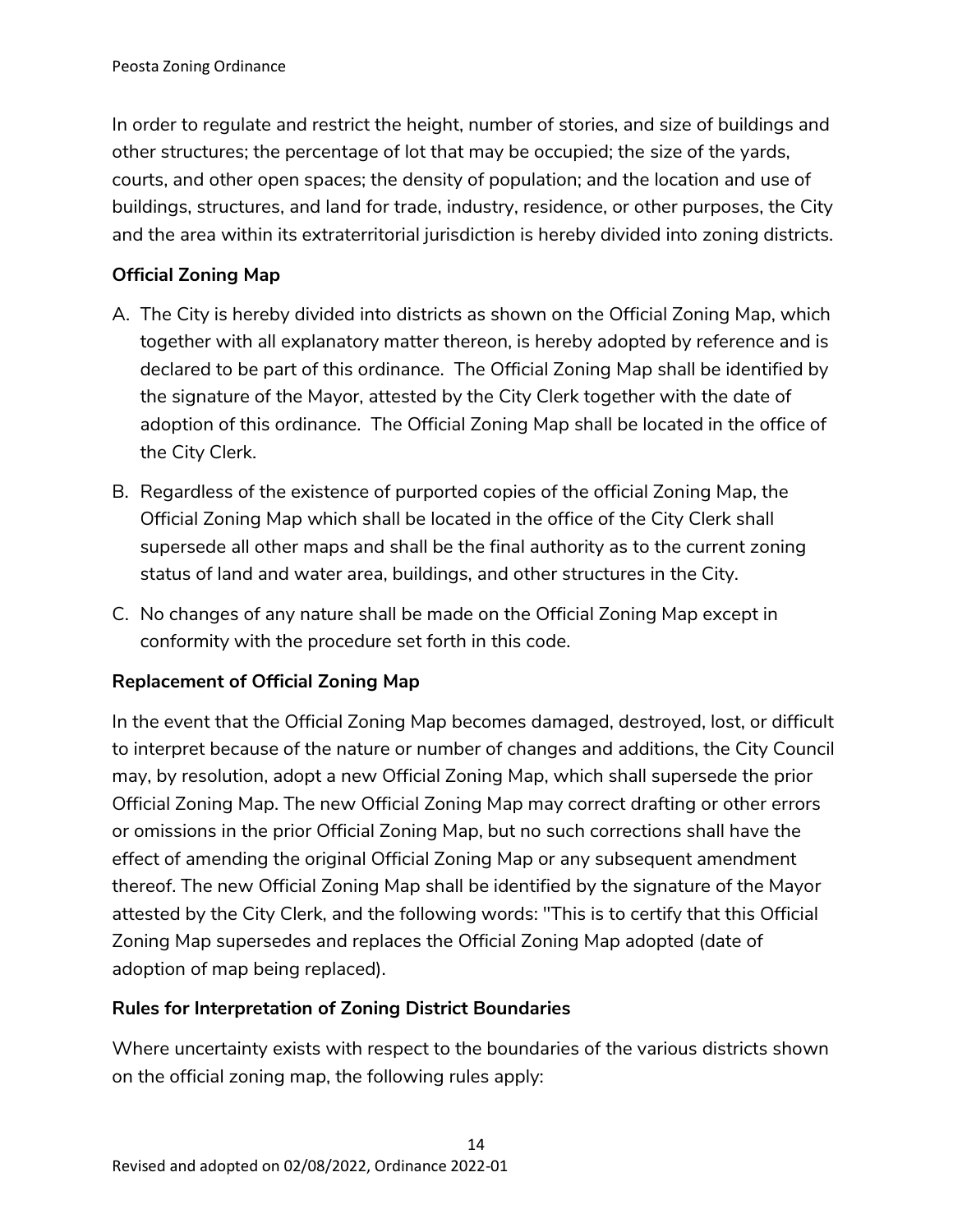- A. The district boundaries are the centerlines of either streets or alleys unless otherwise shown, and where the districts designated on the official zoning map are bounded approximately by street or alley centerlines, the street or alley centerline shall be construed to be the boundary of the district.
- B. Where the property has been or may hereafter be divided into blocks and platted lots, the district boundaries shall be construed to coincide with the nearest platted lot lines; and where the districts designated on the official zoning map are bounded approximately by platted lot lines, the platted lot line shall be construed to be the boundary of the district.
- C. In unsubdivided property, the district boundary lines on the official zoning map shall be determined by use of the scale appearing on the map.

### **Annexation Zoning Policy**

All territory which may hereafter be annexed into the City shall be placed in the A-1 Agriculture district, unless prior to annexation, such land is classified, effective upon annexation, as another zoning district. If voluntary annexation of the territory is requested, but the territory is not classified as requested by the applicant, the applicant may withdraw the voluntary annexation request. If not so classified, the territory shall be classified A-1 Agriculture District and shall remain in that classification pending request for reclassification in accordance with the provisions in this ordinance.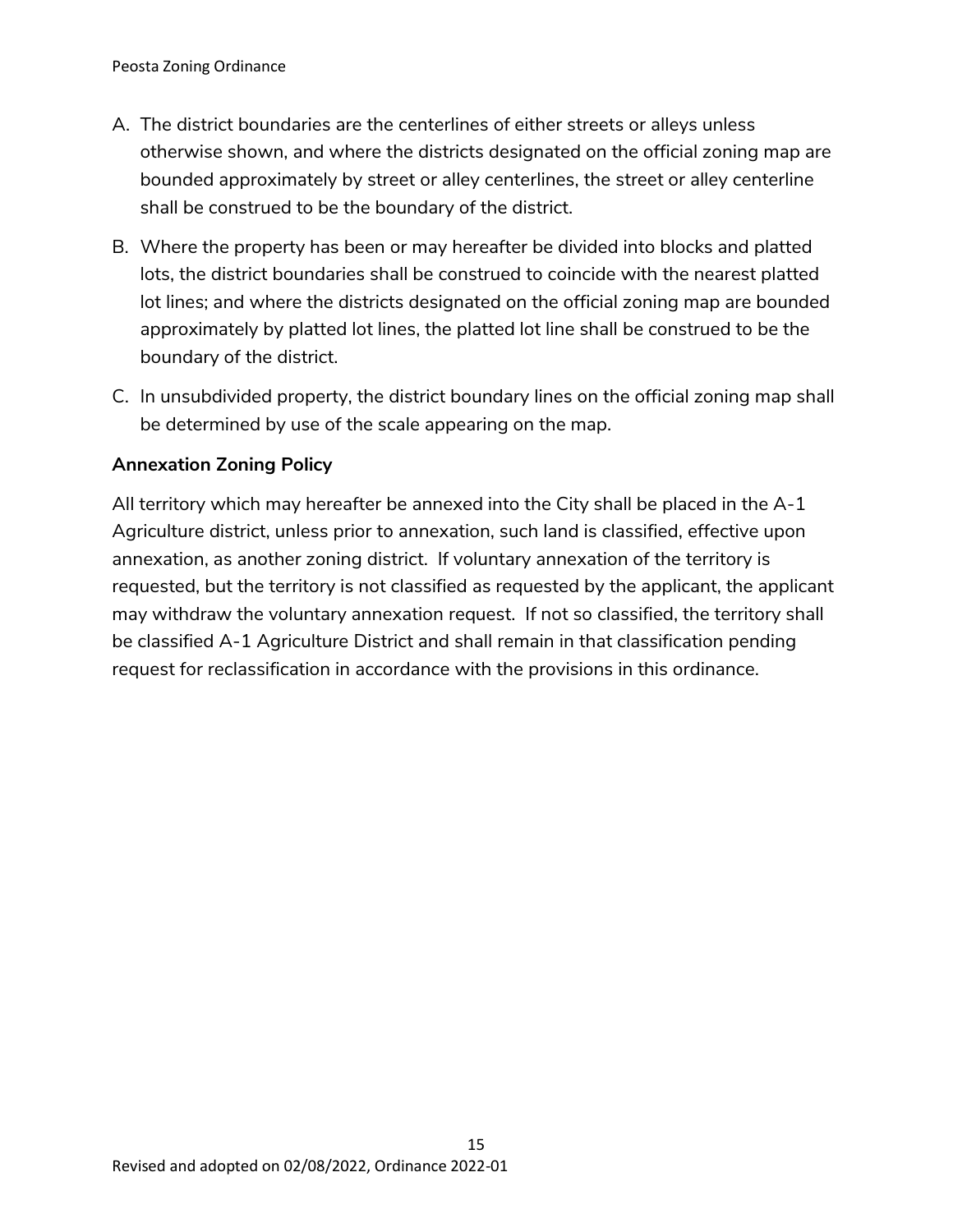# **Zoning Districts Established**

In order to carry out the purposes of this ordinance, the following districts are hereby established:

- A-1 Agriculture
- R-1 Single-Family Residential
- R-2 Two-Family Residential
- R-3 Multi-Family Residential
- C-1 Retail Commercial
- C-2 General Commercial
- M-1 Light Industrial
- M-2 Heavy Industrial
- I-1 Institutional
- PUD Planned Unit Development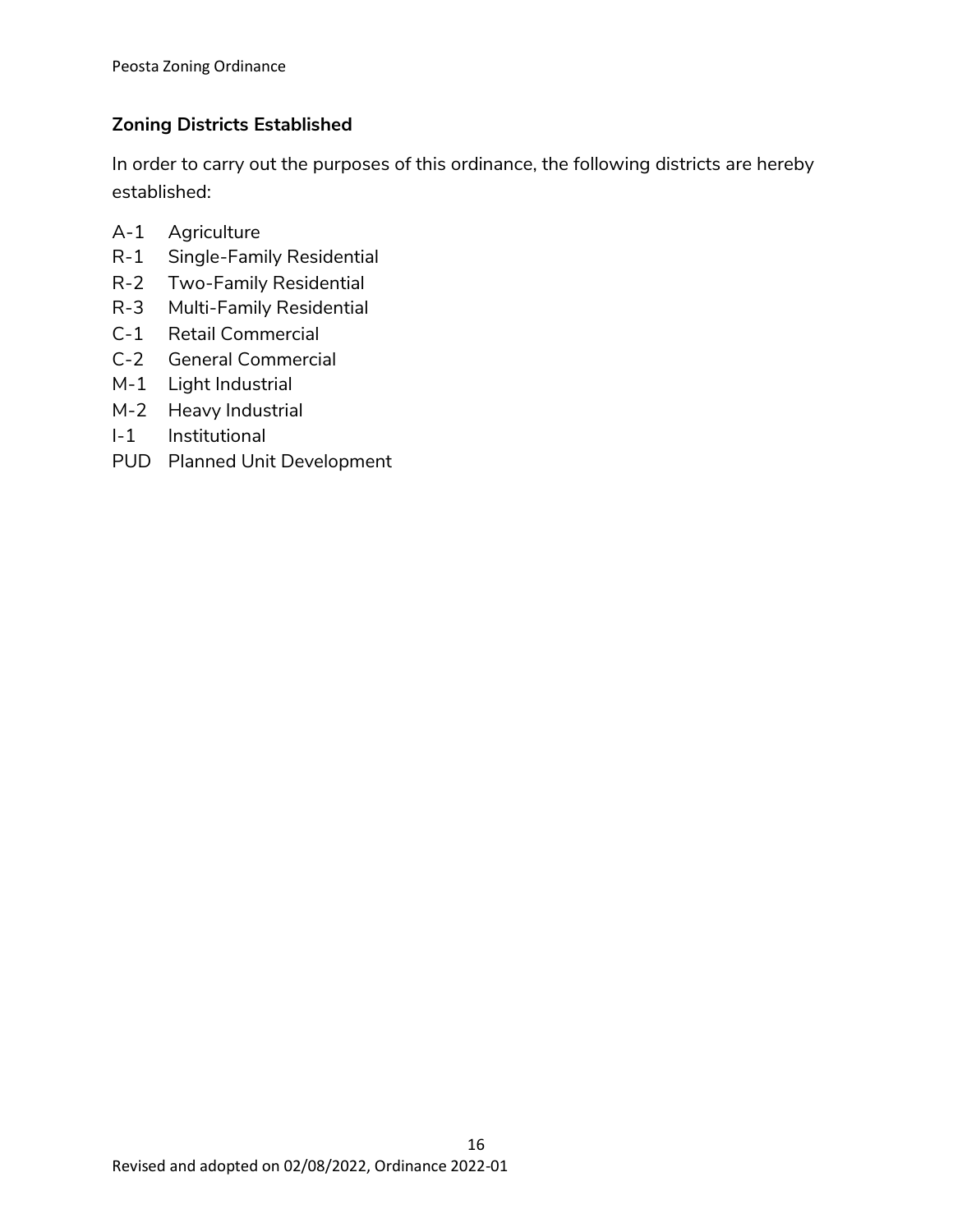# **A-1 Agriculture**

The A-1 Agriculture District is intended to conserve farmland for agricultural purposes and to serve as a "holding" zone to prevent premature development of large land acreages and of recently annexed land for which the most appropriate future use has not yet been determined. Zoning classification shall be changed from A-1 to other districts in conformance with the comprehensive plan as needs justify such changes and when the specific area can be adequately served by utilities and public facilities.

# **Permitted Uses**

Fairgrounds Farm Fire Department Kennel Law Enforcement Non-commercial Plant Nursery Park, Public

### **Conditional Uses**

Commercial Greenhouse Feed Store Gas Station Any other similar uses deemed to be consistent by the Zoning Officer

### **Accessory Uses**

Single Family Dwelling

# **Parking**

Parking shall be regulated in conformance with the provisions of **Section 4.**

# **Signs**

Signs shall be regulated in conformance with the provisions of **Section \_\_\_.**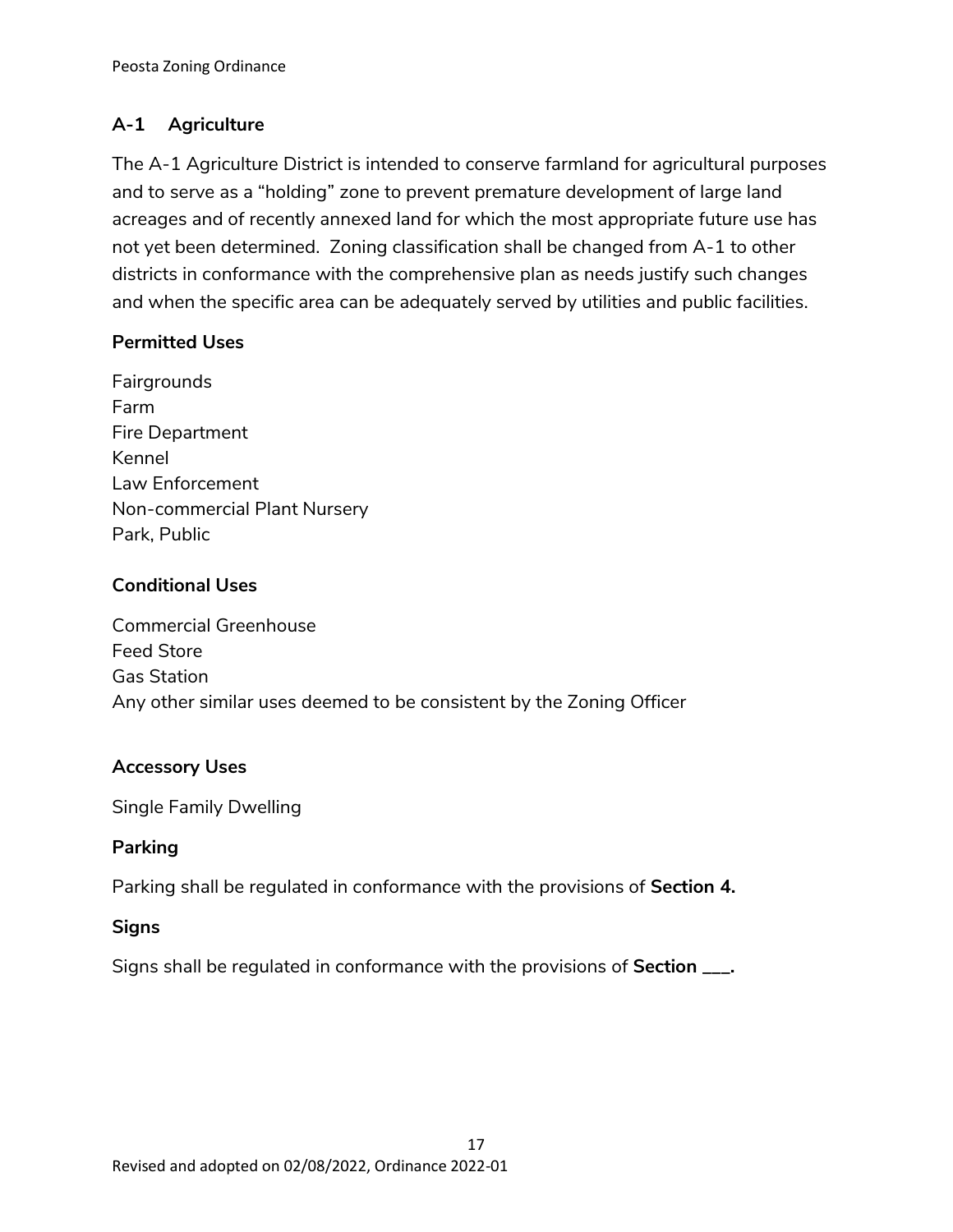# **Bulk Regulations**

| $A-1$                 | <b>Minimum</b><br><b>Lot Area</b> | <b>Minimum</b><br>Lot<br>Frontage | <b>Minimum</b><br><b>Front</b><br><b>Setback</b> | <b>Minimum</b><br><b>Side</b><br><b>Setback</b> | <b>Minimum</b><br>Rear<br><b>Setback</b> | <b>Maximum</b><br><b>Height</b> |
|-----------------------|-----------------------------------|-----------------------------------|--------------------------------------------------|-------------------------------------------------|------------------------------------------|---------------------------------|
| <b>Permitted Uses</b> |                                   |                                   |                                                  |                                                 |                                          |                                 |
| Single Family         |                                   |                                   |                                                  |                                                 |                                          |                                 |
| Dwelling              | 10 Acres                          |                                   |                                                  |                                                 |                                          |                                 |
| (Accessory Use)       |                                   |                                   |                                                  |                                                 |                                          |                                 |
| All other             |                                   |                                   |                                                  |                                                 |                                          |                                 |
| permitted Uses        |                                   |                                   |                                                  |                                                 |                                          |                                 |

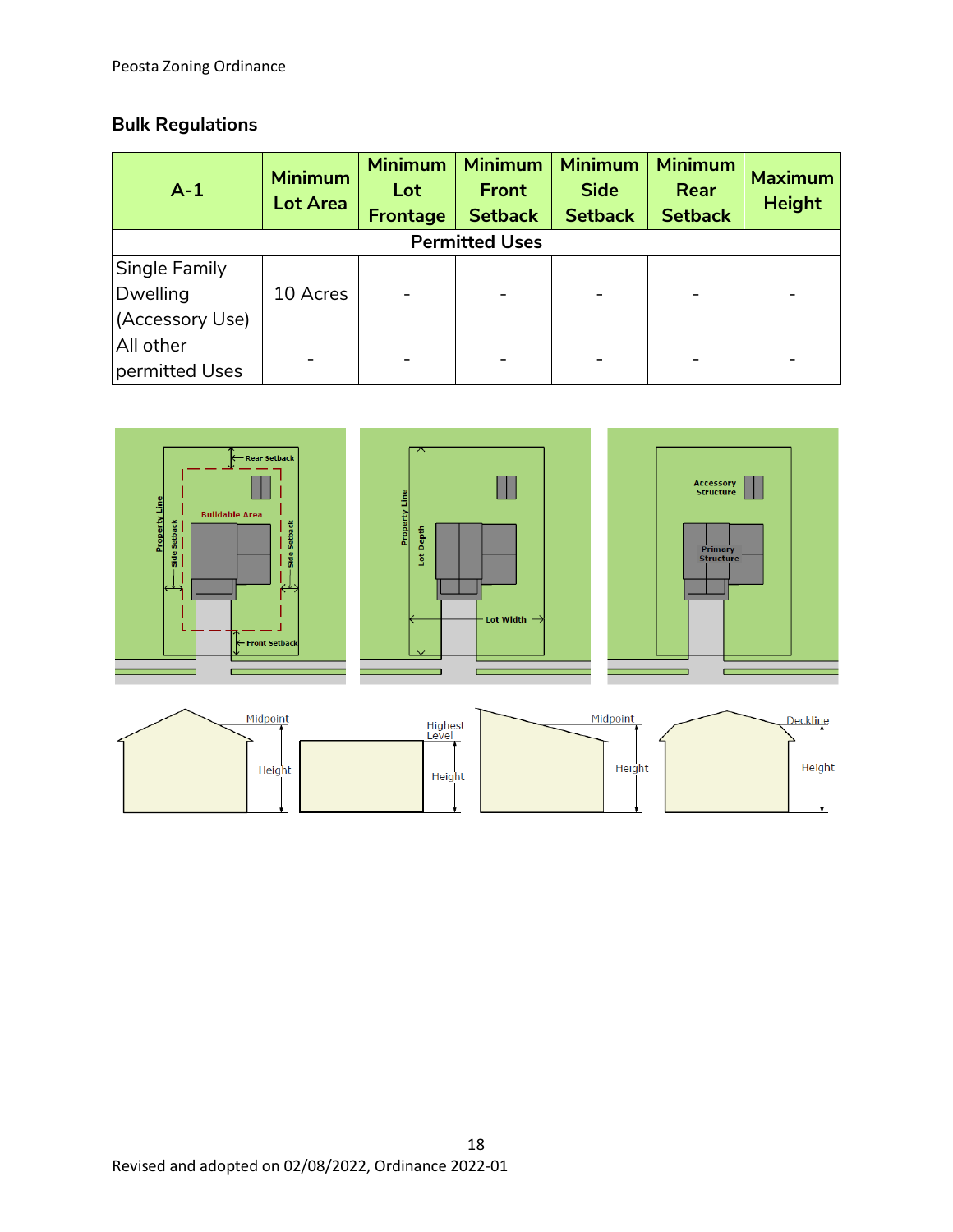# **R-1 Single-Family Residential**

The R-1 Single-Family Residential district is intended to accommodate detached, single family residential, open lawns, neighborhood and community parks, religious and educational facilities, greenways, on and off-street trails, and interconnected streets. The district shall permit residential development to be integrated with terrain and tree cover with a minimal disruption of natural systems existing in the area.

# **Permitted Uses**

**Cemetery** Country Club Fire Department Golf Course Group Dwelling K-8 School Law Enforcement Park, Public Religious Assembly Single-Family Dwelling

# **Conditional Uses**

Bed & Breakfast Boarding or Lodging House Daycare Funeral Home/Mortuary/Crematory Nursing/Retirement/Convalescent Facility Preschool Any other similar uses deemed to be consistent by the Zoning Officer

# **Accessory Uses**

Home-Based Business

# **Parking**

Parking shall be regulated in conformance with the provisions of **Section 4.**

# **Signs**

Signs shall be regulated in conformance with the provisions of **Section \_\_\_.**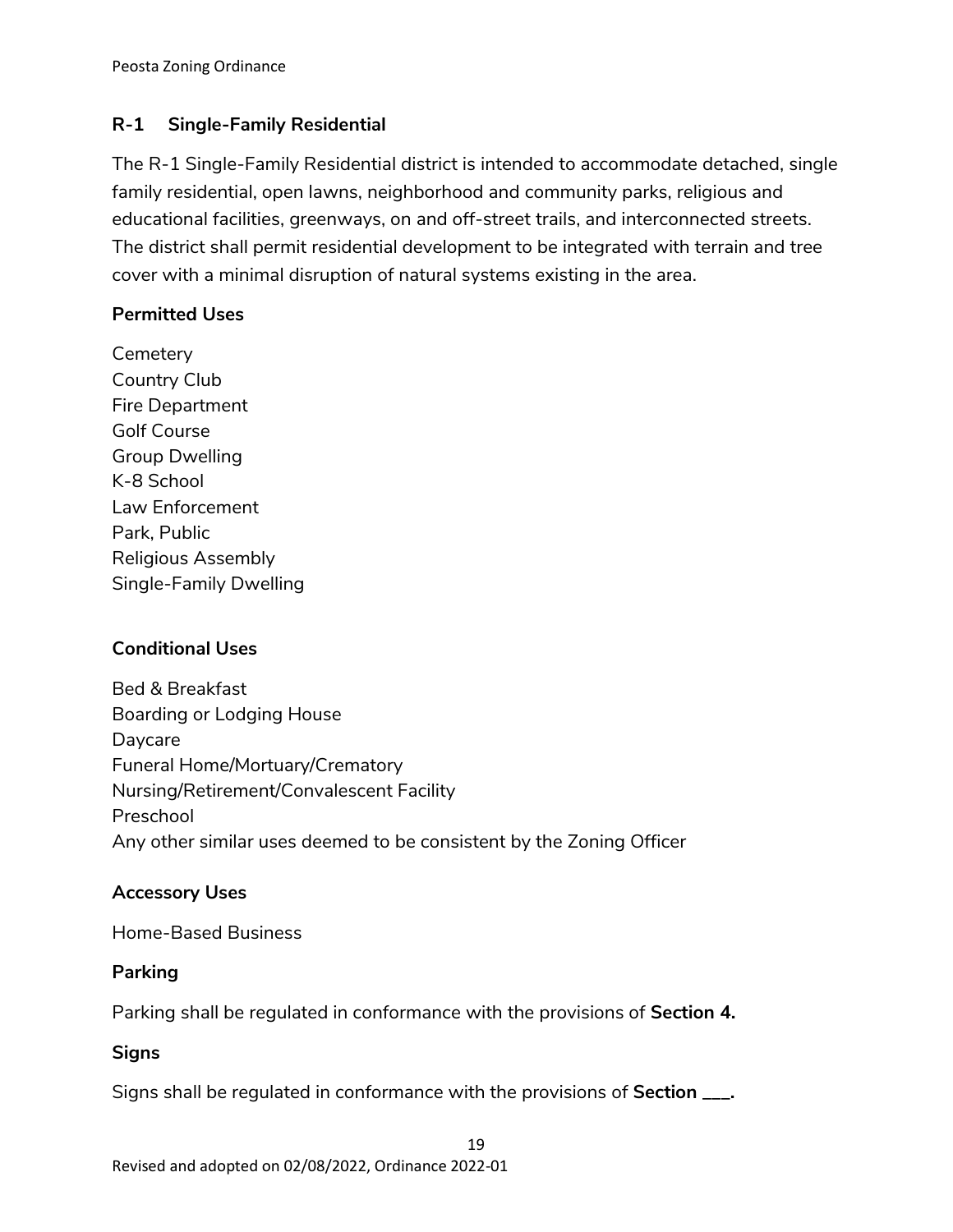# Bulk Regulations

| $R-1$                                                                                                                             | <b>Minimum</b><br><b>Lot Area</b> | <b>Minimum</b><br>Lot<br><b>Frontage</b> | <b>Minimum</b><br><b>Front</b><br><b>Setback</b> | <b>Minimum</b><br><b>Side</b><br><b>Setback</b> | <b>Minimum</b><br>Rear<br><b>Setback</b>                     | <b>Maximum</b><br><b>Height</b> |  |
|-----------------------------------------------------------------------------------------------------------------------------------|-----------------------------------|------------------------------------------|--------------------------------------------------|-------------------------------------------------|--------------------------------------------------------------|---------------------------------|--|
|                                                                                                                                   | <b>Permitted Uses</b>             |                                          |                                                  |                                                 |                                                              |                                 |  |
| Single Family<br>Dwelling                                                                                                         | 7,500                             | 50                                       | 20                                               | 6                                               | 20                                                           | 30                              |  |
| All other<br>permitted Uses                                                                                                       | 20,000                            | 100                                      | 20                                               | 6                                               | 20                                                           | 30                              |  |
|                                                                                                                                   |                                   |                                          | <b>Conditional Uses</b>                          |                                                 |                                                              |                                 |  |
| Bed & Breakfast                                                                                                                   | 7,500                             | 50                                       | 20                                               | 6                                               | 20                                                           | 30                              |  |
| Boarding or<br>Lodging House                                                                                                      | 7,500                             | 50                                       | 20                                               | 6                                               | 20                                                           | 30                              |  |
| Daycare                                                                                                                           | 7,500                             | 50                                       | 20                                               | 6                                               | 20                                                           | 30                              |  |
| Funeral Home/<br>Mortuary/<br>Crematory                                                                                           | 20,000                            | 100                                      | 20                                               | 6                                               | 20                                                           | 30                              |  |
| Nursing/<br>Retirement/<br>Convalescent<br>Facility                                                                               | 20,000                            | 100                                      | 20                                               | 6                                               | 20                                                           | 30                              |  |
| Preschool                                                                                                                         | 20,000                            | 100                                      | 20                                               | 6                                               | 20                                                           | 30                              |  |
| <b>Rear Setback</b><br>Property Line<br><b>Buildable Area</b><br>Side Setback<br>Setba<br>Side<br>$\perp$<br><b>Front Setback</b> |                                   | <b>Property Line</b><br>Lot Depth        | Lot Width $-$                                    |                                                 | Accessory<br><b>Structure</b><br>Primary<br><b>Structure</b> |                                 |  |
|                                                                                                                                   | Midpoint<br>Height                | Highest<br>Level<br>Height               |                                                  | Midpoint<br>Height                              |                                                              | <b>Deckline</b><br>Height       |  |

20 Revised and adopted on 02/08/2022, Ordinance 2022-01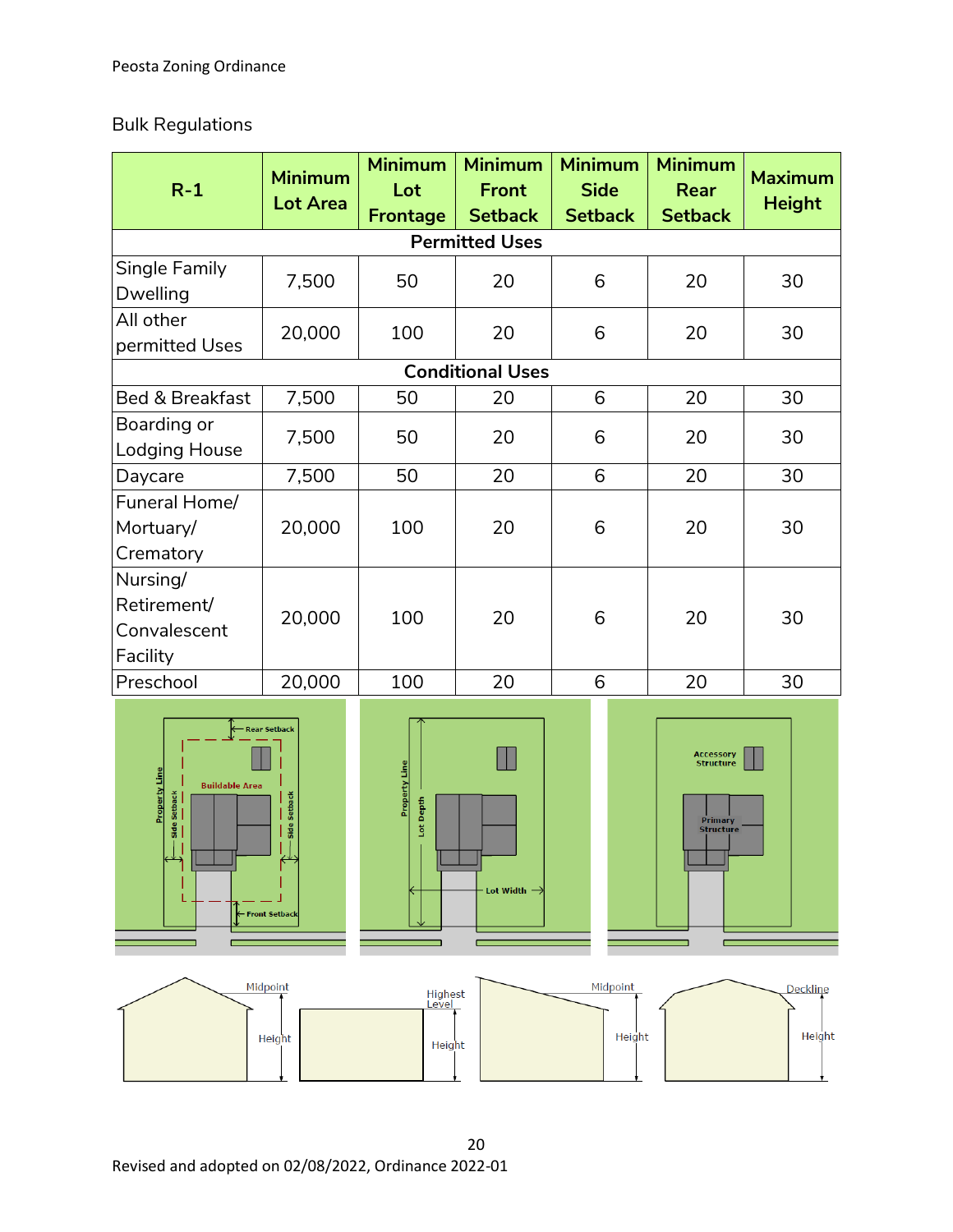# **R-2 Two-Family Residential**

The R-2 Single Family Residential district is intended to provide residential areas characterized by single-family and two-family dwellings. Increased densities and the and two-family dwellings provide greater housing options while maintaining the basic qualities of a low-density residential neighborhood interconnected by streets. The principal use of land in this district is for low-density single- and two- family dwellings with neighborhood and community parks, religious, and educational facilities.

### **Permitted Uses**

| 9-12 High School      | Law Enforcement            |
|-----------------------|----------------------------|
| Cemetery              | Park, Public               |
| Condominium           | <b>Religious Assembly</b>  |
| Country Club          | Single-Family Dwelling     |
| Fire Department       | Townhouse                  |
| <b>Golf Course</b>    | <b>Two-Family Dwelling</b> |
| <b>Group Dwelling</b> | Zero-Lot Line Dwelling     |
| K-8 School            |                            |
|                       |                            |

# **Conditional Uses**

Accessory Dwelling Bed & Breakfast Boarding or Lodging House Daycare Funeral Home/Mortuary/Crematory Nursing/Retirement/Convalescent Facility Preschool Any other similar uses deemed to be consistent by the Zoning Officer

# **Accessory Uses**

Home-Based Business

### **Parking**

Parking shall be regulated in conformance with the provisions of **Section 4.**

# **Signs**

Signs shall be regulated in conformance with the provisions of **Section \_\_\_.**

21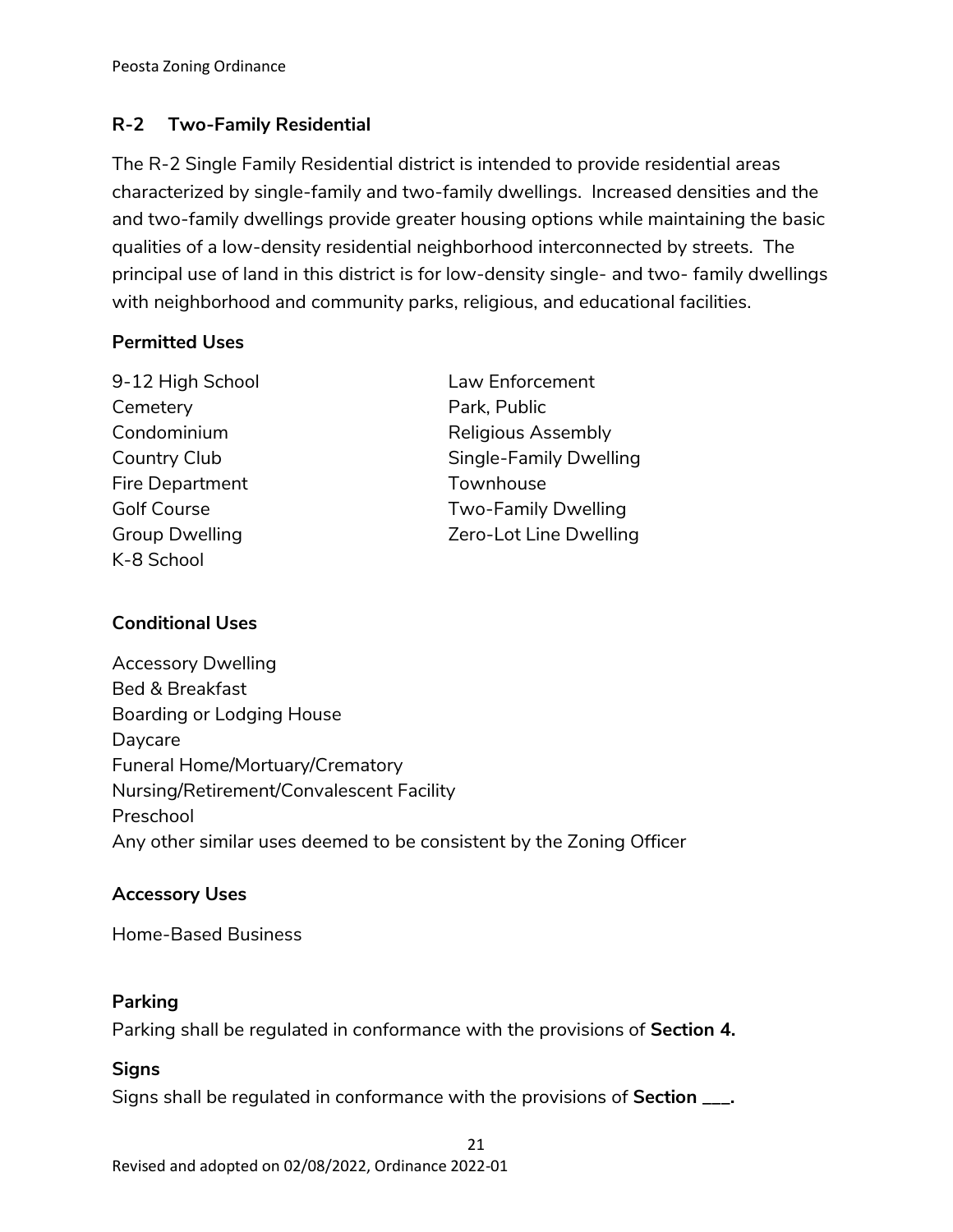# Bulk Regulations

| $R-2$                                               | <b>Minimum</b><br><b>Lot Area</b> | <b>Minimum</b><br>Lot<br><b>Frontage</b> | <b>Minimum</b><br><b>Front</b><br><b>Setback</b> | <b>Minimum</b><br><b>Side</b><br><b>Setback</b> | <b>Minimum</b><br><b>Rear</b><br><b>Setback</b> | <b>Maximum</b><br><b>Height</b> |
|-----------------------------------------------------|-----------------------------------|------------------------------------------|--------------------------------------------------|-------------------------------------------------|-------------------------------------------------|---------------------------------|
|                                                     |                                   |                                          | <b>Permitted Uses</b>                            |                                                 |                                                 |                                 |
| Single Family<br>Dwelling                           | 5,000                             | 50                                       | 20                                               | 6                                               | 20                                              | 30                              |
| Two-Family<br><b>Dwelling</b>                       | 6,000                             | 50                                       | 20                                               | 6                                               | 20                                              | 30                              |
| Townhouse (2<br>du max)                             | 3,000/du                          | 25/du                                    | 20                                               | 6/0                                             | 20/0                                            | 30                              |
| All other<br>permitted Uses                         | 20,000                            | 100                                      | 20                                               | 6                                               | 20                                              | 30                              |
|                                                     |                                   |                                          | <b>Conditional Uses</b>                          |                                                 |                                                 |                                 |
| Bed & Breakfast                                     | 5,000                             | 50                                       | 20                                               | 6                                               | 20                                              | 30                              |
| Boarding or<br>Lodging House                        | 5,000                             | 50                                       | 20                                               | 6                                               | 20                                              | 30                              |
| Daycare                                             | 5,000                             | 50                                       | 20                                               | 6                                               | 20                                              | 30                              |
| Funeral Home/<br>Mortuary/<br>Crematory             | 20,000                            | 100                                      | 20                                               | 6                                               | 20                                              | 30                              |
| Nursing/<br>Retirement/<br>Convalescent<br>Facility | 20,000                            | 100                                      | 20                                               | 6                                               | 20                                              | 30                              |
| Preschool                                           | 20,000                            | 100                                      | 20                                               | 6                                               | 20                                              | 30                              |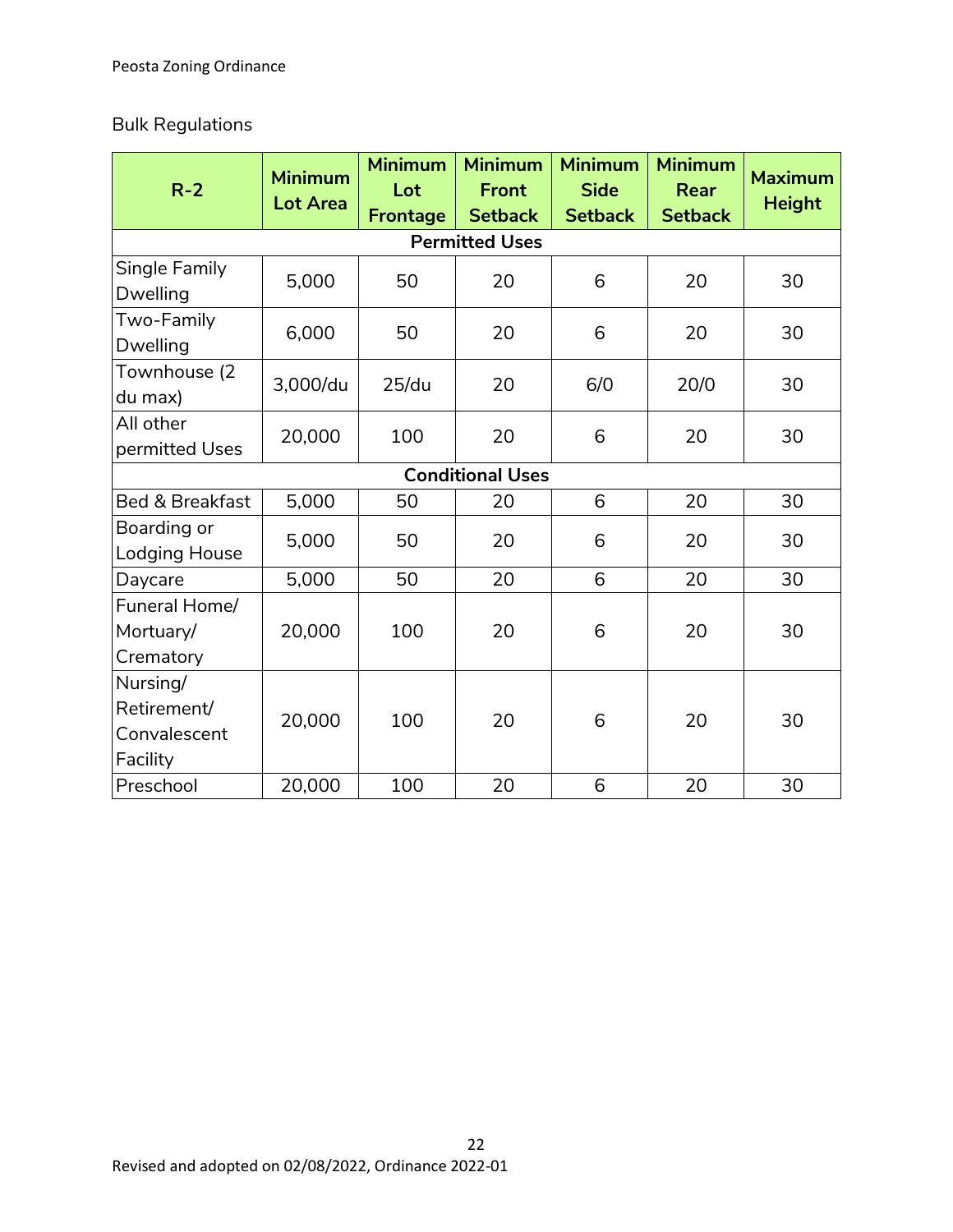#### Peosta Zoning Ordinance



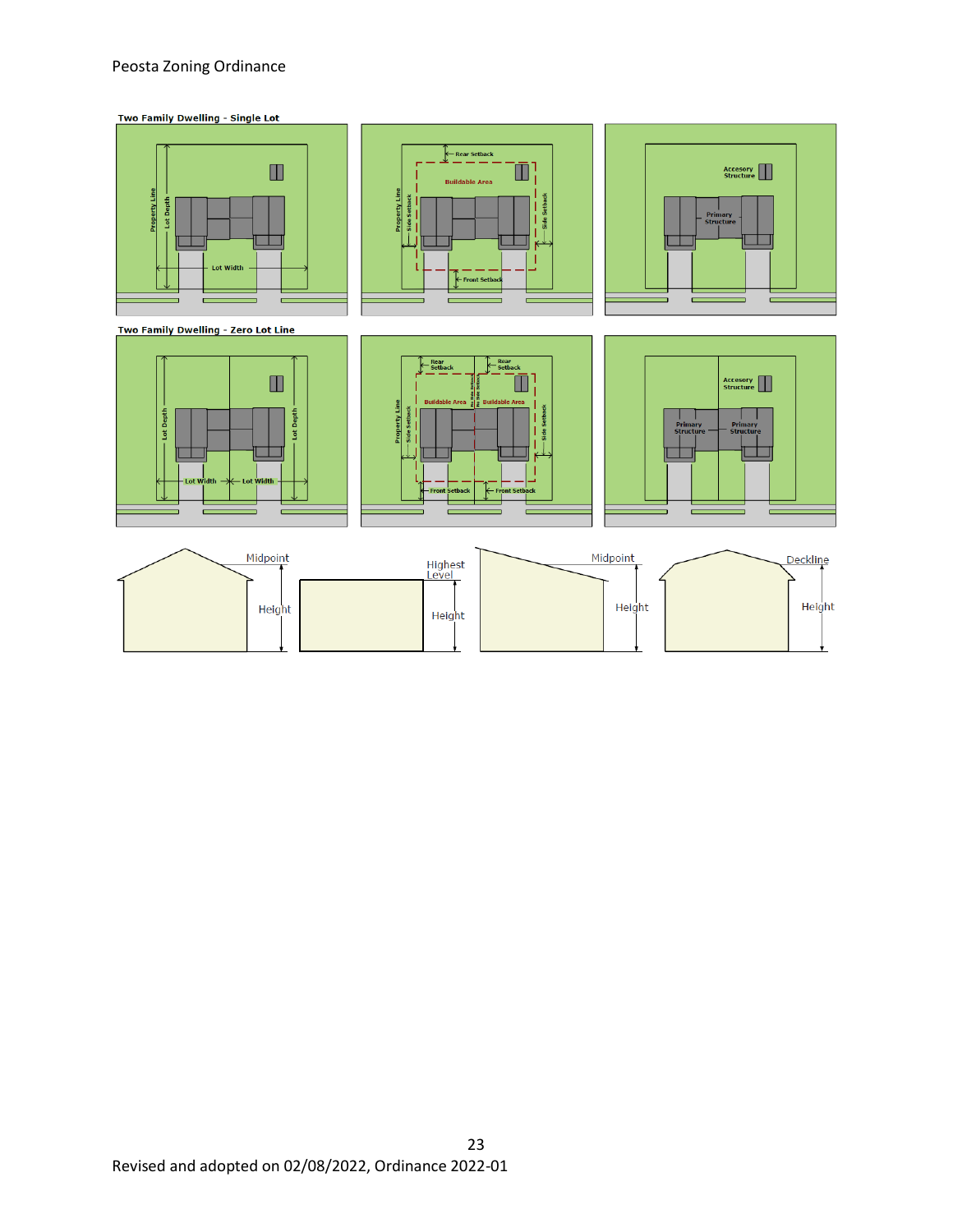# **R-3 Multi-Family Residential**

The R-3 Multi-Family Residential District is intended to provide locations for a mix of residential building types at medium densities with, corner offices and corner stores, and parks and playgrounds, religious and educational facilities, interconnected by streets.

### **Permitted Uses**

9-12 High School Apartment **Cemetery** Community Center Condominium Country Club Fire Department Golf Course Group Dwelling

K-8 School Law Enforcement Multiple-Family Dwelling Park, Public Religious Assembly Single-Family Dwelling Townhouse Two-Family Dwelling Zero-Lot Line Dwelling

# **Conditional Uses**

Bed & Breakfast Boarding or Lodging House Daycare Funeral Home/Mortuary/Crematory Nursing/Retirement/Convalescent Facility Preschool Any other similar uses deemed to be consistent by the Zoning Officer

### **Accessory Uses**

Home-Based Business

### **Parking**

Parking shall be regulated in conformance with the provisions of **Section 4.**

### **Signs**

Signs shall be regulated in conformance with the provisions of **Section \_\_\_.**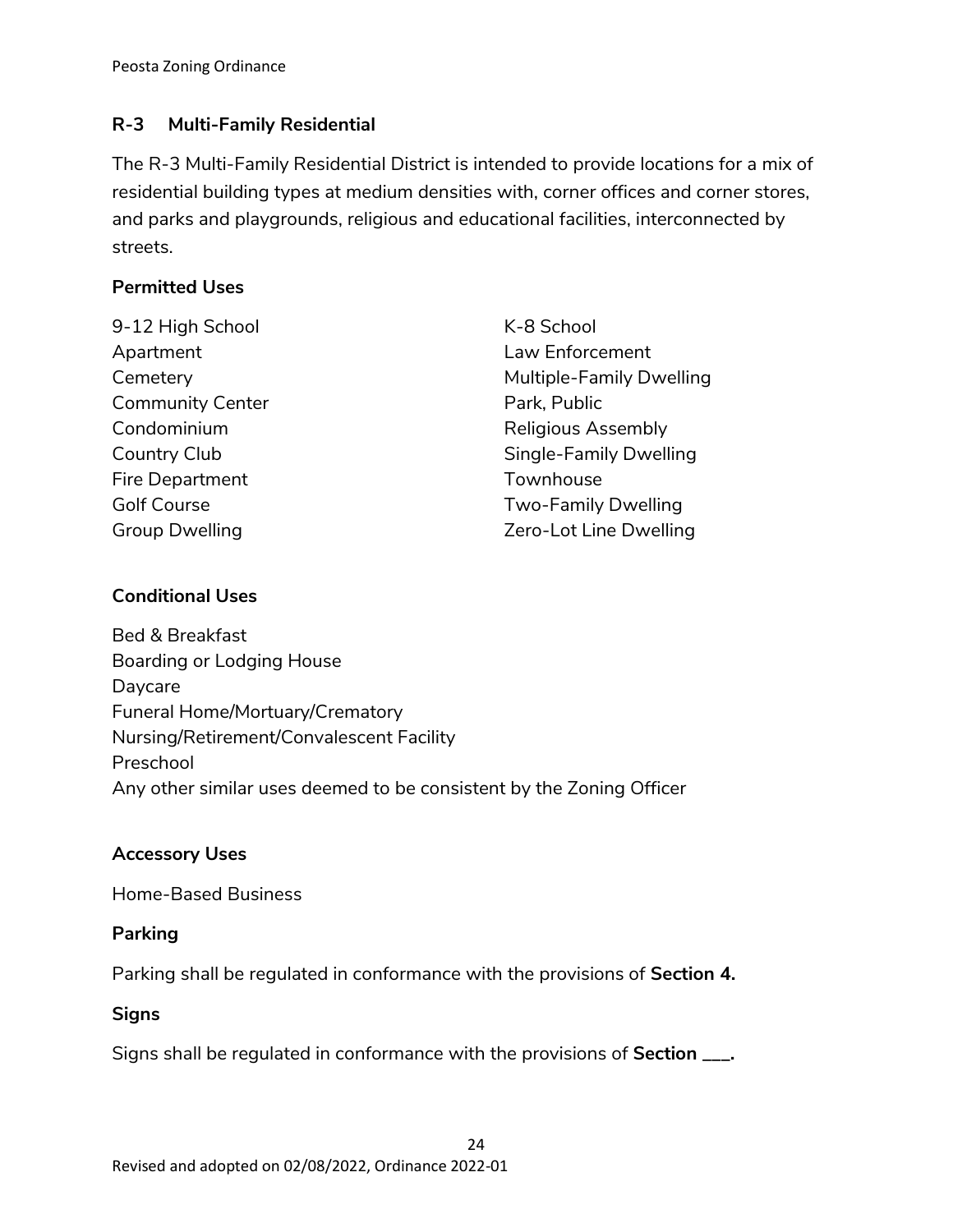# **Bulk Regulations**

| $R-3$                                                 | <b>Minimum</b><br><b>Lot Area</b> | <b>Minimum</b><br>Lot<br><b>Frontage</b> | <b>Minimum</b><br><b>Front</b><br><b>Setback</b> | <b>Minimum</b><br><b>Side</b><br><b>Setback</b> | <b>Minimum</b><br><b>Rear</b><br><b>Setback</b> | <b>Maximum</b><br><b>Height</b> |
|-------------------------------------------------------|-----------------------------------|------------------------------------------|--------------------------------------------------|-------------------------------------------------|-------------------------------------------------|---------------------------------|
|                                                       |                                   |                                          | <b>Permitted Uses</b>                            |                                                 |                                                 |                                 |
| Single Family<br>Dwelling                             | 5,000                             | 50                                       | 20                                               | 6                                               | 20                                              | 30                              |
| Two-Family<br>Dwelling                                | 6,000                             | 50                                       | 20                                               | 6                                               | 20                                              | 30                              |
| Townhouse (8<br>dwelling unit max)                    | 3,000/du                          | 25/du                                    | 20                                               | 6/0                                             | 20/0                                            | 30                              |
| Multiple-Family<br>Dwelling (12<br>dwelling unit max) | 2,000/du                          | 50                                       | 20                                               | 6                                               | 20                                              | 40                              |
| All other permitted<br>Uses                           | 20,000                            | 100                                      | 20                                               | 6                                               | 20                                              | 30                              |
|                                                       |                                   |                                          | <b>Conditional Uses</b>                          |                                                 |                                                 |                                 |
| Bed & Breakfast                                       | 5,000                             | 50                                       | 20                                               | 6                                               | 20                                              | 30                              |
| Boarding or<br>Lodging House                          | 5,000                             | 50                                       | 20                                               | 6                                               | 20                                              | 30                              |
| Daycare                                               | 5,000                             | 50                                       | 20                                               | 6                                               | 20                                              | 30                              |
| Funeral Home/<br>Mortuary/<br>Crematory               | 20,000                            | 100                                      | 20                                               | 6                                               | 20                                              | 30                              |
| Nursing/<br>Retirement/<br>Convalescent<br>Facility   | 20,000                            | 100                                      | 20                                               | 6                                               | 20                                              | 30                              |
| Preschool                                             | 20,000                            | 100                                      | 20                                               | 6                                               | 20                                              | 30                              |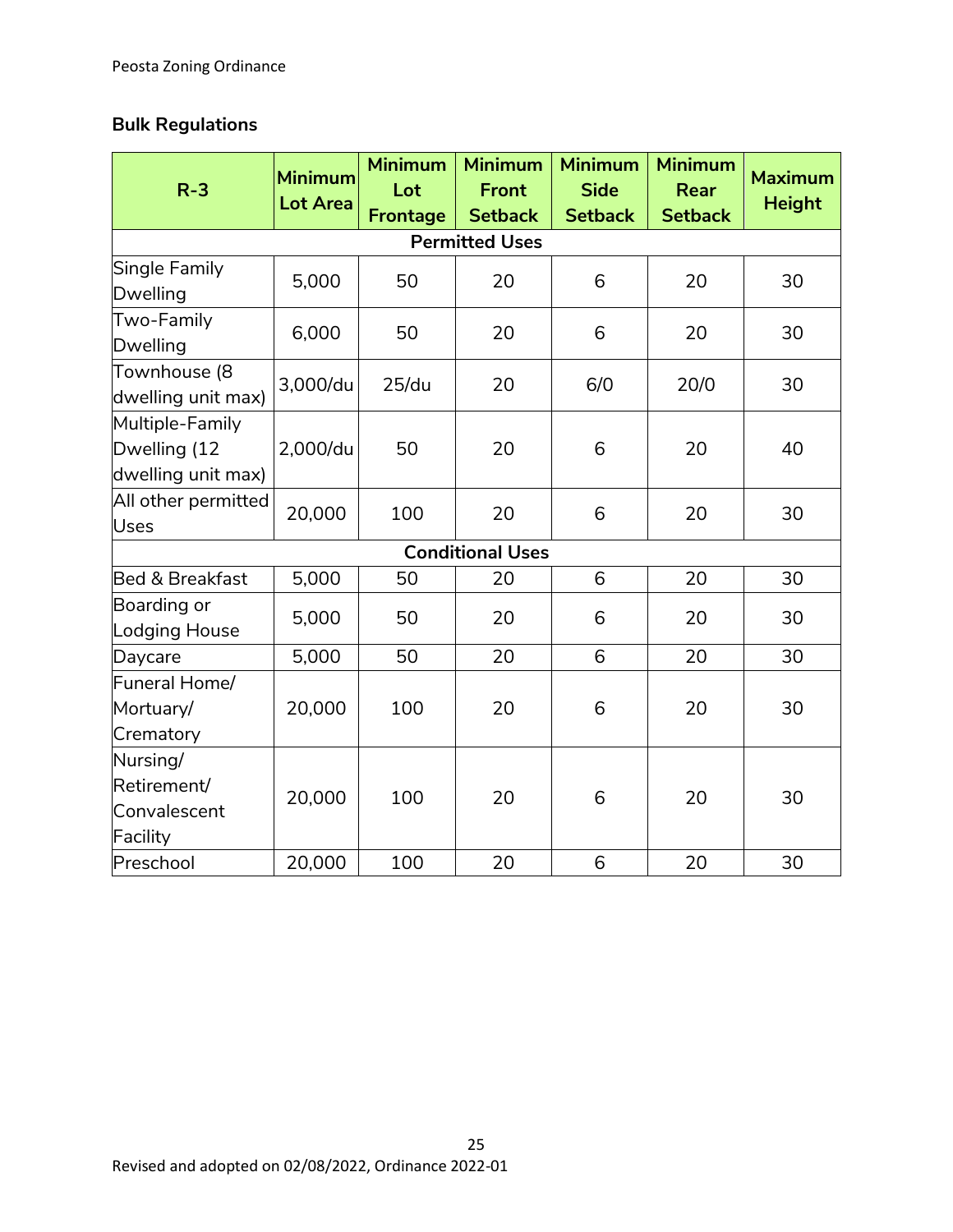#### Peosta Zoning Ordinance

Two Family Dwelling - Single Lot

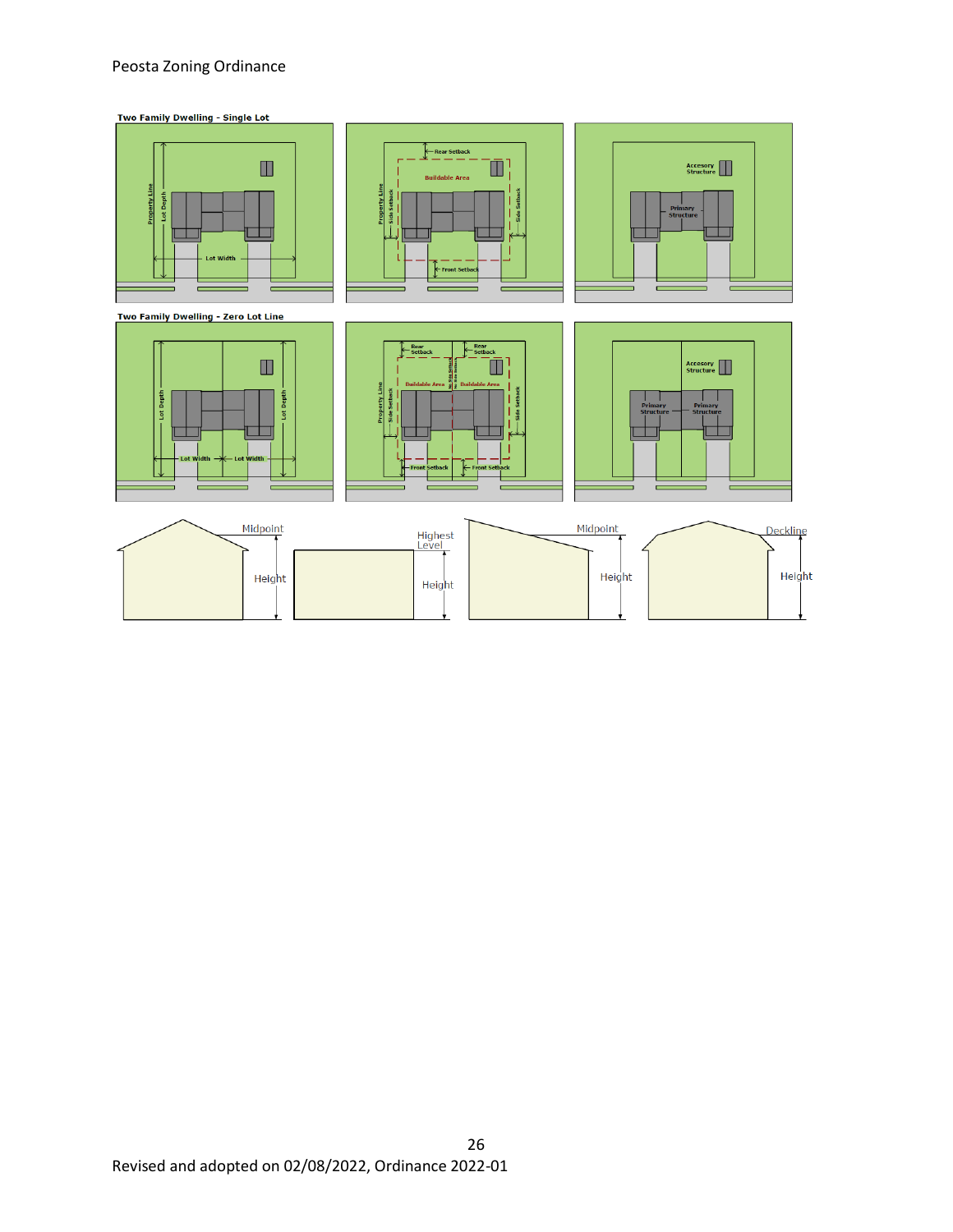# **C-1 Retail Commercial**

The C-1 Retail Commercial District is intended to accommodate the daily or frequent needs of the neighborhood consumer; including retail, personal services, and offices.

### **Permitted Uses**

| 9-12 High School                    | Medical Clinic                    |
|-------------------------------------|-----------------------------------|
| Apartment                           | Meeting or Event Hall             |
| Art and Music Center                | Museum                            |
| <b>Art Gallery</b>                  | Park, Public                      |
| <b>Bed &amp; Breakfast</b>          | Post Office                       |
| Business with drive-thru sales      | Preschool                         |
| Business without drive thru sales   | <b>Professional Offices</b>       |
| <b>Catering Establishments</b>      | Religious Assembly                |
| <b>Community Center</b>             | Business with drive-thru service  |
| Daycare                             | Business without drive-thru sales |
| Fire Department                     | Tavern/Nightclub/Bar              |
| Funeral Home/Funeral Home/Crematory | Theater, Indoor                   |
| <b>General Retail Sales</b>         | Theater, Outdoor                  |
| K-8 School                          | <b>Trade or Business School</b>   |
| Law Enforcement                     |                                   |

# **Conditional Uses**

Any other similar uses deemed to be consistent by the Zoning Officer

### **Accessory Uses**

Any use customarily incidental and subordinate to the principal use it serves.

### **Parking**

Parking shall be regulated in conformance with the provisions of **Section 4.**

### **Signs**

Signs shall be regulated in conformance with the provisions of **Section \_\_\_.**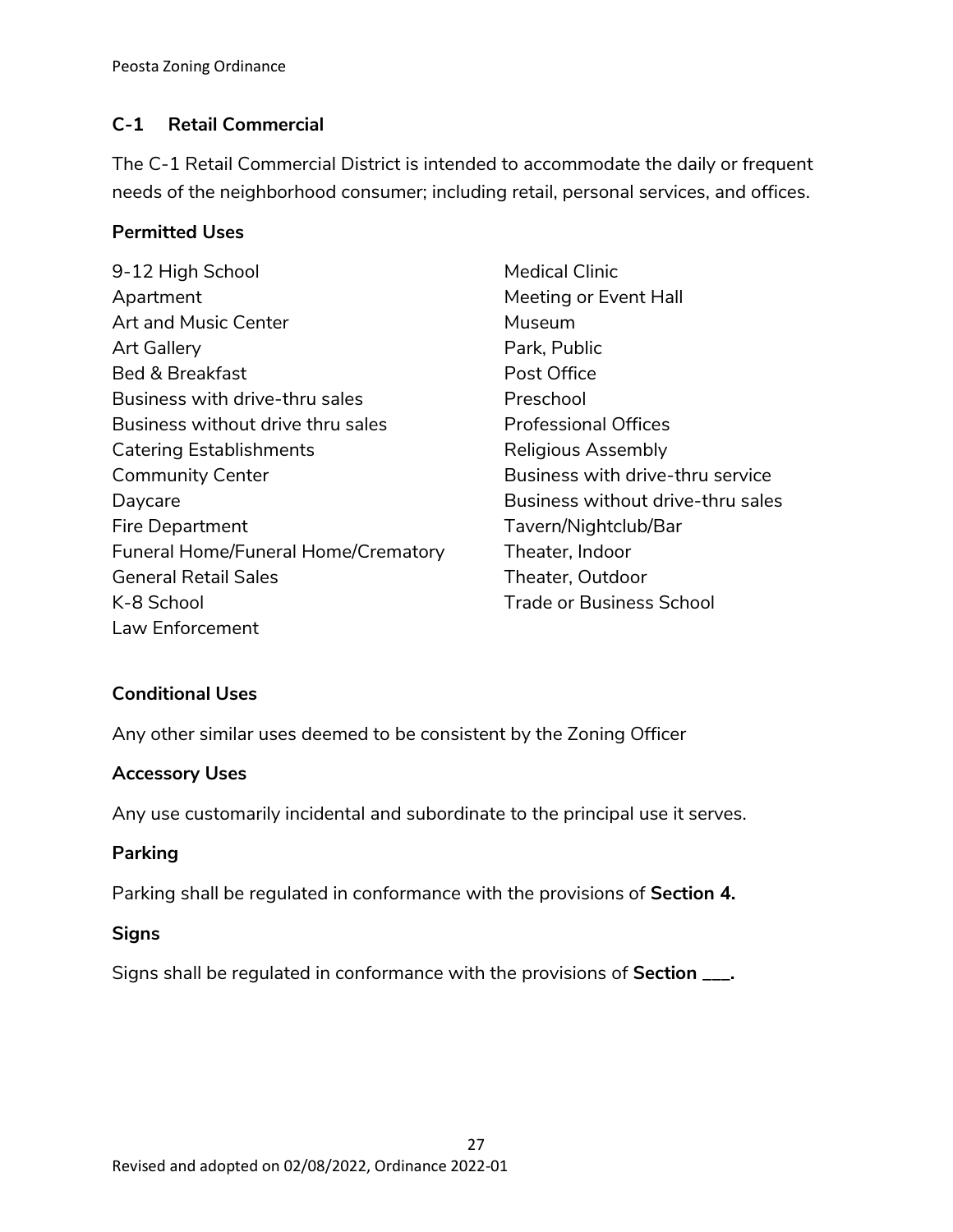# **Bulk Regulations**

| $C-1$                 | <b>Minimu</b><br>m Lot | <b>Minimu</b><br>m Lot | <b>Minimu</b><br>m Front | <b>Minimu</b><br>m Side | <b>Minimu</b><br>m Rear | <b>Maximu</b><br>m Height |
|-----------------------|------------------------|------------------------|--------------------------|-------------------------|-------------------------|---------------------------|
|                       | Area                   | <b>Frontage</b>        | <b>Setback</b>           | <b>Setback</b>          | <b>Setback</b>          |                           |
| <b>Permitted Uses</b> |                        |                        |                          |                         |                         |                           |
| Townhouse (8          | 3,000/d                | 25/du                  | 20                       | 6/0                     | 20/0                    | 30                        |
| dwelling unit         | u                      |                        |                          |                         |                         |                           |
| max)                  |                        |                        |                          |                         |                         |                           |
| Multiple-Family       | 2,000/d                | 50                     | 20                       | 6                       | 20                      | 40                        |
| Dwelling (18          | u                      |                        |                          |                         |                         |                           |
| dwelling unit,        |                        |                        |                          |                         |                         |                           |
| three level max)      |                        |                        |                          |                         |                         |                           |
| Bed &                 | 5,000                  | 50                     | 20                       | 6                       | 20                      | 30                        |
| <b>Breakfast</b>      |                        |                        |                          |                         |                         |                           |
| Boarding or           | 5,000                  | 50                     | 20                       | 6                       | 20                      | 30                        |
| Lodging House         |                        |                        |                          |                         |                         |                           |
| Daycare               | 5,000                  | 50                     | 20                       | 6                       | 20                      | 30                        |
| Funeral Home/         | 20,000                 | 100                    | 20                       | 6                       | 20                      | 30                        |
| Mortuary/             |                        |                        |                          |                         |                         |                           |
| Crematory             |                        |                        |                          |                         |                         |                           |
| Preschool             | 20,000                 | 100                    | 20                       | 6                       | 20                      | 30                        |
| All other             | 20,000                 | 100                    | 20                       | 6                       | 20                      | 30                        |
| permitted Uses        |                        |                        |                          |                         |                         |                           |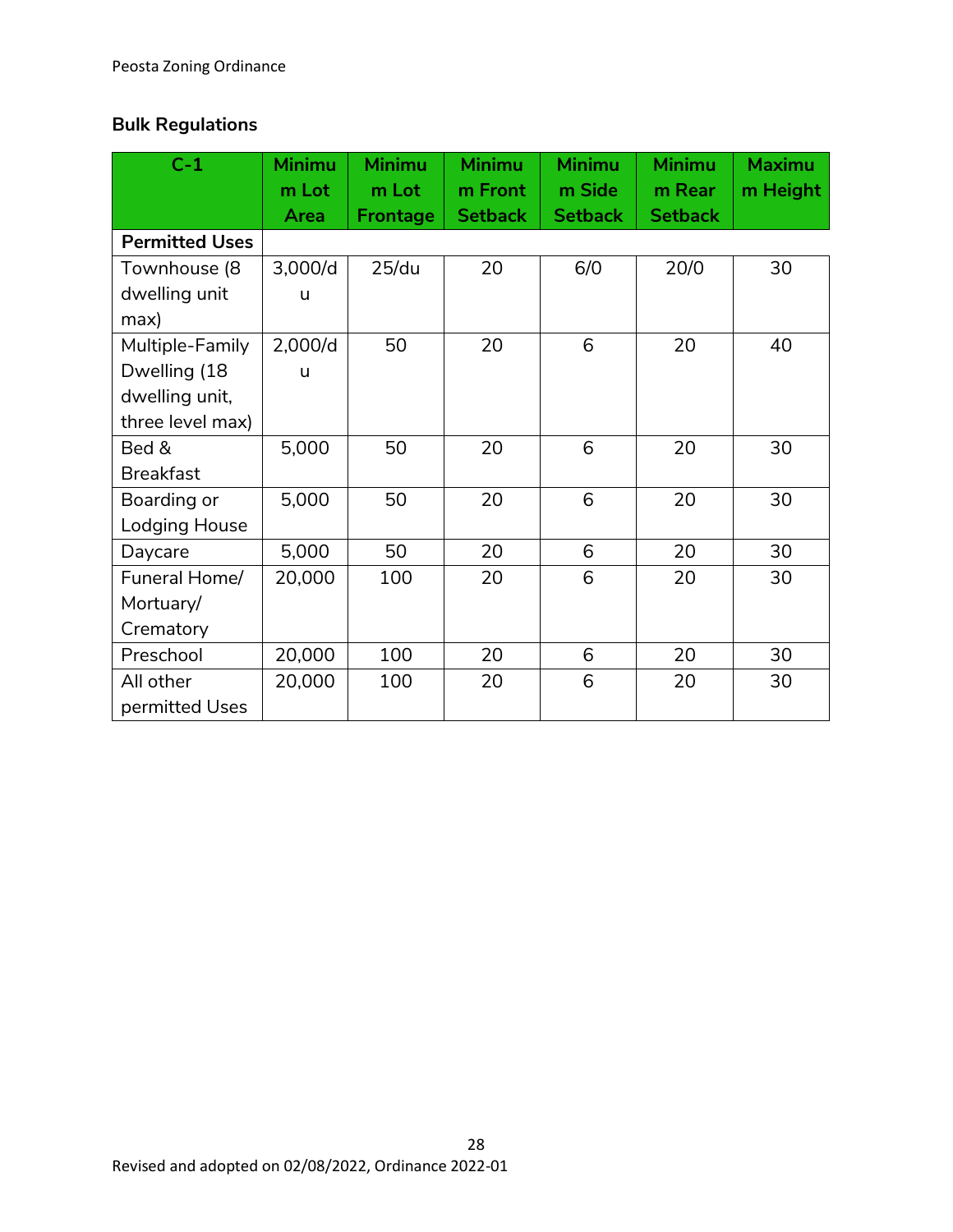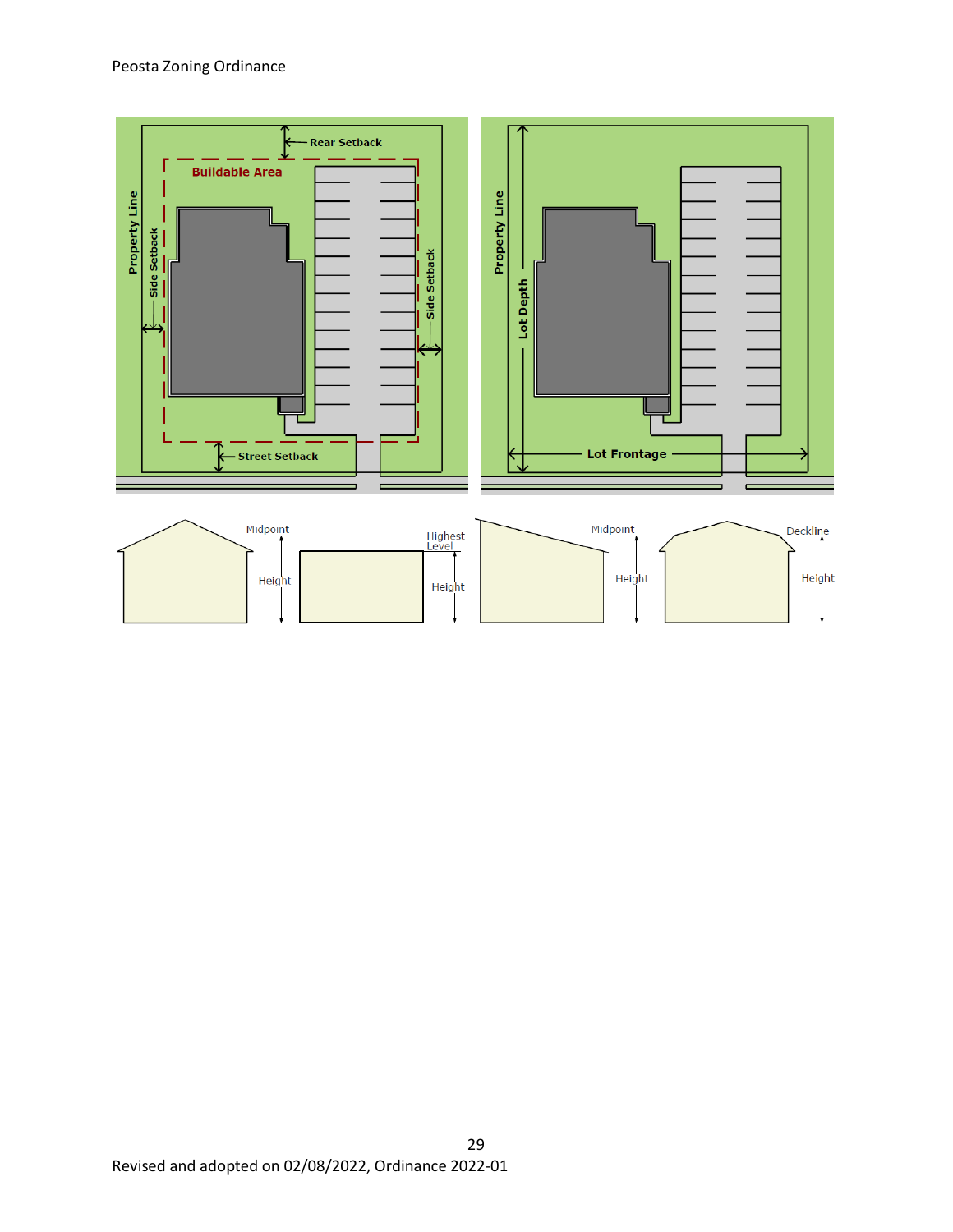# **C-2 General Commercial**

The C-2 General Commercial District is intended to accommodate a broad range of retail, wholesale, and commercial service establishments. Uses in the C-2 District will generally have heavy pedestrian and/or vehicle traffic and have high demand for parking spaces during business hours.

# **Permitted Uses**

| 9-12 High School                            | K-8 School            |
|---------------------------------------------|-----------------------|
| Apartment                                   | Law Enforcem          |
| Art and Music Center                        | Manufactured          |
| Art Gallery                                 | <b>Medical Clinic</b> |
| <b>Bed &amp; Breakfast</b>                  | Meeting or Eve        |
| Business with drive-thru sales              | Mini Storage          |
| Business without drive-thru sales           | Museum                |
| Car Wash                                    | Non-commerc           |
| <b>Catering Establishment</b>               | Nursing/Retire        |
| <b>Commercial Greenhouse</b>                | Facility              |
| Commercial Recreational Facility, Indoor    | Park, Public          |
| Commercial Recreational Facility,           | Post Office           |
| Outdoor                                     | Preschool             |
| <b>Community Center</b>                     | Professional C        |
| Daycare                                     | Recreational V        |
| Dry Cleaning                                | Religious Asse        |
| <b>Equipment Sales and Service (Indoor)</b> | Research Labo         |
| <b>Feed Store</b>                           | Restaurant wi         |
| <b>Financial Institution</b>                | Restaurant wi         |
| <b>Fire Department</b>                      | Tattoo Studio         |
| Funeral Home/Funeral Home/Crematory         | Tavern/Nightc         |
| <b>Gas Station</b>                          | Theater, Indoc        |
| <b>General Office</b>                       | Theater, Outd         |
| <b>General Retail Sales</b>                 | <b>Trade or Busir</b> |
| Hospital                                    | Vehicle /Boat/        |
| Hotel                                       | Veterinary Ho:        |

lent Housing Sales ent Hall ial Plant Nursery ement/Convalescent )ffices /ehicle embly oratory th drive-thru sales thout drive-thru sales :lub/Bar Theater, Indoor oor ness School **Equipment Sales** spital

# **Conditional Uses**

Any other similar uses deemed to be consistent by the Zoning Officer

# **Accessory Uses**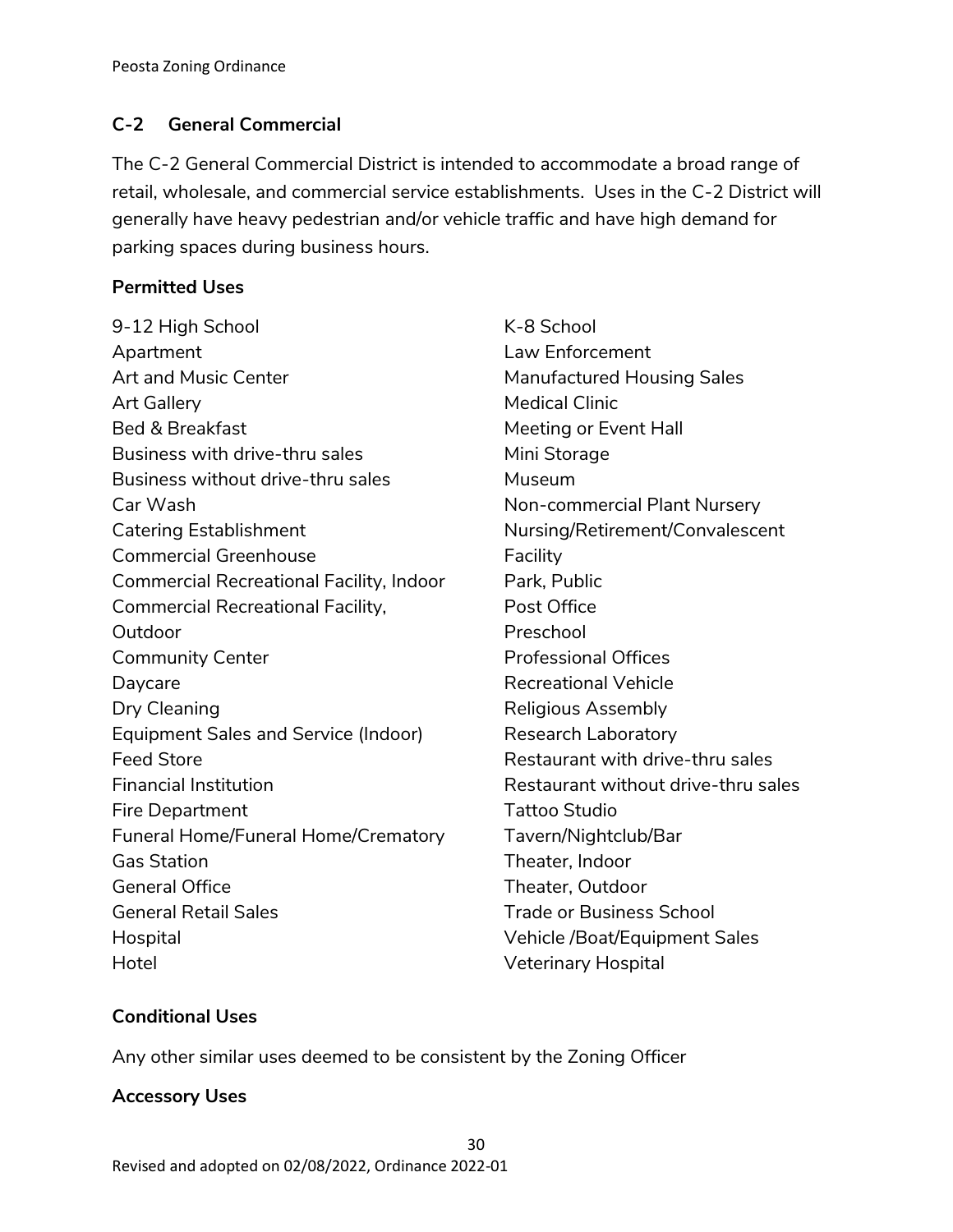Any use customarily incidental and subordinate to the principal use it serves.

# **Parking**

Parking shall be regulated in conformance with the provisions of **Section 4.**

# **Signs**

Signs shall be regulated in conformance with the provisions of **Section \_\_\_.**

### **Bulk Regulations**

| $C-2$            | <b>Minimum</b>  | <b>Minimum</b><br>Lot | <b>Minimum</b><br><b>Front</b> | <b>Minimum</b><br><b>Side</b> | <b>Minimum</b><br><b>Rear</b> | <b>Maximum</b> |
|------------------|-----------------|-----------------------|--------------------------------|-------------------------------|-------------------------------|----------------|
|                  | <b>Lot Area</b> | <b>Frontage</b>       | <b>Setback</b>                 | <b>Setback</b>                | <b>Setback</b>                | <b>Height</b>  |
| Townhouse (8     | 3,000/du        | 25/du                 | 20                             | 6/0                           | 20/0                          | 30             |
| dwelling unit    |                 |                       |                                |                               |                               |                |
| max)             |                 |                       |                                |                               |                               |                |
| Multiple-Family  | 2,000/du        | 50                    | 20                             | 6                             | 20                            | 40             |
| Dwelling (18     |                 |                       |                                |                               |                               |                |
| dwelling unit,   |                 |                       |                                |                               |                               |                |
| three level max) |                 |                       |                                |                               |                               |                |
| All other        | 20,000          | 100                   | 20                             | 6                             | 20                            | 30             |
| permitted Uses   |                 |                       |                                |                               |                               |                |
| Bed &            | 5,000           | 50                    | 20                             | 6                             | 20                            | 30             |
| <b>Breakfast</b> |                 |                       |                                |                               |                               |                |
| Daycare          | 5,000           | 50                    | 20                             | 6                             | 20                            | 30             |
| Funeral Home/    | 20,000          | 100                   | 20                             | 6                             | 20                            | 30             |
| Mortuary/        |                 |                       |                                |                               |                               |                |
| Crematory        |                 |                       |                                |                               |                               |                |
| Nursing/         | 20,000          | 100                   | 20                             | 6                             | 20                            | 30             |
| Retirement/      |                 |                       |                                |                               |                               |                |
| Convalescent     |                 |                       |                                |                               |                               |                |
| Facility         |                 |                       |                                |                               |                               |                |
| Preschool        | 20,000          | 100                   | 20                             | 6                             | 20                            | 30             |
| All other        | 20,000          | 100                   | 20                             | 6                             | 20                            | 30             |
| permitted Uses   |                 |                       |                                |                               |                               |                |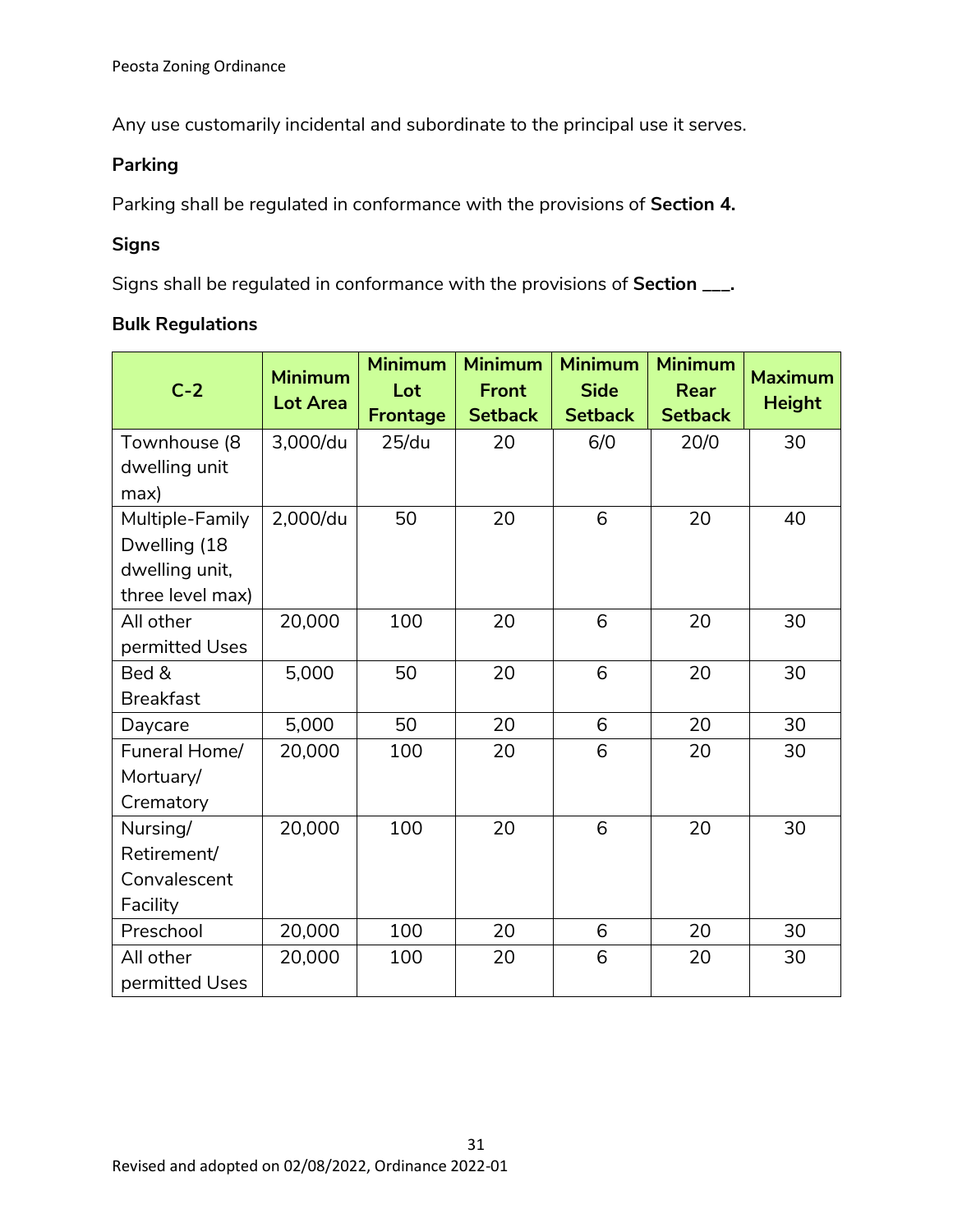

# **M-1 Light Industrial**

The M-1 Light Industrial district is intended to provide locations for a variety of land uses characterized by production, manufacturing, distribution, or fabrication activities. Uses in the Light Industrial district will be conducted entirely within enclosed buildings and will not use the open area around such buildings for the storage of raw materials or manufactured products except for the transporting of goods between buildings. Uses will generally require some separation from residential and commercial/service districts due to the potential for noise, bright lighting, traffic from heavy trucks and other large vehicles, rail traffic, and round the clock activities associated with these uses.

### **Permitted Uses**

Car Wash Catering Establishment Commercial Greenhouse Contractor Shops Construction Shops Daycare

Dry Cleaning Feed Store Fire Department Gas Station General Retail Sales Kennel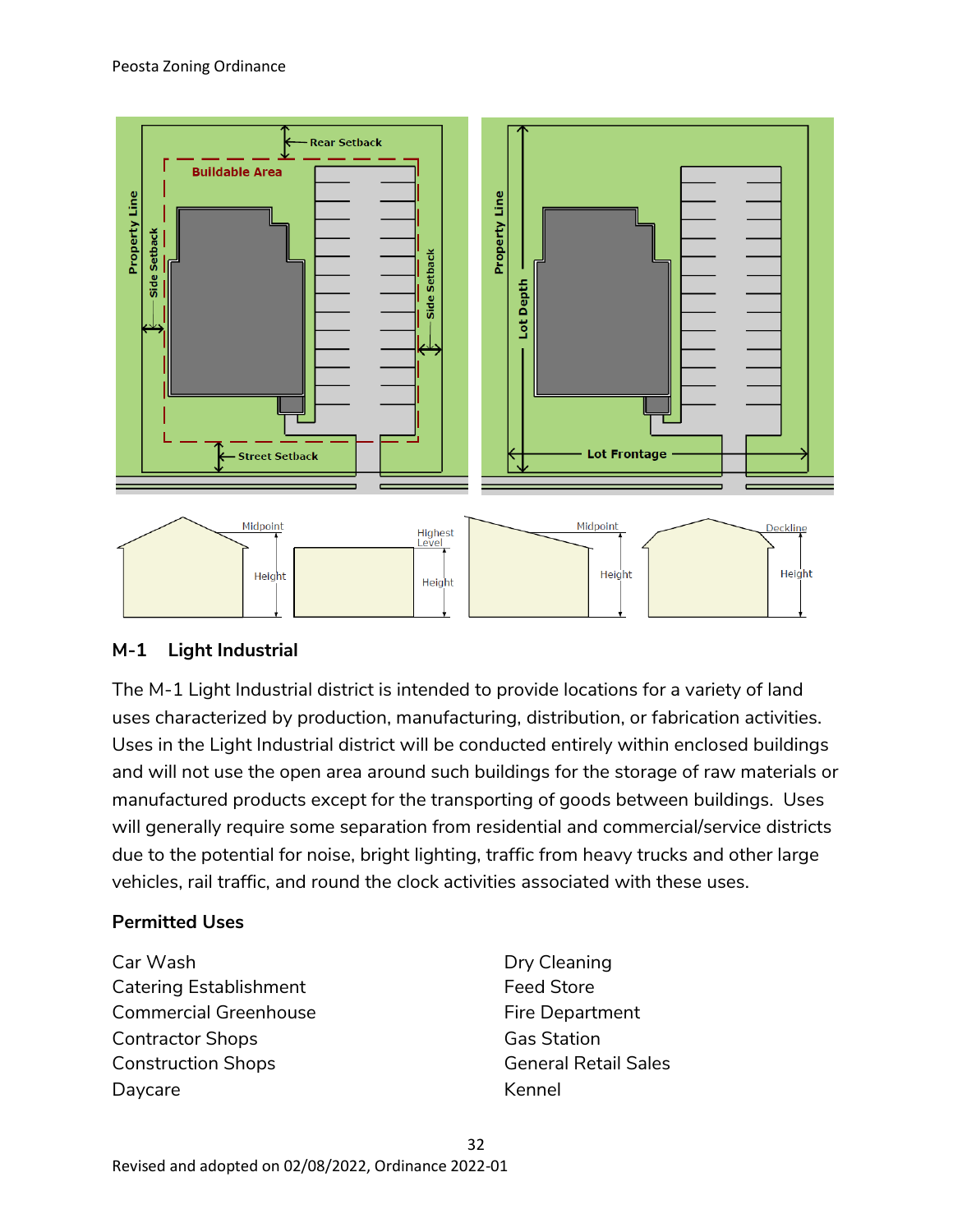Peosta Zoning Ordinance

Law Enforcement Lumber/Building Materials Sales Manufactured Housing Sales Mini Storage Park, Public Printing and Publishing Establishment Recreational Vehicle/Mobile Home Sales

Sewage or Garbage Disposal Plant Vehicle /Boat/Equipment Sales Vehicle Service or Repair Veterinary Hospital Warehousing and Storage, Indoor Wholesaling Facility

# **Conditional Uses**

Water Treatment Water Management and Distribution Facility Waste Transfer Wastewater Treatment Any other similar uses deemed to be consistent by the Zoning Officer

### **Accessory Uses**

### **Parking**

Parking shall be regulated in conformance with the provisions of **Section 4.**

# **Signs**

Signs shall be regulated in conformance with the provisions of **Section \_\_\_.**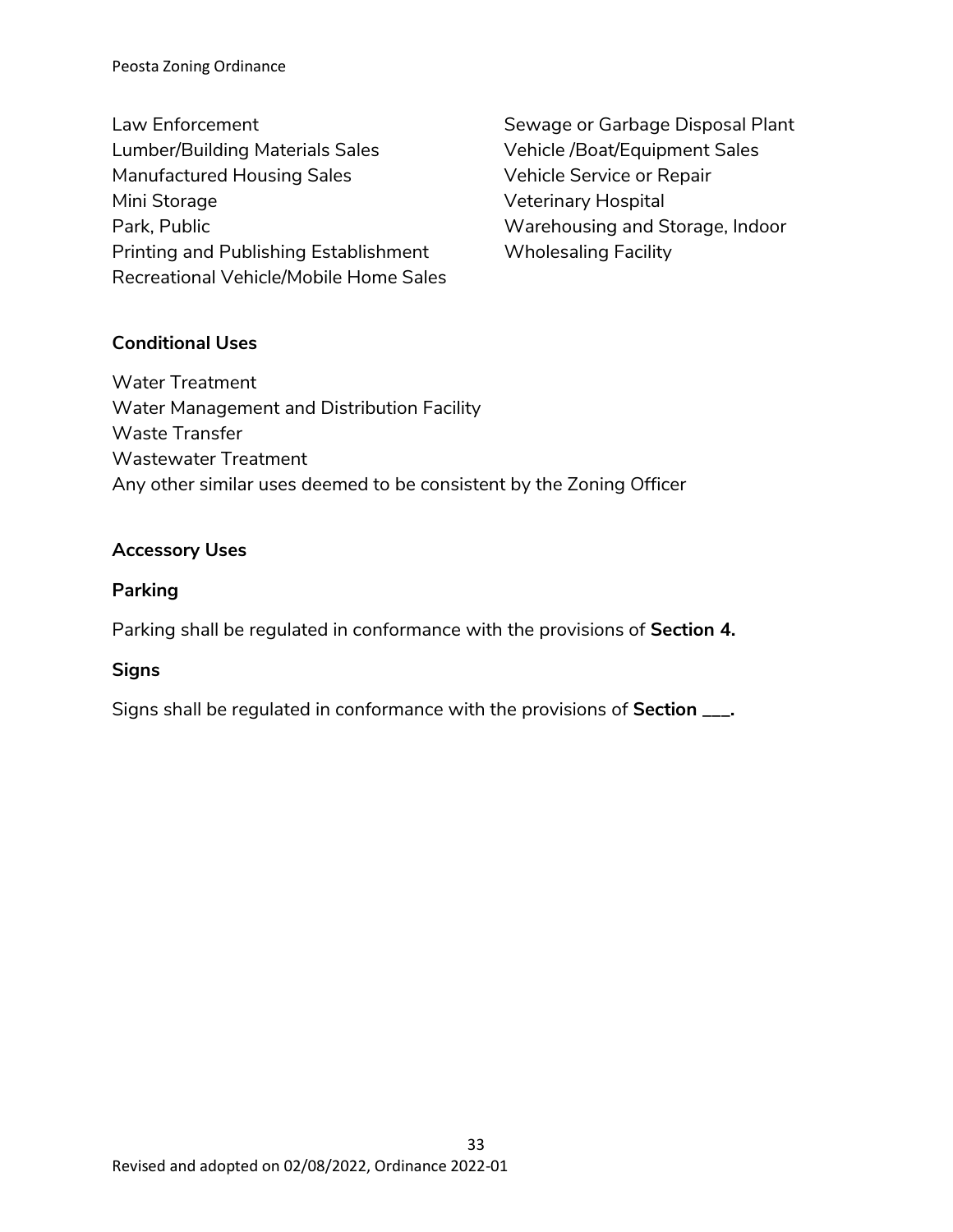# **Bulk Regulations**

| $M-1$                                                                                                  | <b>Minimum</b><br><b>Lot Area</b> | <b>Minimum</b><br>Lot<br><b>Frontage</b> | <b>Minimum</b><br><b>Front</b><br><b>Setback</b> | <b>Minimum</b><br><b>Side</b><br>Setback <sup>1</sup> | <b>Minimum</b><br>Rear<br>Setback <sup>1</sup> | <b>Maximum</b><br><b>Height</b> |
|--------------------------------------------------------------------------------------------------------|-----------------------------------|------------------------------------------|--------------------------------------------------|-------------------------------------------------------|------------------------------------------------|---------------------------------|
| All Uses                                                                                               |                                   |                                          |                                                  |                                                       |                                                | 50                              |
| $\vert$ <sup>1</sup> When abutting a residential or commercial district, a 20- side or rear setback is |                                   |                                          |                                                  |                                                       |                                                |                                 |
| required                                                                                               |                                   |                                          |                                                  |                                                       |                                                |                                 |

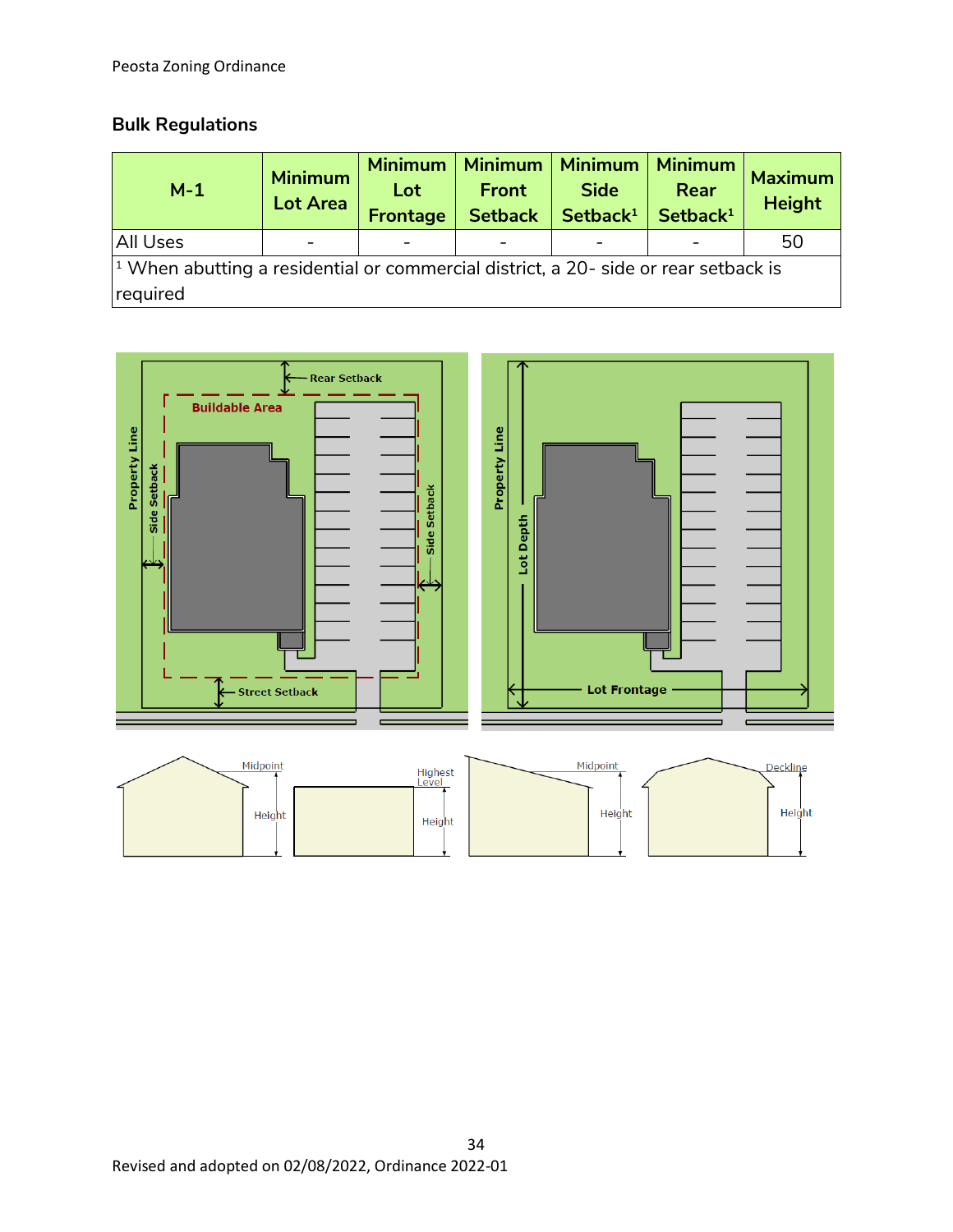# **M-2 Heavy Industrial**

The M-2 Heavy Industrial district is intended to provide locations for a variety of land uses that by their nature generate levels of smoke, dust, noise, and odors that render them incompatible with virtually all other land uses. Uses in the Heavy industrial district may require both building and open areas for production, manufacturing, or fabrication activities. Uses will generally require some separation from residential and commercial/service districts to the potential for noise, bright lighting, traffic from heavy trucks and other large vehicles, rail traffic and round the clock activities associated with these uses.

# **Permitted Uses**

| Car Wash                      | <b>Lumber/Building Materials Sales</b>       |
|-------------------------------|----------------------------------------------|
| <b>Catering Establishment</b> | Park, Public                                 |
| <b>Commercial Greenhouse</b>  | <b>Printing and Publishing Establishment</b> |
| <b>Contractor Shops</b>       | Sanitary Landfill, Junk Yard, Salvage        |
| Daycare                       | Yard                                         |
| Dry Cleaning                  | Sewage or Garbage Disposal Plant             |
| Fire Department               | Vehicle Service or Repair                    |
| <b>Gas Station</b>            | Warehousing and Storage, Indoor              |
| <b>General Retail Sales</b>   | Warehousing and Storage, Outdoor             |
| Law Enforcement               |                                              |

# **Conditional Uses**

Mineral/Sand/Gravel/Extraction Shooting Range Water Treatment Water Management and Distribution Facility Wastewater Treatment Any other similar uses deemed to be consistent by the Zoning Officer

# **Accessory Uses**

# **Parking**

Parking shall be regulated in conformance with the provisions of **Section 4.**

# **Signs**

Signs shall be regulated in conformance with the provisions of **Section \_\_\_.**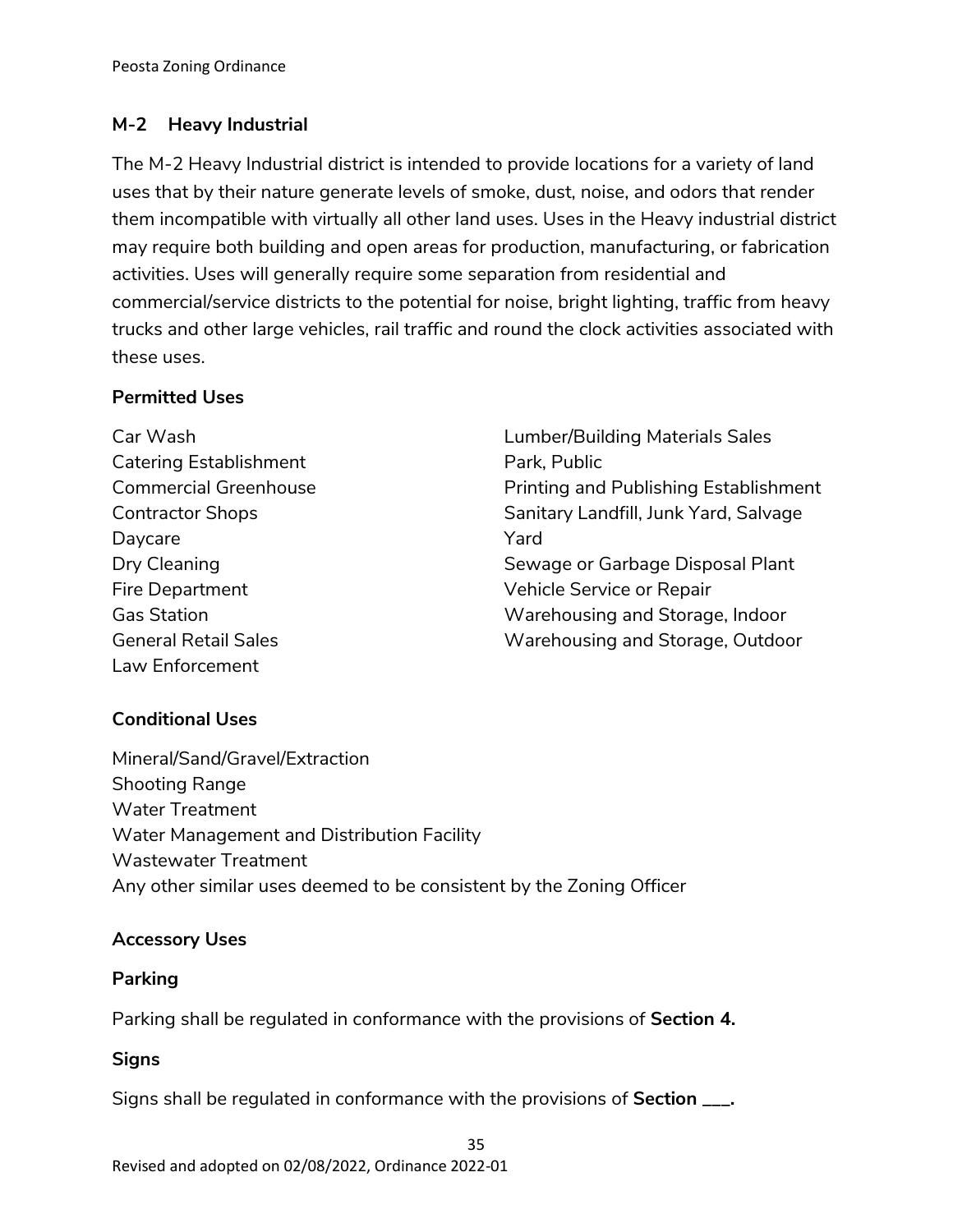# Bulk Regulations

| $M-2$                                                                                                  | <b>Minimum</b><br><b>Lot Area</b> | <b>Minimum</b><br>Lot<br><b>Frontage</b> | <b>Minimum</b><br><b>Front</b><br><b>Setback</b> | <b>Minimum</b><br><b>Side</b><br>Setback <sup>1</sup> | <b>Minimum</b><br>Rear<br>Setback <sup>1</sup> | <b>Maximum</b><br><b>Height</b> |
|--------------------------------------------------------------------------------------------------------|-----------------------------------|------------------------------------------|--------------------------------------------------|-------------------------------------------------------|------------------------------------------------|---------------------------------|
| All Uses                                                                                               |                                   |                                          |                                                  |                                                       |                                                | 50                              |
| $\vert$ <sup>1</sup> When abutting a residential or commercial district, a 20- side or rear setback is |                                   |                                          |                                                  |                                                       |                                                |                                 |
| required                                                                                               |                                   |                                          |                                                  |                                                       |                                                |                                 |

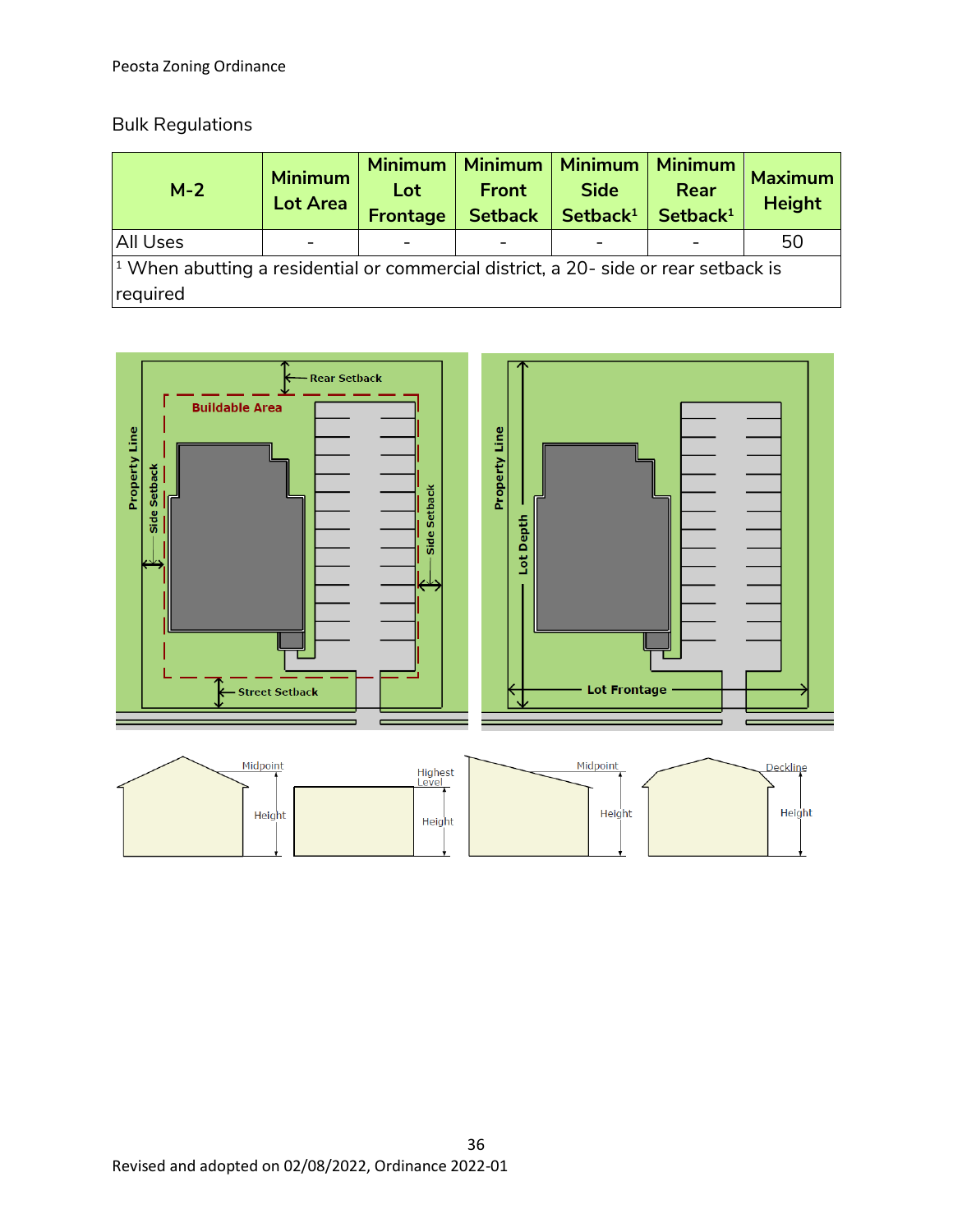## **I-1 Institutional**

The I-1 Institutional District is intended to provide locations for specific, single uses including college campuses, hospitals, and medical centers that primarily function independently from other districts.

## **Permitted Uses**

College or University **Law Enforcement** Daycare **Park**, Public Fire Department

Dormitory **Domitory Trade or Business School** 

## **Conditional Uses**

Any other similar uses deemed to be consistent by the Zoning Officer

## **Accessory Uses**

Any use customarily incidental and subordinate to the principal use it serves.

#### **Parking**

Parking shall be regulated in conformance with the provisions of **Section 4.**

#### **Signs**

Signs shall be regulated in conformance with the provisions of **Section \_\_\_.**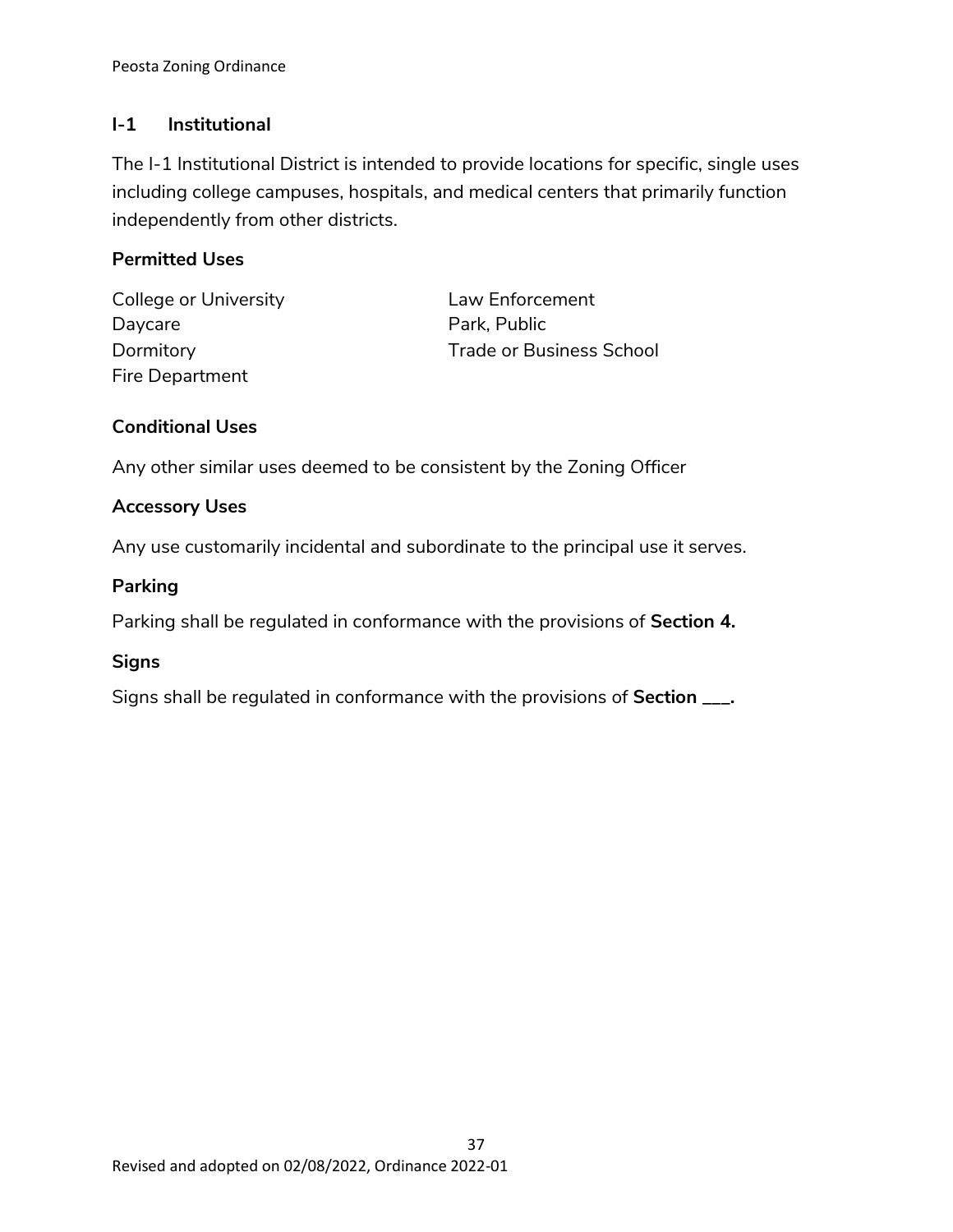# **Bulk Regulations**

| $1-1$                                                                                                  | <b>Minimum</b><br><b>Lot Area</b> | <b>Minimum</b><br>Lot<br><b>Frontage</b> | Minimum   Minimum<br><b>Front</b><br><b>Setback</b> | <b>Side</b><br>Setback <sup>1</sup> | <b>Minimum</b><br>Rear<br>Setback <sup>1</sup> | <b>Maximum</b><br><b>Height</b> |
|--------------------------------------------------------------------------------------------------------|-----------------------------------|------------------------------------------|-----------------------------------------------------|-------------------------------------|------------------------------------------------|---------------------------------|
| <b>All Uses</b>                                                                                        |                                   |                                          | 20                                                  |                                     |                                                | 75                              |
| $\vert$ <sup>1</sup> When abutting a residential or commercial district, a 20- side or rear setback is |                                   |                                          |                                                     |                                     |                                                |                                 |
| required                                                                                               |                                   |                                          |                                                     |                                     |                                                |                                 |



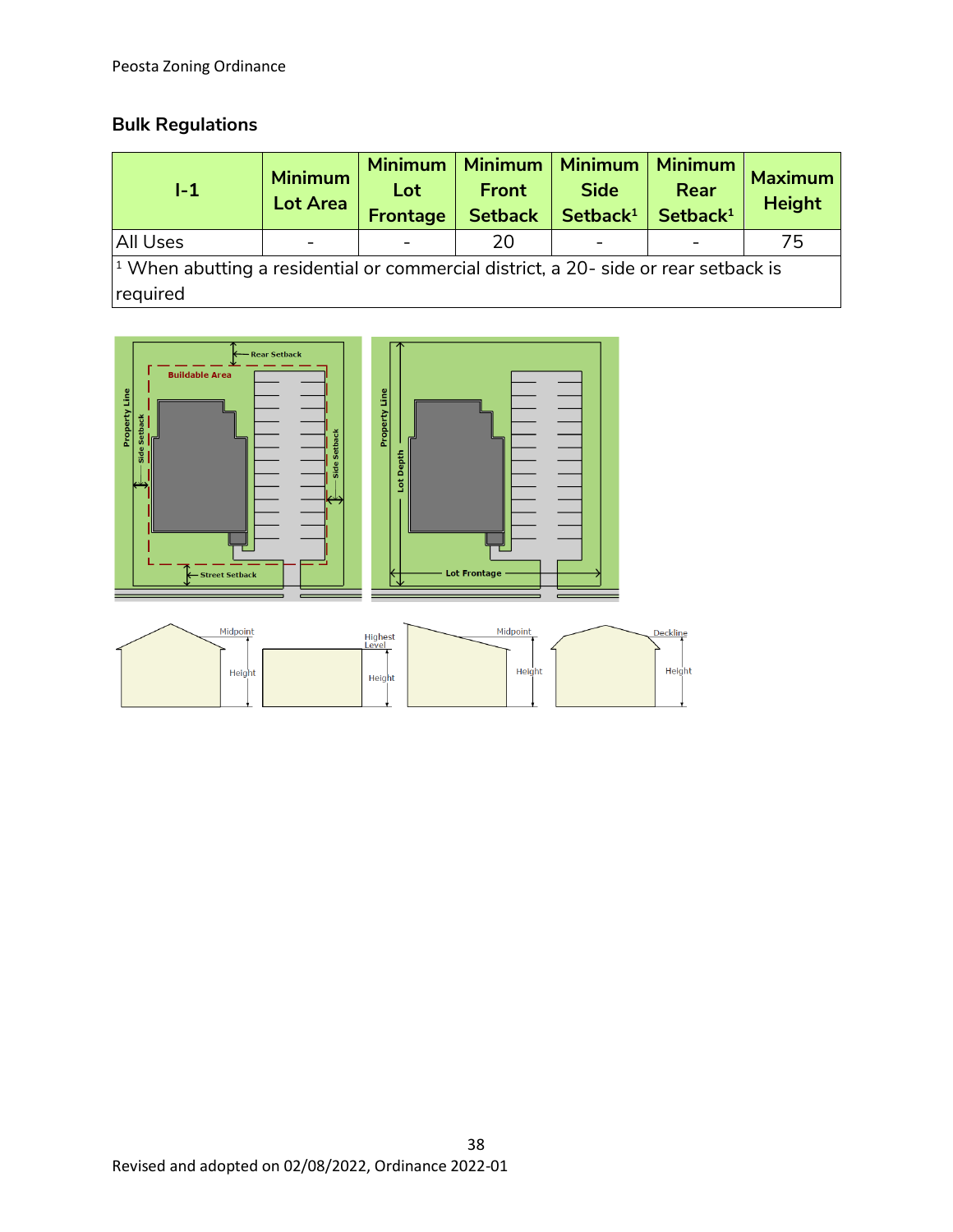## **PUD Planned Unit Development**

#### **General Purpose and Description.**

The Planned Unit Development District is intended to encourage flexible and innovative design in the development of appropriate sites as integrated project units. The PUD District shall be an area of two acres or more to be developed as a single entity. The PUD District shall be established by an adopted ordinance setting forth the regulations governing, and the location and phasing of all proposed uses and improvements included in the district. Regulations for this district are designed:

- 1. To allow a workable, interrelated mix of diverse land uses;
- 2. To encourage flexibility in design for efficiency and cost savings for the developer and the community;
- 3. To maximize the potential for large-scale office, residential, commercial, and industrial development and at the same time reduce to a minimum the impact of the development on surrounding land uses and the natural environment;
- 4. To encourage new development to preserve and utilize existing land characteristics and features which offer visual recreational benefits or other amenities;
- 5. To promote the economic, attractive, innovative, and harmonious arrangement and design of new buildings, streets, utilities, and other improvements or structures;
- 6. To provide a living, working, and shopping environment within the layout of the site that contributes to a sense of community and a coherent lifestyle;
- 7. To provide for the creation and preservation of more and larger useable public or common open spaces than would normally be provided under conventional development;
- 8. To encourage the careful design and planning of larger development projects;
- 9. To give developers reasonable assurances regarding project approvals before the unnecessary expenditure of design efforts, while providing the city with appropriate assurances that approved PUD's will retain the character envisioned at the time of project approval.

Property may be reclassified to the planned unit development designation when the proposed development plan will promote the purpose of the district and this ordinance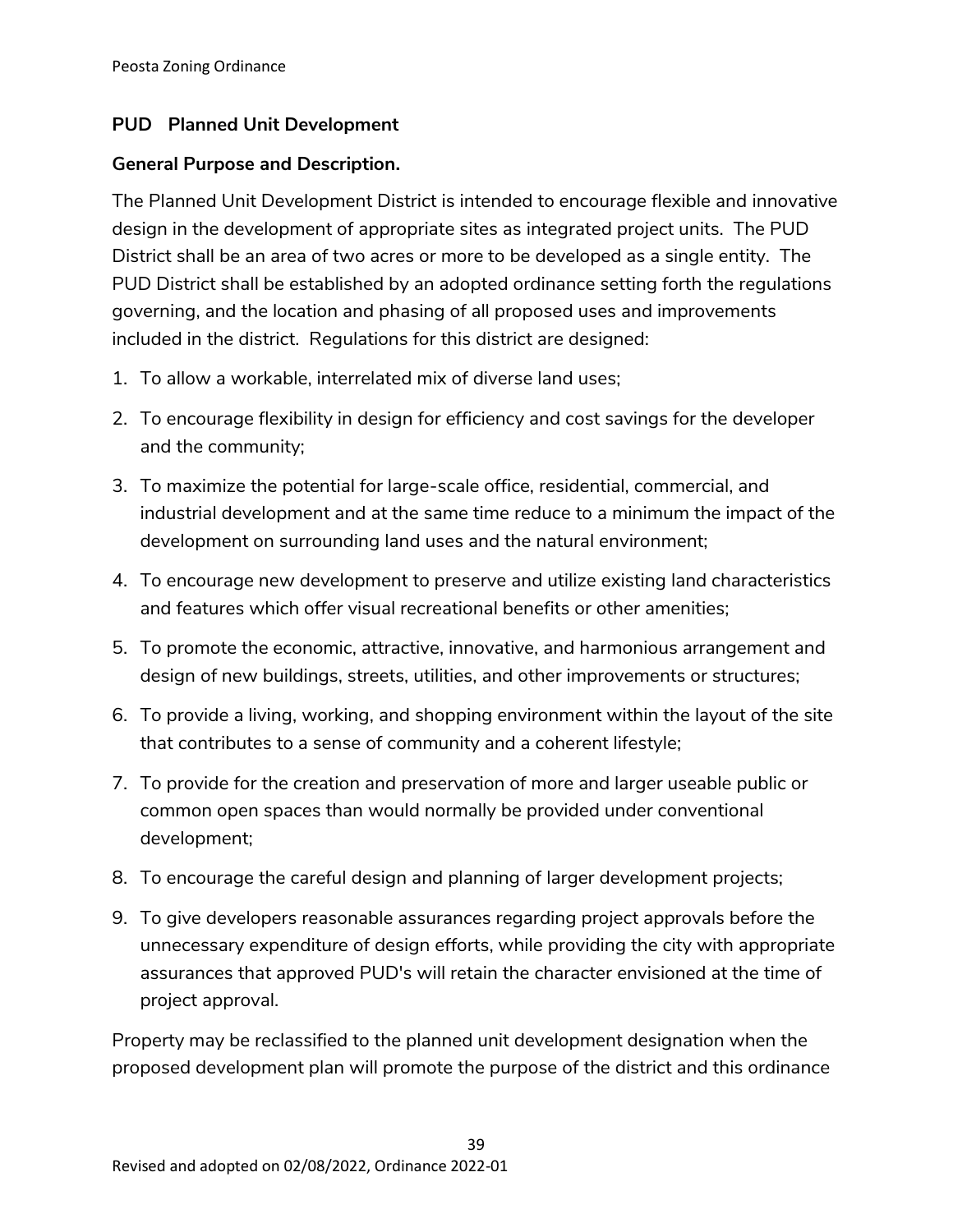and is formulated in conformance with the review procedures and standards of this section.

## **General Requirements**

A PUD may be established on any parcel over two (2) acres for residential, office, commercial, or industrial development. A PUD is required for all department stores over sixty thousand (60,000) square feet of building area, regional shopping centers, all new industrial parks, all new office parks, and all new mobile home parks. A PUD is also required for all developments for two (2) or more dwelling units per lot except: two-family and multiple family dwellings where permitted as principal uses; and family homes for the disabled or elderly governed by Iowa Code §§ 414.22, 414.29, 414.30 or 414.31. A parcel proposed for PUD must be under the control of a common ownership. The City may request or require a PUD classification.

Such PUD district designation(s) shall be shown on the official zoning map as a P followed by a letter designating the primary use, C (commercial), O (office), I (industrial), or R (residential); i.e. PC, PO, PI, and PR.

## **Development Regulations**

Lots, uses, signs, and structures shall conform to the bulk, sign, parking, and any other development regulations specifically provided in the ordinance establishing a particular PUD district or in ordinances adopted pursuant thereto; however, PUD districts established prior to adoption of this ordinance without specific bulk, sign, parking, and other development regulations shall be regulated by said regulations of the most compatible district allowing the existing uses which are in the PUD.

In all PUDs, the following minimum standards shall be met:

- 1. General standards:
	- A. The density and design of the PUD shall be compatible in use, size, and type of structure, relative amount of open space, traffic circulation and general layout with adjoining land uses, and shall be integrated into the neighborhood.
	- B. The PUD shall take into consideration the impact to existing streets and utilities.
	- C. The economic, environmental, and neighborhood impacts of the development shall be considered.
	- D. The PUD shall conform with the adopted long range comprehensive plan.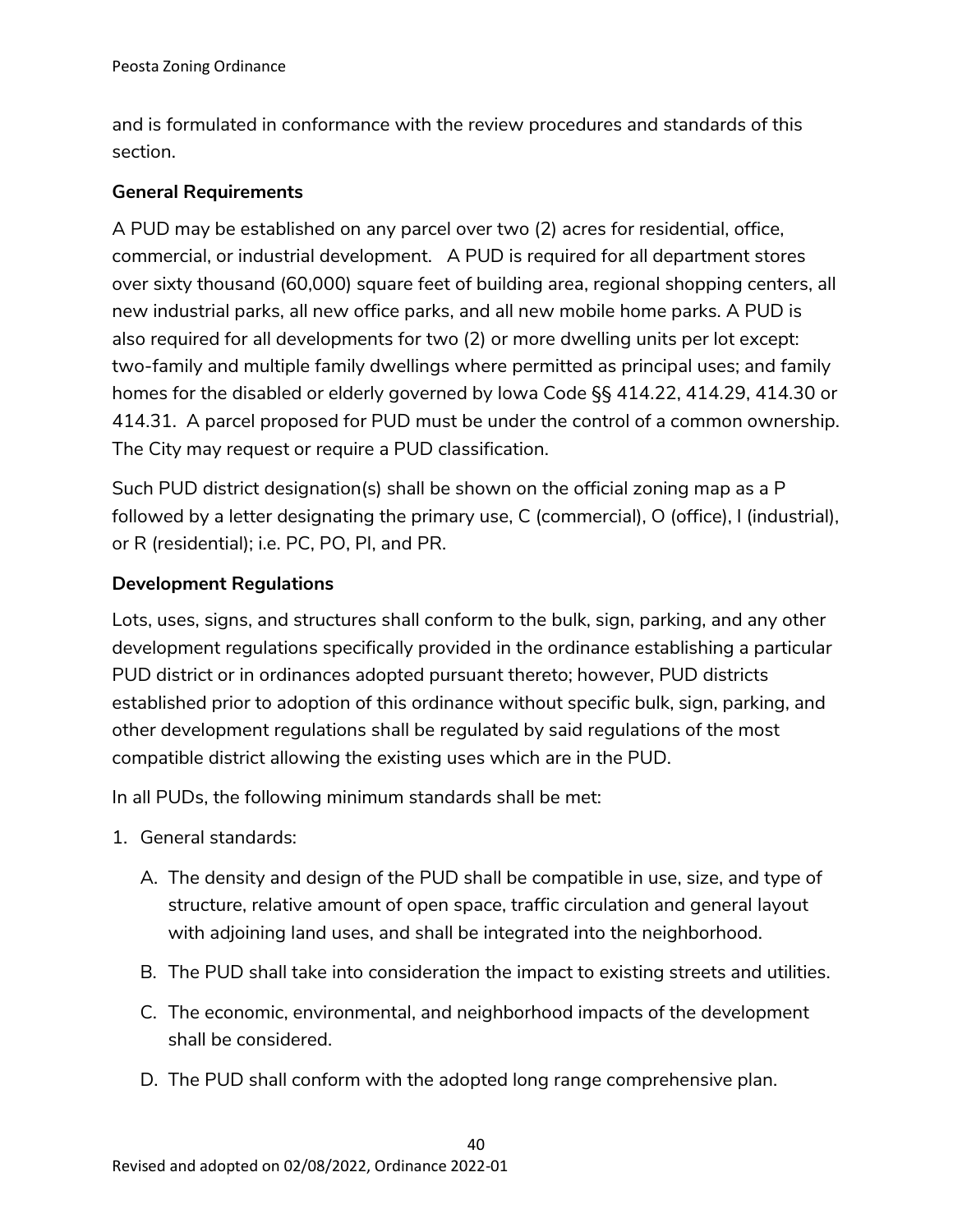#### 2. Specific standards

- A. Maximum land coverage of all buildings and impermeable areas shall be established.
- B. Minimum open space shall be established, and continued maintenance of the open space shall be provided in the specific PUD ordinance. (Open space means land areas of the PUD not covered by buildings, parking, or vehicular maneuvering areas, but including storm water detention basins, recreational and pedestrian areas, natural features, such as water courses, woodlands, bluffs, etc., and private yards, if any.)
- C. Minimum interior and perimeter setbacks shall be established.
- D. Structures, other than single-family, adjacent to existing single-family dwellings must be adequately screened and landscaped.
- E. Sign regulations for the PUD development shall be established.
- F. Provision for the continued maintenance of all improvements shall be noted within the ordinance establishing the PUD district.
- 3. Other conditions may be required, if found necessary to protect and promote the best interests of the surrounding property or the neighborhood. These conditions may include, but are not limited to, the following:
	- A. Improvement of traffic circulation for vehicles and pedestrians in the proposed development and adjoining properties and streets.
	- B. Specific landscaping/screening/lighting requirements to maintain privacy or reduce impacts in adjoining properties.
	- C. Joint use of private open space or amenities by adjoining property owners.

#### **Procedure for District Establishment and Expansion**

- 1. Pre-application conference. Prior to any application for PUD district establishment, the applicant and/or their representative shall meet with the Zoning Administrator and staff to determine the applicability of the development, timing of procedure, and any other pertinent information appropriate to the proposal.
- 2. Application and submission of conceptual development plan. After the preapplication conference, the application for PUD district establishment shall be filed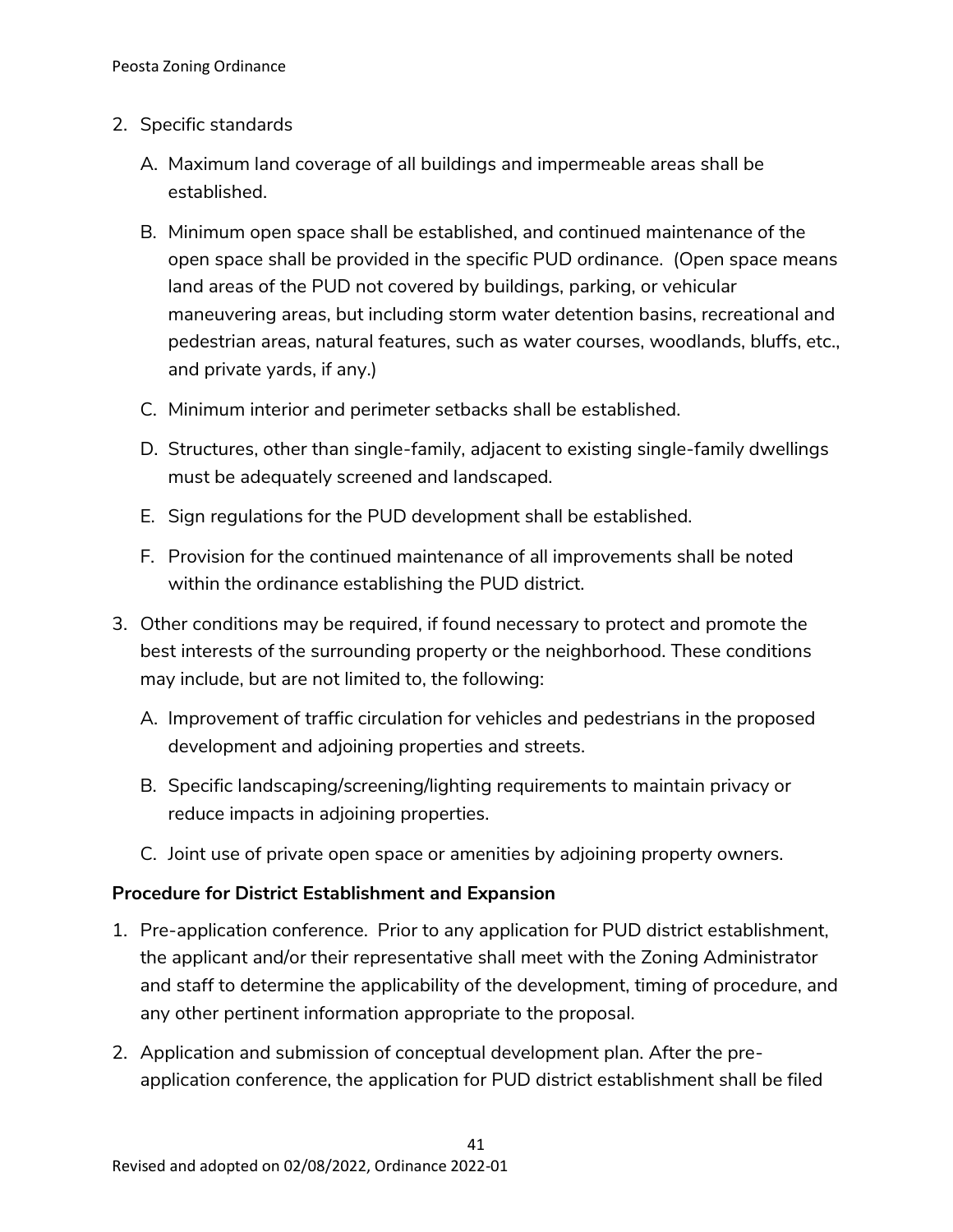with an appropriate filling fee with the Zoning Administrator's office. The application shall be submitted with a conceptual development plan, which shall include the following:

- A. Legal description and address of property.
- B. Name, address, and phone number(s) of the property owner(s).
- C. Number, type, and general location of residential units.
- D. General location and type of non-residential uses including commercial, office, and industrial uses.
- E. General location and type of recreational (passive and active) and open space (usable and non-usable) areas.
- F. Location of existing infrastructure and utilities, including streets with appropriate grades, sidewalks; access drives; water, sanitary sewer and stom1 sewer drainage systems, where appropriate.
- G. Proposed access to public right-of-way, including approximate grades, traffic projections, and general indication of traffic control measures.
- H. Sketches to indicate the general design of building types and the overall character of development.
- I. Existing contours the property taken at regular contour intervals.
- J. Proposed parking facilities, including surface lots, ramps, and loading/delivery areas.
- K. Location of natural features, including woods, bluffs, waterway courses, floodways, and meadows.
- L. Conceptual landscape plan showing berms, plantings, and fences.
- M. Proposed development conditions for bulk, sign, and parking regulation.
- N. A location map or other framing at appropriate scale showing the general location and relation of the property to surrounding areas, including the zoning and land use pattern of adjacent properties, the existing street system in the area, and location of nearby public facilities.
- O. Other pertinent information as required by the City Administrator.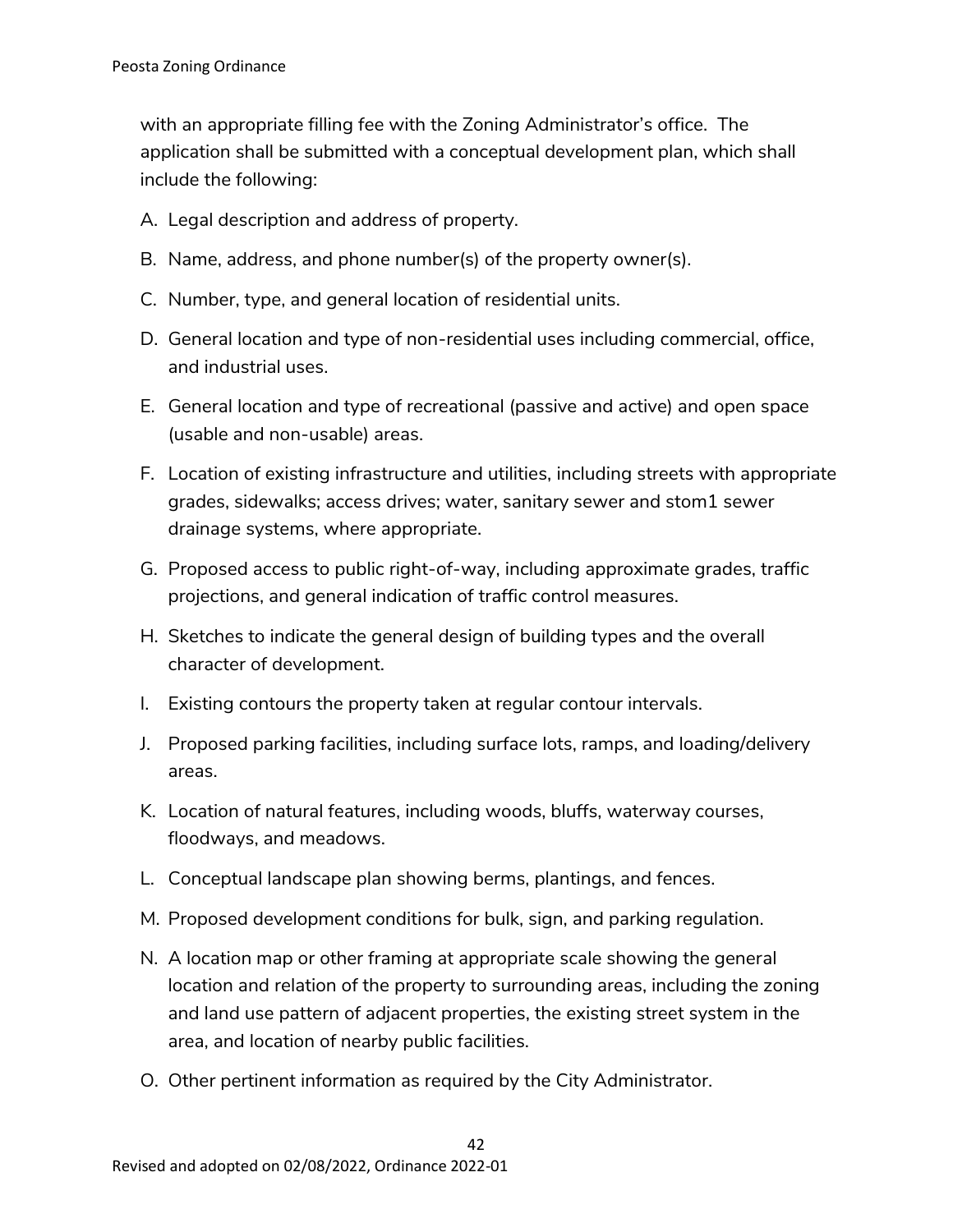3. Commission Hearing. A public hearing shall be held by the Planning and Zoning Commission on the PUD application in the same manner and with the same public notice procedure as required by zoning reclassification.

#### **Plan Approval Standards**

The Planning and Zoning Commission on the PUD application plan unless and until the Commission and Council determine that the conceptual development plan conforms to each of the following standards:

- 1. The conceptual development plan is in substantial conformance with the adopted Comprehensive Plan to guide the future growth and development of the City.
- 2. The proposed development is designed so as to be functionally integrated with existing City streets, sanitary and storm sewer, and water service.
- 3. The proposed development shall not interfere with the appropriate use and enjoyment of property in abutting districts.
- 4. The conceptual development plan will not violate any provision or requirement of the Zoning Ordinance.
- 5. Natural drainage areas are retained as appropriate and improved if necessary.
- 6. Due consideration is given to preserving natural site amenities and minimizing the disturbance to the natural environment
- 7. Existing trees are preserved wherever possible, and the location of trees will be considered in designing building locations, underground service, and paved areas.
- 8. If the development includes flood plain areas, they shall be preserved as permanent open spaces.
- 9. Due consideration is given to the natural topography and major grade change will be avoided. If the development includes hillsides and slopes, special evaluation is given to geological conditions, erosion, and topsoil loss.
- 10.If unfavorable development conditions exist, the Commission and City Council may restrict clearing, cutting, filling, or other substantial changes in the natural conditions of the affected areas.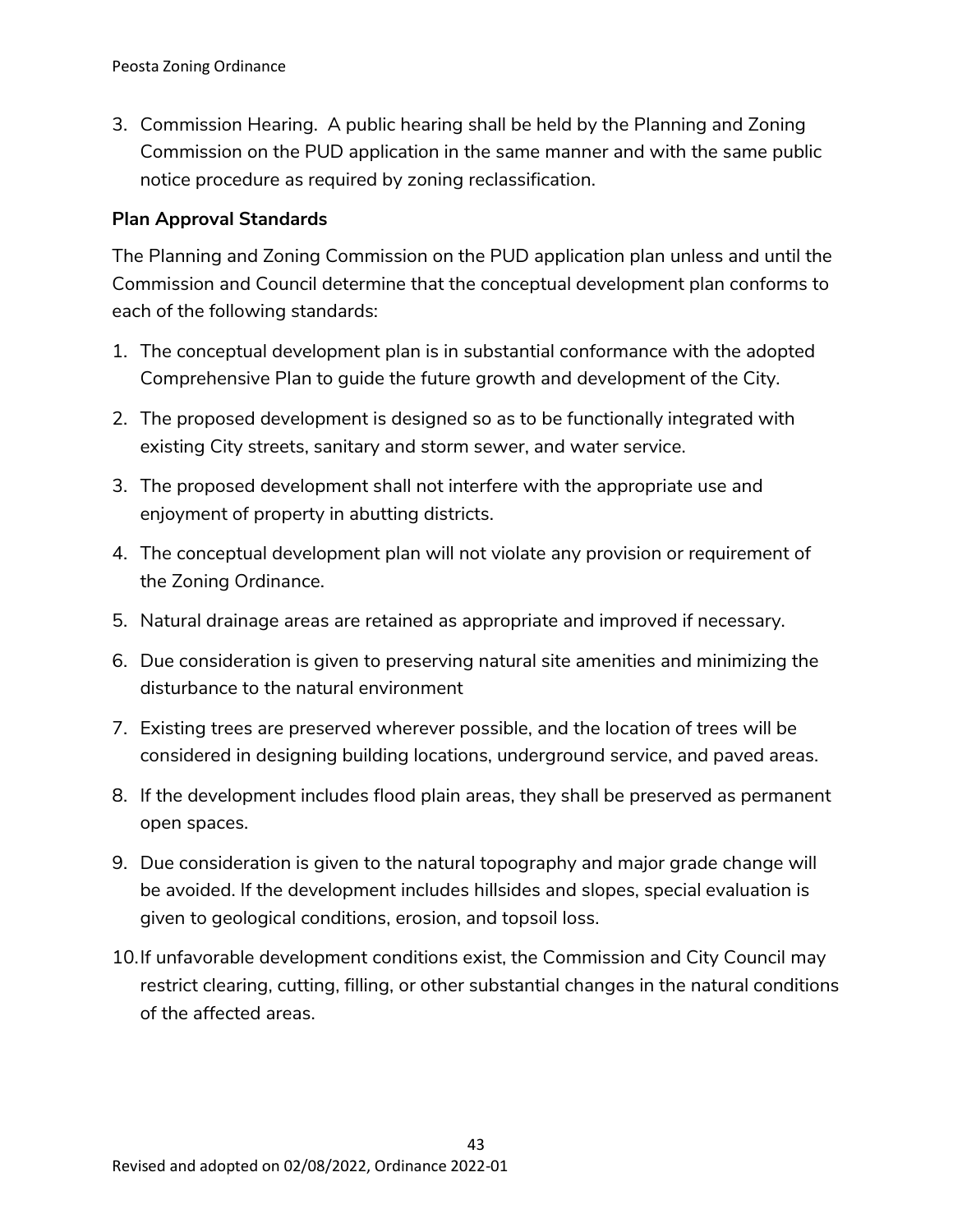## **Commission Recommendation**

The Planning and Zoning Commission's recommendation shall be transmitted to the City Council with a statement of reasons in support of, or in opposition to, the application, and with recommended conditions or restrictions to be included in an ordinance authorizing the PUD district. The conditions or restrictions shall include, but not be limited to:

- 1. Time limitations, if any, for submission of final site plans and commencement of construction.
- 2. Uses permitted in this PUD district
- 3. Lot, bulk and performance standards for the development and operation of the permitted uses.
- 4. Procedures of the Subdivision Control Ordinance be followed for the division of property if applicable.
- 5. Requirement that any transfer of ownership or lease of property in the PUD district include in the transfer or lease agreement a provision that the purchaser or lessee acknowledges awareness of the conditions authorizing the establishment of the PUD district.
- 6. The submittal and approval of a final site plan shall be required by the Zoning Commission to determine if the final detailed plans are in conformance with the conceptual development plan.

## **City Council Action**

- 1. Upon the recommendation of the Planning and Zoning Commission, the City Council shall act in the manner provided by law to approve or disapprove the required PUD zoning reclassification of the property. The affirmative vote of at least three-fourths (3/4) of all the membership of the Council shall be necessary to approve the conceptual development plan when the Commission has recommended disapproval thereat; or to remove any conditions, requirements, or limitations imposed by the Commission in approving the conceptual development plan. The ordinance authorizing the establishment of a PUD district shall be recorded in the office of the Dubuque County Recorder at the applicant's expense.
- 2. Approval of the conceptual development plan shall be valid for the time established in the adopting ordinance. The City Council may grant an extension of the approved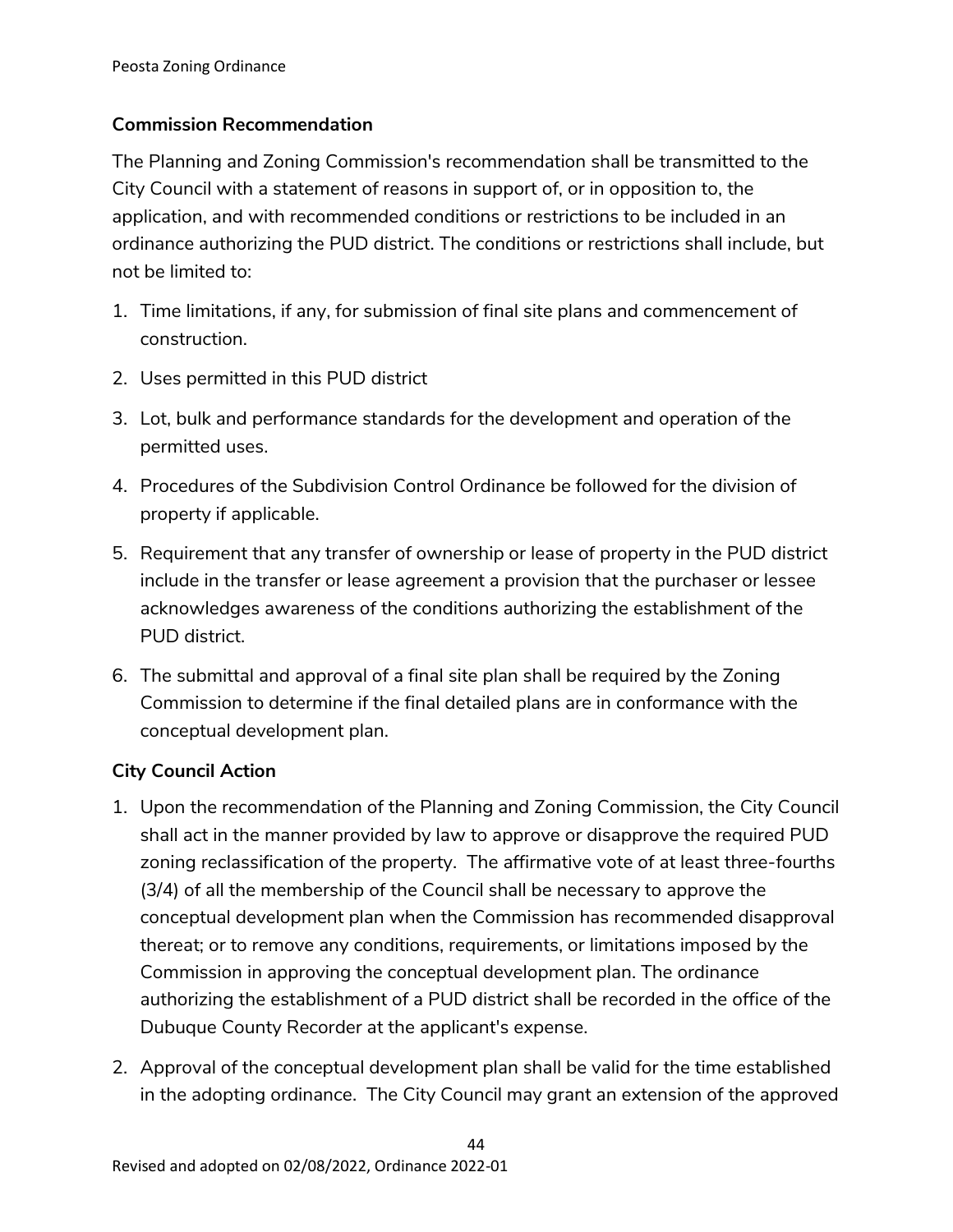conceptual development plan in conformity with the procedures and standards of this Section.

3. A new or amended conceptual development plan may be filed at any time within the period of time as established by the adopting ordinance and shall follow the same procedure as for the original submittal.

#### **Development According to Final Site Plan.**

- 1. Submission of Final Site Plan. After passage of the ordinance authorizing the establishment of a PUD district by the City Council, the applicant shall submit a final site plan to the Zoning Administrator within the period of time, if any, specified in said ordinance. The final site plan shall be in substantial conformance with the approved conceptual development plan.
- 2. Site Plan Review. No Zoning Permit shall be issued for any site unless a final site plan has been submitted and approved in accordance with, but not limited to, the applicable procedures, standards and requirements of the City's Code of Ordinances and Zoning Ordinance, and unless such plan conforms with the conditions of the adopted conceptual development plan and PUD ordinance as determined by the Planning and Zoning Commission.
- 3. Zoning Permit Issuance. The Planning and Zoning Commission shall hold a meeting and review the findings of the Zoning Administrator's and staffs final site plan review prior to issuance of a Zoning Permit by the Zoning Administrator. The issuance of a Zoning Permit may be denied by the Commission upon finding that the final site plan is not in substantial conformance with the requirements of this Section. Should the Zoning Permit be denied, the applicant shall be provided a listing of such findings and may bring the final site plan into conformance with the findings for resubmission to the Zoning Administrator and Commission for review and approval or may file a new application. A resubmission must be received within sixty (60) days following denial.
- 4. Construction of improvements and Posting of Bond. No buildings may be erected and no uses may occupy any portion of the PUD district until the required related off-site improvements are constructed or appropriate security as determined by the City Engineer is provided to ensure construction. If the PUD district is to be development in phases, all improvements necessary for the proper operation and functioning of each phase, even though some improvements may be located outside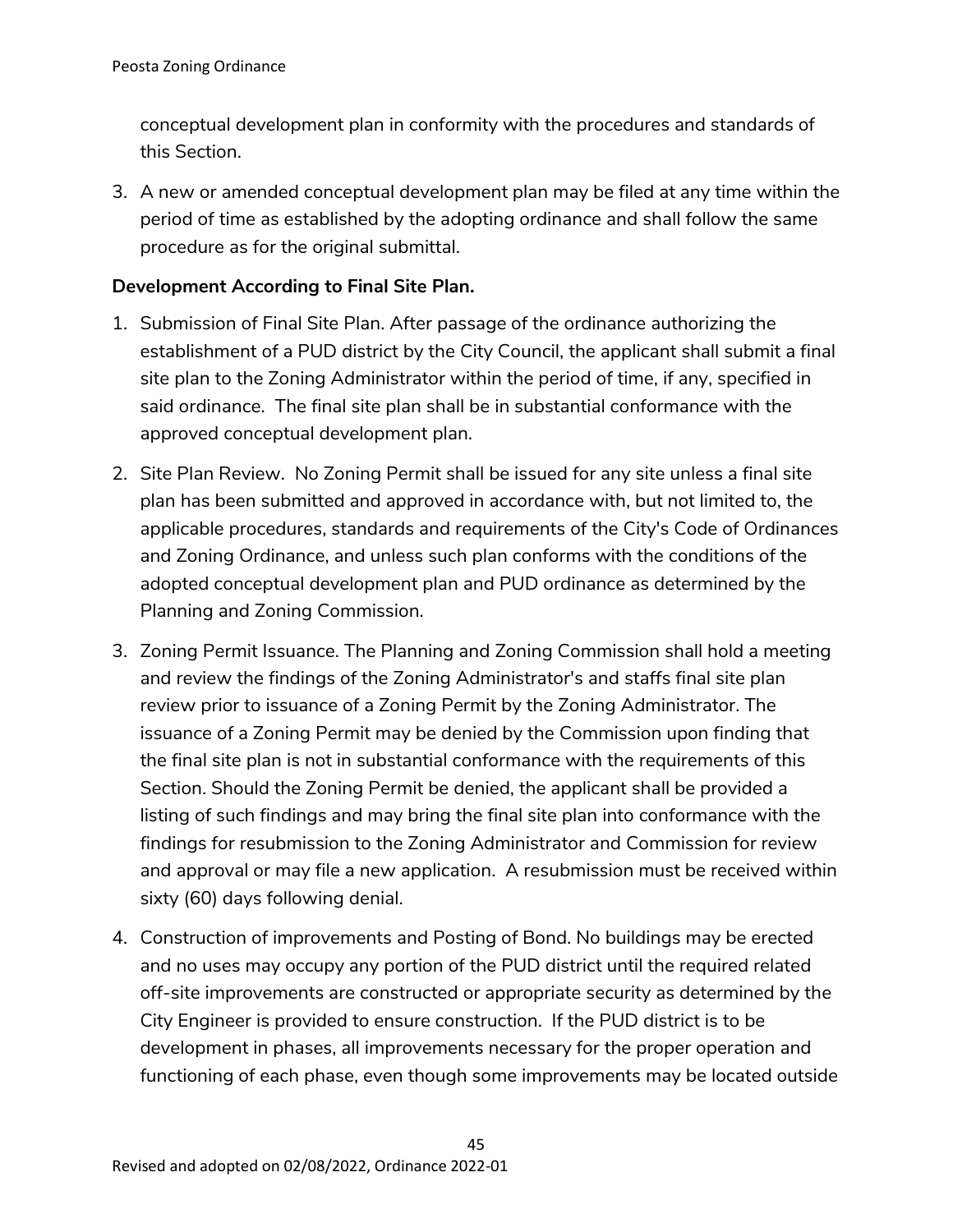of the Section, must be constructed, and installed or appropriate security as detem1ined by the City Engineer must be provided to ensure their construction.

- 5. Time Limitation. If substantial construction or development does not begin within the period of time specified in the ordinance authorizing the establishment of the district or in the ordinance adopted pursuant thereto, the City Council may, rezone the property or any portion thereof to the zoning district classification that prevailed prior to the approval of the PUD classification, with proper notification to the property owner(s), in the same manner as zoning reclassification.
- 6. Extension of Time Limitation. The time limitation specified in the ordinance authorizing the establishment of the PUD for submission of final site plans and for completion of construction may be extended by the City Council upon a showing of good cause.
- 7. Changes From Plan. After recording of a final site plan, changes consistent with the purpose or intent of this Section may be approved by the Planning and Zoning Commission. Substantial changes affecting the purpose or intent of this Section shall require a new application to be filed.

# **4. Regulations for All Districts**

# **Conformance Required**

Except as hereinafter specified, no building or structure shall be erected, converted, enlarged, reconstructed, moved, or structurally altered, nor shall any building or land be used which does not comply with all of the district regulations established by this chapter for the district in which the building or land is located.

## **Fences**

Fences. In any residential district, no fence or continuous planting over three (3) feet in height shall be maintained in any front yard; no fence or continuous planting over four (4) feet in height shall be maintained in any side yard; and no fence or continuous planting over eight (8) feet in height shall be maintained in a rear yard. In addition, in any residential district, no fence or continuous planting shall be maintained within thirty (30) feet of any corner lot street line intersection which would impair the sight distance of the operator of a motor vehicle. No fences are permitted in the public street right-ofway.

# **Obstructions to Vision at Street Intersections Prohibited**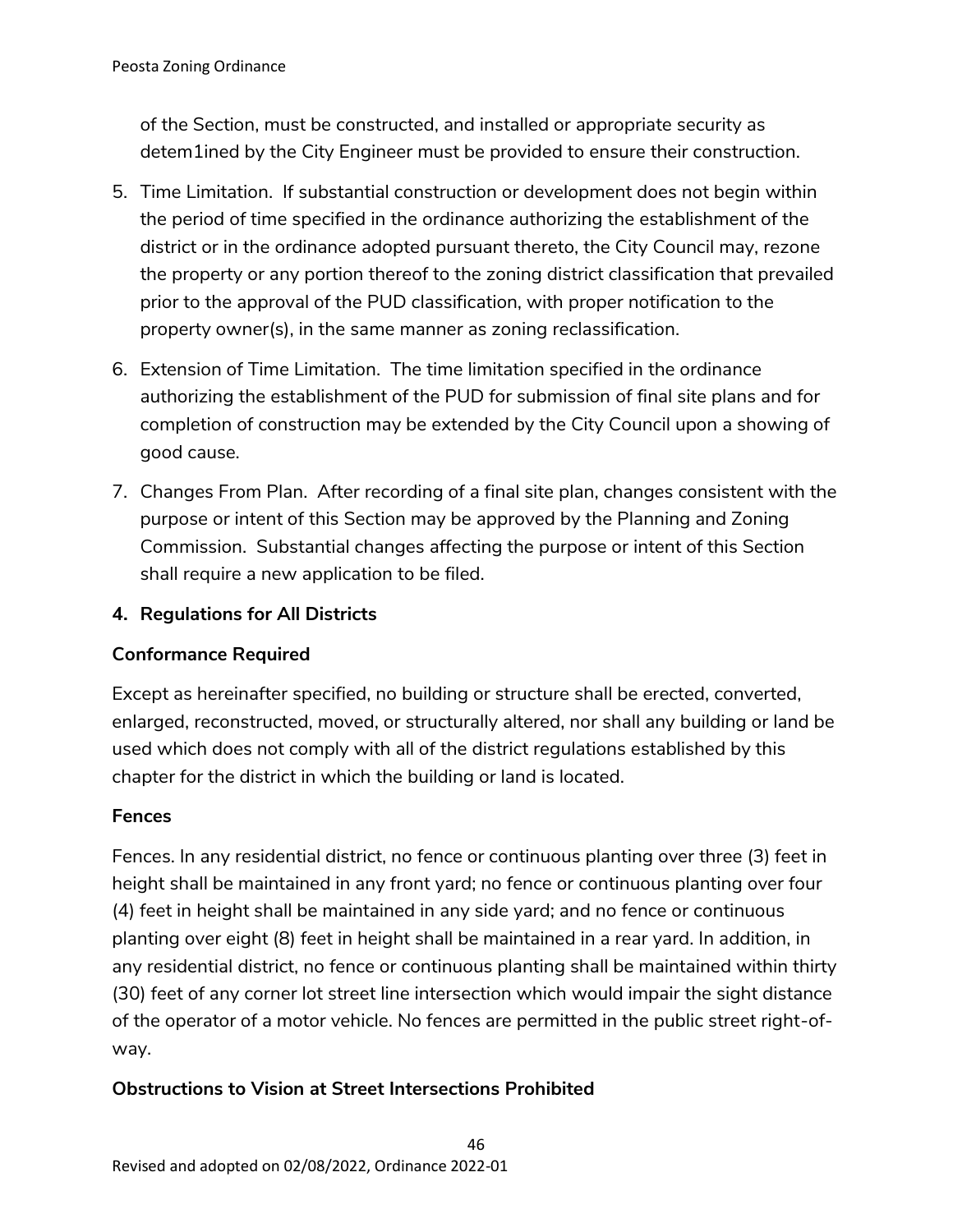On a corner in any residential district, nothing shall be erected, placed, planted or allowed to grow in such a manner as to impede vision between a height of two and one-half feet (2 1/2') and ten feet (10') above the centerline grades of the intersecting streets in the area bounded by the traveled portion of the road of such corner lots· and a line joining points along said street line twenty five feet (25') from the point of intersection. Nothing herein shall be construed as imposing any duty or standard of care toward any other persons or property.

# **Accessory Buildings**

No accessory building shall be erected in any required yard other than a rear yard except as provided hereinafter. Accessory buildings shall be at least five feet from lot lines of adjoining lots which are in any R district; on a corner lot they shall conform to the setback regulations on the side street; there shall be at least five feet from any other separate building or structure on the same lot, and at least five feet from any alley line, except that, when any entrance to an accessory building faces the alley, said accessory building shall be at least twenty feet from any alley line. Accessory buildings may be erected as a part of the principal building, or may be connected thereto by a breezeway, or similar structure, and such accessory building shall be considered as part of the principal building for all yard requirements. A carport or garage for a residence may be in a side yard provided that a full-required side yard is provided between the garage or carport and the side lot line. An accessory building within sixty feet of the front lot line shall have a full side yard between it and the side lot line. Accessory buildings which are not a part of the main building shall not occupy more than thirty percent of the rear yard and shall not exceed fifteen feet in height.

# **Off-Street Parking and Loading Requirements**

The provisions of this chapter shall apply to uses within all zoning districts of the city. No such use shall be commenced, expanded, or enlarged in any manner unless the offstreet parking and loading provisions of this chapter are met.

## **Parking Space Calculations**

The following provisions shall govern the computation of required off street parking spaces:

A. Where computation of required off street parking spaces results in a fractional number, the required spaces for the use shall be the next higher whole number.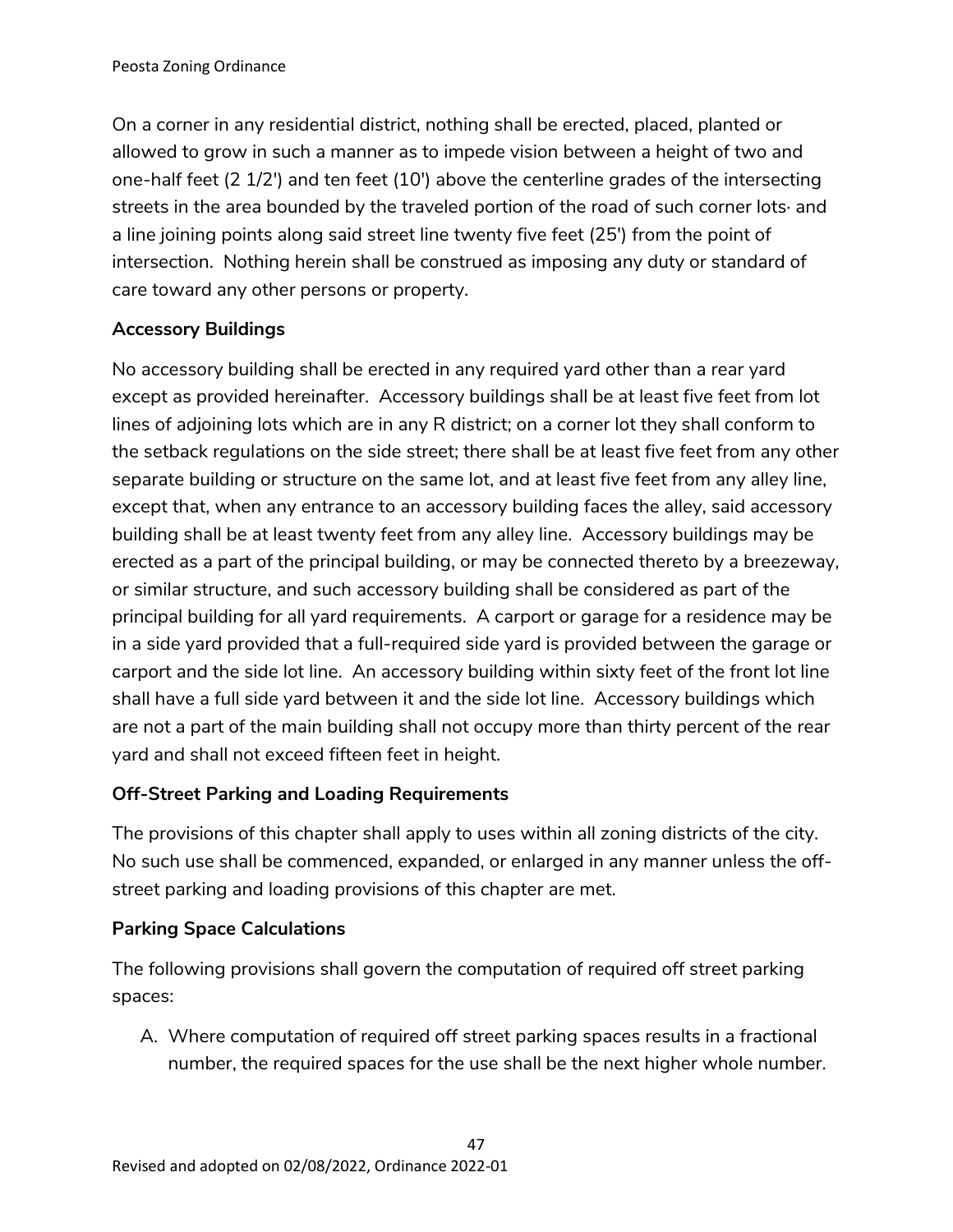- B. Where more than one use is established on a single lot, the off-street parking requirements for the lot shall be the sum of the separate requirements for each use established on the lot.
- C. Where a lawful use exists at the time of adoption of this title that is deficient in the provision of required off street parking, any new use hereafter established in its place shall conform to the parking requirements of this title. However, in computing the off-street parking requirements for any new use, such new use shall be credited for the number of off-street parking spaces that the previous use was in deficit.
- D. No structure(s) containing lawful uses existing at the time of adoption of this title shall hereafter be expanded by twenty five percent (25%) or more of the building area existing at the time of adoption of this title unless parking spaces are provided in full so as to bring the entire expanded use into conformity with this section.

## Location of Parking Spaces

All off street parking spaces required by this title shall be located on the same zoning lot as the use for which such spaces are required, except that:

- A. Within an office, commercial, or industrial district, when an increase in the number of off-street parking spaces is required by an alteration, enlargement, or change of a use, the required off street parking spaces may be located off site, provided they are not located farther than three hundred feet (300') from the use served.
- B. Within an ID institutional district, parking spaces may be located on a separate lot within the ID district boundaries, unless further restricted by the ordinance establishing the district.

## **Off Street Parking and Storage of Vehicles in Residential Districts**

- A. Statement Of Intent: The intent of this section is to avoid the obstruction of public streets and sidewalks, improve traffic visibility, ensure the provision of necessary light and air to residential dwellings, and maintain the visual harmony and character appropriate in residential neighborhoods within the city.
- B. Accessory Use: The provisions of this section shall govern the off-street parking and storage of vehicles as an accessory use within any residential district, or for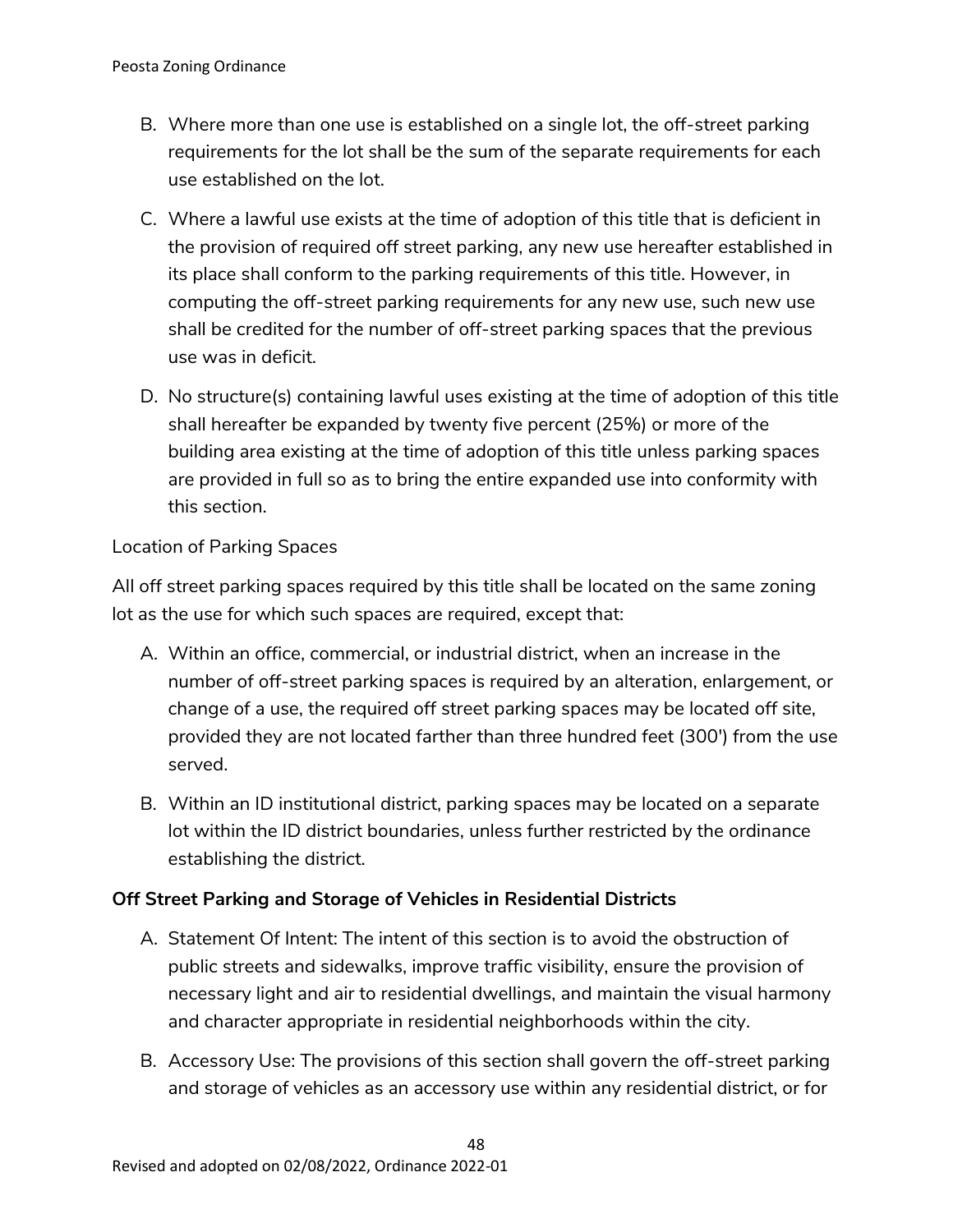property principally used as a residence. Accessory off street parking or storage of vehicles within any such district shall be permitted only in conformance with these provisions.

C. Definitions: The following definitions shall govern the interpretation of this section:

In Operable Vehicle: Any vehicle:

- 1. That does not display current state registration.
- 2. With a missing window, windshield, headlight, or any other missing glass.
- 3. With a broken, loose, or missing fender, door, wheel, bumper, hood, roof, steering wheel, trunk lid, muffler or tailpipe.
- 4. That is the habitat of rats, mice, snakes or any other vermin or insects.
- 5. That lacks an engine, one or more wheels or other structural part that renders the vehicle inoperable, such as a truck without an engine or a trailer missing a wheel.
- 6. That is not capable of moving in both forward and reverse gears.

Parking: The placement on a residential lot of a vehicle for any substantially uninterrupted period of time not exceeding forty-eight (48) hours.

Storage: The substantially uninterrupted placement on a residential lot of any vehicle for any consecutive period of time exceeding forty-eight (48) hours.

Vehicle: Any implement of conveyance designed or used for the transportation of people or materials on land, water or air, including, but not limited to, automobiles, trucks, motorized bicycles, motorcycles, snowmobiles, boats, airplanes, helicopters, trailers, campers, tractors, equipment, etc.

- D. Standards Governing Off Street Parking Or Storage Of Vehicles As Accessory Use In Residential Districts:
	- 1. Maximum Number Of Vehicles Allowed To Be Stored: Not more than one vehicle may be stored outside a fully enclosed structure anywhere on a residential lot.
	- 2. Front Yard Storage Prohibited: No vehicle may be stored in the front yard of a residential dwelling under any circumstances. Front yard parking of vehicles may be permitted in conformance with the other standards of this section.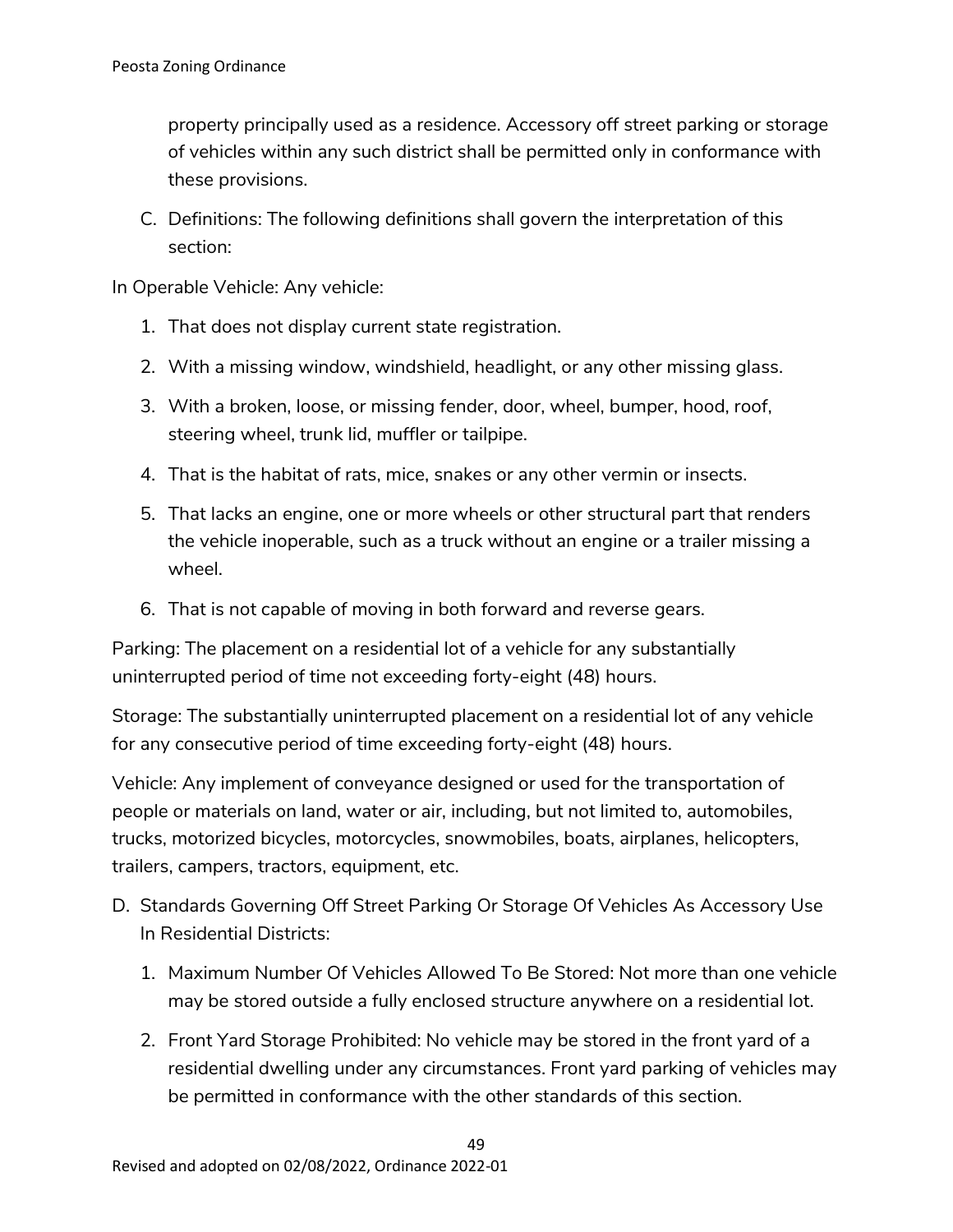- 3. Rear Yard Storage Required If Accessible: A vehicle shall be stored only in a rear yard, where a rear yard exists. Where no rear yard exists, or where the city planner determines that an existing rear yard is not reasonably accessible, a vehicle may be stored in a side yard. A vehicle may not be stored within a required side yard.
- 4. Current State Registration Required For All Vehicles Stored: No vehicle may be stored as an accessory use on a residential lot unless such vehicle displays a current state certificate of motor vehicle registration.
- 5. Storage In Required Parking Spaces For Multiple-Family Dwellings Prohibited: No vehicle storage shall be permitted in required parking spaces for a multiplefamily dwelling. Off street vehicle storage space may be provided for a multiplefamily dwelling, if a site plan for such space is approved in accordance with chapter 12 of this title.
- 6. Front Yard Setback For Garages Required: In zoning districts requiring less than twenty foot (20') front yard setbacks, where a garage opens onto or faces the street, a minimum setback of twenty feet (20') shall be required.
- 7. Paved Parking And Storage Areas: All vehicles shall be parked and stored on a hard surface driveway or pad paved as defined in chapter 2 of this title. The paved area shall be at least the same size as the outside dimensions of the vehicle.
- 8. Storage Of Inoperable Vehicles Prohibited: No inoperable vehicle, vehicle parts or camper toppers may be stored outside a fully enclosed structure anywhere on a residential lot.
- 9. Storage On Vacant Lot: No vehicle or vehicle parts shall be stored on any vacant lot in a residential district.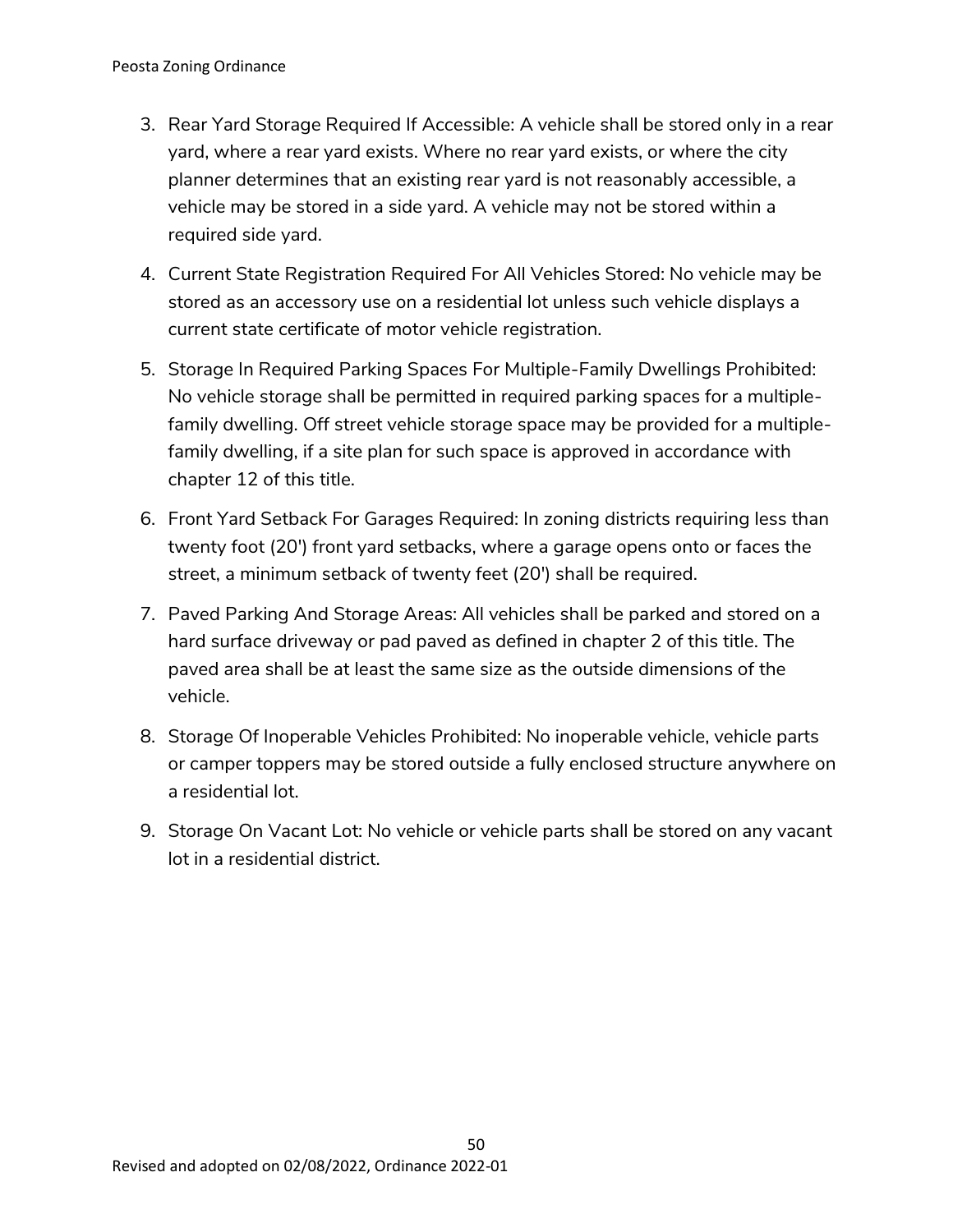## **Standard Parking Dimensions**

Minimum parking space dimensions are included in the table below. The dimensions given in the table are based on a stall length of 18 feet. All dimensions are given in feet. The drive aisle is the space between two parking stalls directly across from each other. The term "parking bay" refers to the width of the drive aisle combined with the parking stall depth on one or both sides of the drive aisle. Parking bay width = stall depth + aisle width

| <b>Parking</b><br>Angle | <b>Stall</b><br>Width | <b>Aisle</b><br>Width<br>(One<br>Way) | <b>Aisle</b><br>Width<br>(Two<br>Way) | Length<br><b>Along Curb</b><br>for Each<br><b>Stall</b> | <b>Stall</b><br>Depth<br>(Aisle to<br>Wall) | <b>Stall Depth</b><br>(Aisle to<br>Interlock) |
|-------------------------|-----------------------|---------------------------------------|---------------------------------------|---------------------------------------------------------|---------------------------------------------|-----------------------------------------------|
| P                       | W                     | A                                     | $\mathsf{A}^1$                        | $\mathsf{C}$                                            | S                                           | S <sup>1</sup>                                |
| $0^{\circ}$             | $8' - 5"$             | $13' - 0''$                           | $24' - 0''$                           | $21' - 0''$                                             | na                                          | na                                            |
| 45°                     | $9' - 0"$             | $21' - 6"$                            | $29' - 8"$                            | $12' - 9''$                                             | $12' - 9''$                                 | $9' - 7"$                                     |
| $60^\circ$              | $9' - 0"$             | $20' - 4"$                            | $25' - 10"$                           | $10' - 5"$                                              | $15' - 7"$                                  | $13' - 4"$                                    |
| $90^\circ$              | $9' - 0"$             | $24' - 0''$                           | $24' - 0''$                           | $9' - 0''$                                              | $18' - 0''$                                 | $18' - 0''$                                   |

 $P =$  parking angle

- $W =$  stall width
- $A =$  aisle width (for one-way traffic)
- $C =$  length along curb for each stall
- $S =$  stall depth (from aisle to wall)
- $S' =$  stall depth (from aisle to interlock)
- $B =$  bay width (from wall to wall)
- $B' =$  bay width (from interlock to interlock)

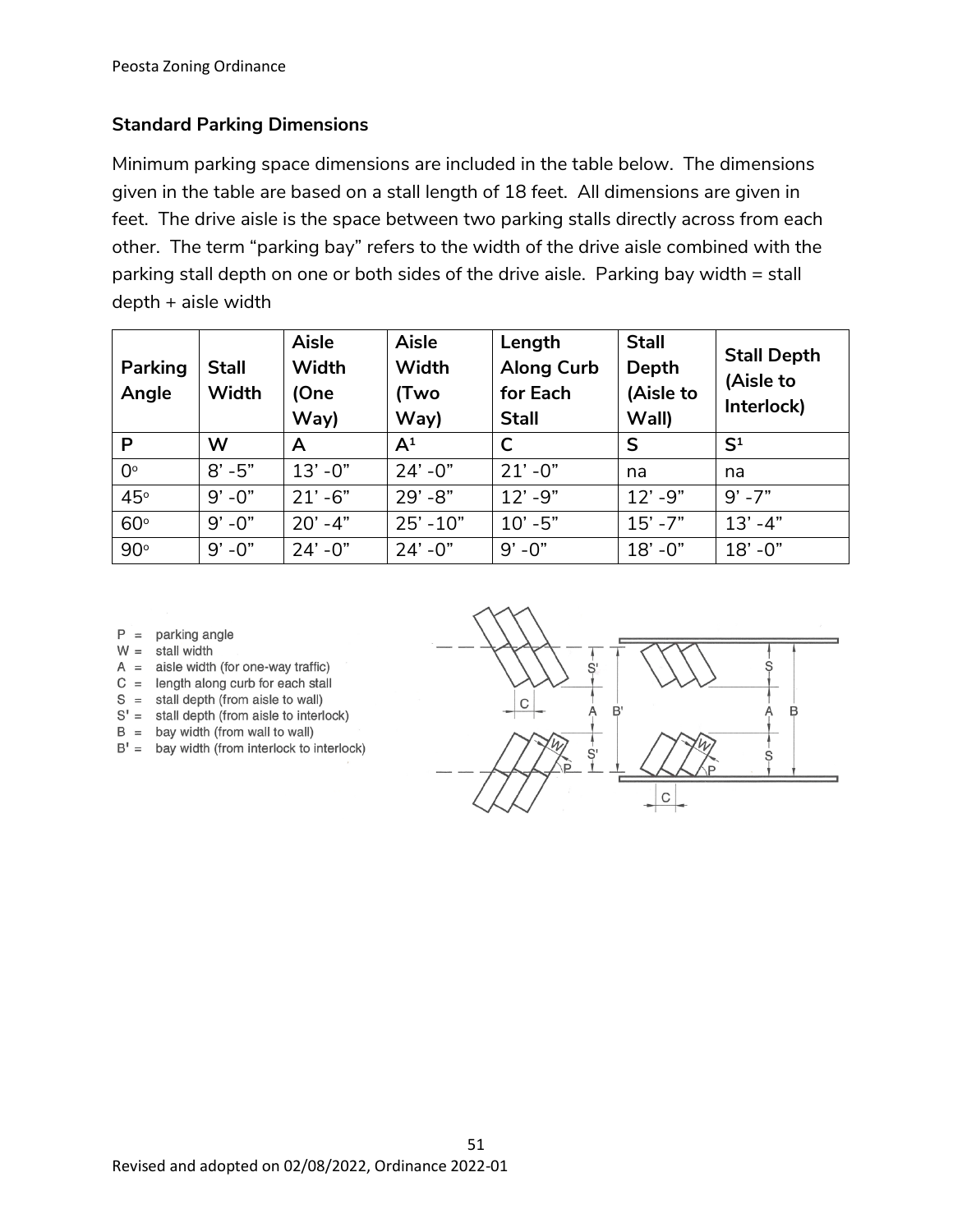## **Exemption from Regulation**

The following structures or uses are exempt from the regulations of this title and shall be permitted in any district:

- A. Poles, wires, cables, conduits, vaults, laterals, pipes, mains, valves, or any other similar equipment for transmission or distribution to customers of telephone or other communication services, electricity, gas, steam or water, or the collection of sewage or surface water, operated or maintained by a public utility.
- B. Individually owned residential antennas not including satellite receiving dishes over four feet (4') in diameter.
- C. Railroad tracks, signals, bridges and similar facilities and equipment located on a railroad right of way.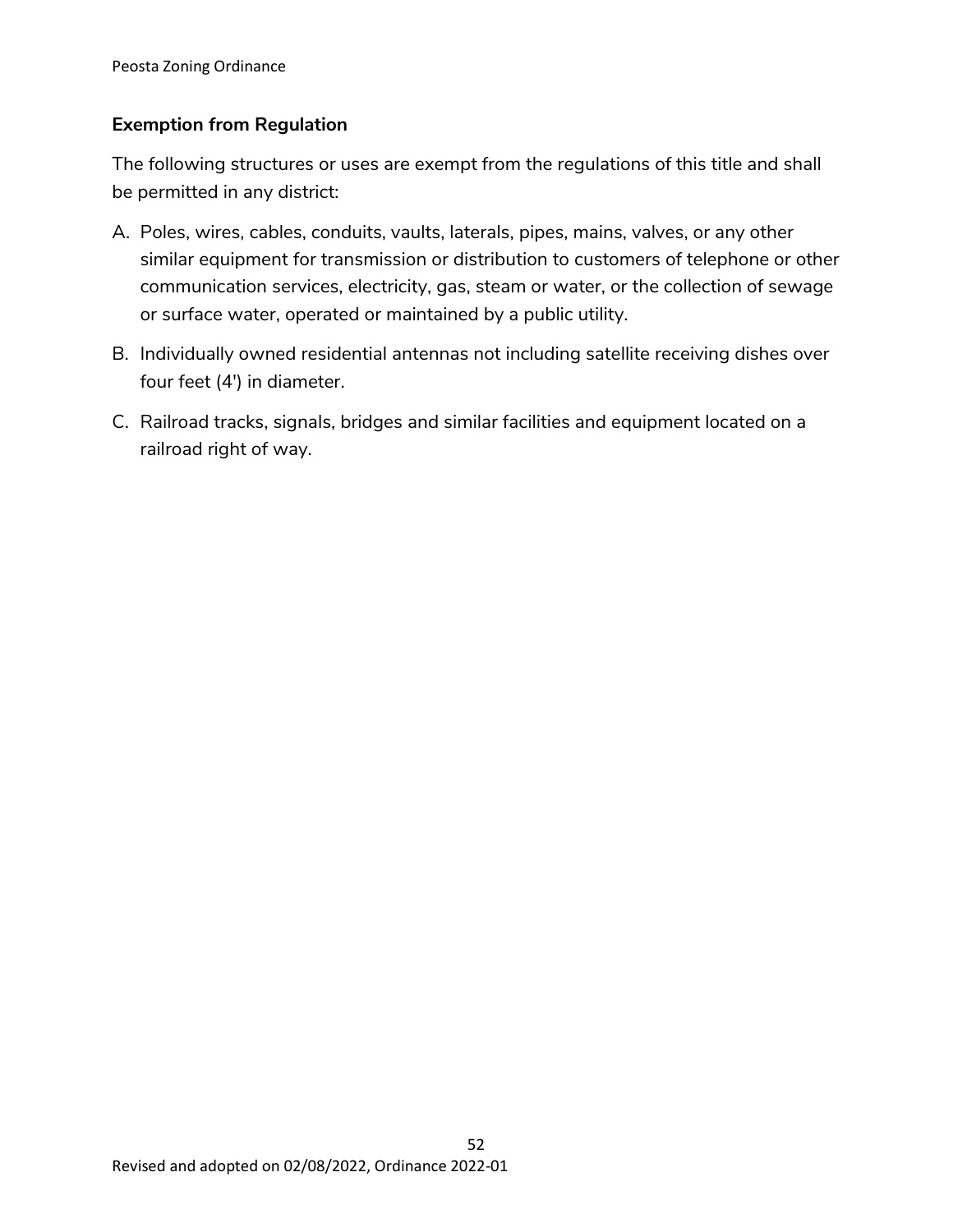# **Off Street Parking Requirements**

The minimum numbers of required off street parking spaces for this title are shown in the following table:

| Animal hospital or clinic                            | 1 per employee on maximum shift, plus 1<br>space for each 100 square feet of gross<br>floor area accessible to the general<br>public |
|------------------------------------------------------|--------------------------------------------------------------------------------------------------------------------------------------|
| Appliance sales or service                           | 1 per 400 square feet of gross floor area<br>accessible to the public                                                                |
| Athletic field, stadium or sports<br>arena           | 1 per employee on maximum shift, plus 1<br>per 4 seats                                                                               |
| Auto supply sales                                    | 1 per 250 square feet of gross floor area<br>accessible to the public                                                                |
| Bakery (retail only)                                 | 1 per employee on maximum shift, plus 1<br>per 250 square feet of gross floor area<br>accessible to the public                       |
| Bank, savings and loan or credit<br>union            | 1 per employee on maximum shift, plus 1<br>per 250 square feet of gross floor area<br>accessible to the public                       |
| Bar or tavern                                        | 1 per 4 seats, plus 1 per employee on<br>maximum shift, plus 1 per 100 square<br>feet of gross floor area for assembly               |
| Barbershop or beauty shop                            | 3 per employee on maximum shift                                                                                                      |
| <b>Bed and breakfast</b>                             | 1 per guestroom                                                                                                                      |
| Bowling alley                                        | 1 per employee on maximum shift, plus 4<br>per lane                                                                                  |
| Campground or recreational vehicle<br>park operation | As determined by the city planner                                                                                                    |
| Car wash                                             | 1 per employee on maximum shift                                                                                                      |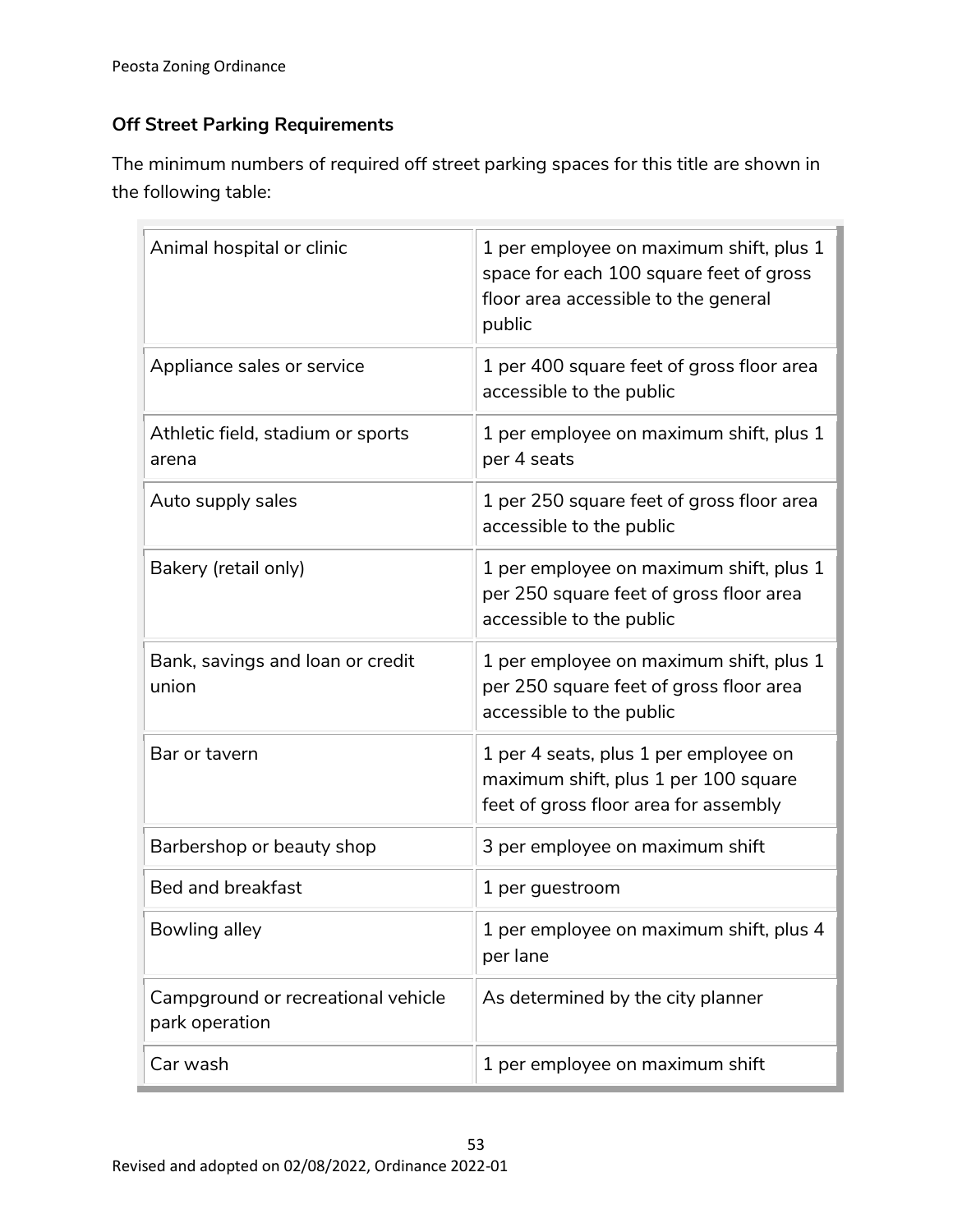| Cemetery, mausoleum, columbarium                        | As determined by the city planner                                                                                                             |  |  |
|---------------------------------------------------------|-----------------------------------------------------------------------------------------------------------------------------------------------|--|--|
| Contractor shop or yard                                 | 1 per employee on maximum shift, plus 1<br>per service vehicle, plus 1 per 250 square<br>feet of gross floor area accessible to the<br>public |  |  |
| Convenience store                                       | 2 per employee on maximum shift                                                                                                               |  |  |
| <b>Gas station</b>                                      | 2 per employee on maximum shift                                                                                                               |  |  |
| <b>General office</b>                                   | 1 per 400 square feet of office floor area,<br>or 1 per employee on maximum shift,<br>whichever is greater                                    |  |  |
| Golf course                                             | 50 per 9 holes                                                                                                                                |  |  |
| Grocery store                                           | 1 per 250 square feet of gross floor area<br>accessible to the public                                                                         |  |  |
| Hotel                                                   | 1 per room, plus 1 per employee on<br>maximum shift                                                                                           |  |  |
| Housing for the elderly or persons<br>with disabilities | 0.5 space for each dwelling unit                                                                                                              |  |  |
| Tennis/handball/racquetball courts                      | 3 spaces for each court                                                                                                                       |  |  |
| Weight training/exercise room                           | 1 space for each 100 square feet of floor<br>area devoted to such use                                                                         |  |  |
| Indoor theater                                          | 1 space for each 6 permanent seats, plus<br>1 space for each employee on maximum<br>shift                                                     |  |  |
| Kennel                                                  | 1 per employee on maximum shift, plus 1<br>per 100 square feet of gross floor area<br>accessible to the public                                |  |  |
| Laundromat                                              | 1 space per 4 washing machines                                                                                                                |  |  |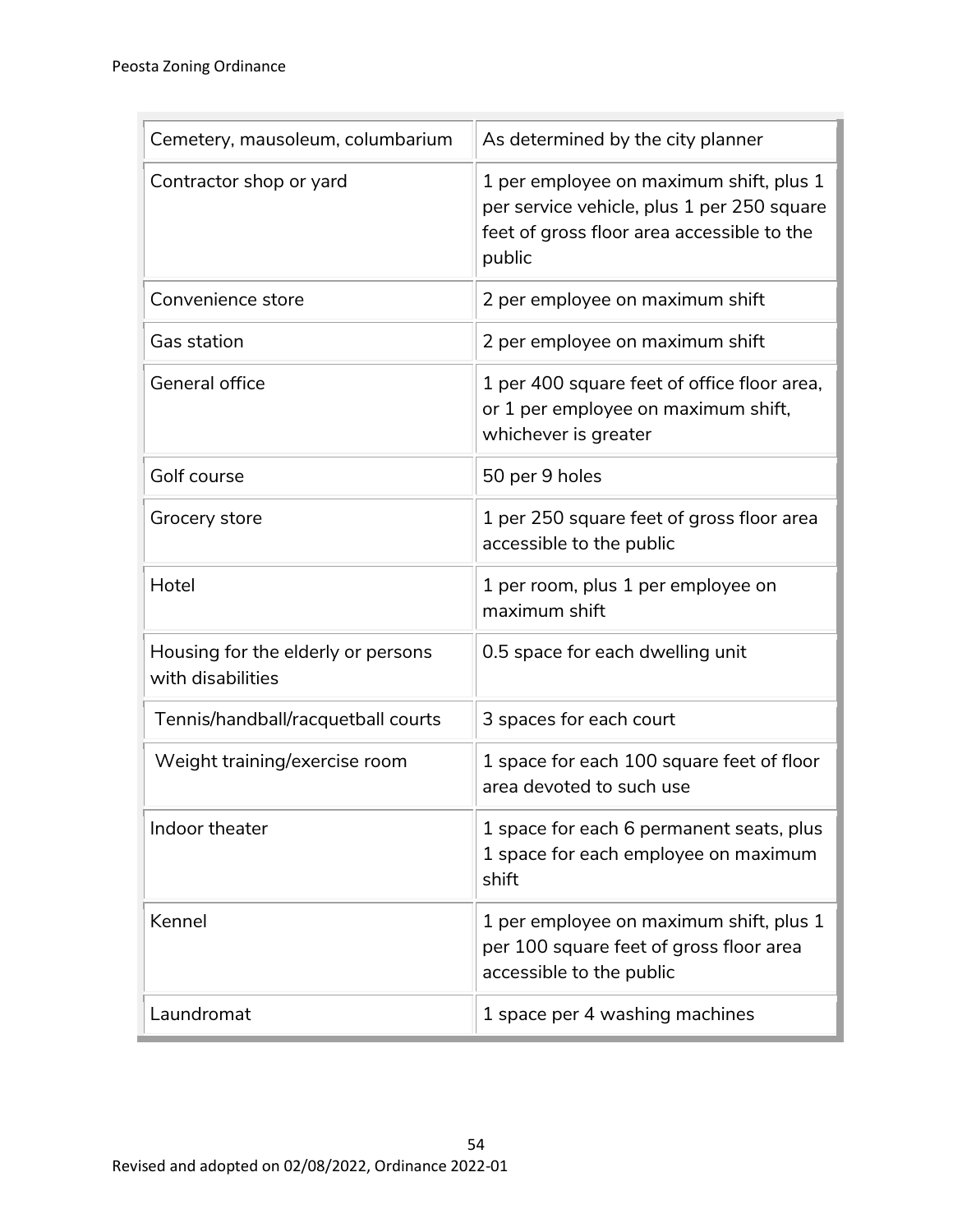| Laundry or dry cleaner                                                    | 1 per employee on maximum shift, plus 1<br>per 250 square feet of gross floor area<br>accessible to the public                            |
|---------------------------------------------------------------------------|-------------------------------------------------------------------------------------------------------------------------------------------|
| Licensed adult and child daycare                                          | 1 per employee on maximum shift                                                                                                           |
| Lumberyards or building material<br>sales                                 | 1 space for each employee on maximum<br>shift, plus 1 space for each 250 square<br>feet of floor area accessible to the general<br>public |
| Manufacturing, primary                                                    | 1 space per employee on maximum shift,<br>plus 1 per company vehicle                                                                      |
| Medical office or clinic                                                  | 1 per employee, not including doctors, on<br>maximum shift, plus 3.5 per doctor                                                           |
| Miniature golf                                                            | 15 per 9 holes                                                                                                                            |
| Mini warehousing                                                          | As determined by the city planner                                                                                                         |
| Mortuary or funeral home                                                  | 1 per 50 square feet viewing area, plus 1<br>per employee on maximum shift                                                                |
| Multiple-family dwelling                                                  | 1.5 per unit                                                                                                                              |
| Multiple-family dwelling (3 to 12<br>units)                               | 1.5 per unit                                                                                                                              |
| Multiple-family dwelling (maximum 6<br>units)                             | 1.5 per unit                                                                                                                              |
| Multiple-family dwelling (more than<br>12 units)                          | 1.5 per unit                                                                                                                              |
| Museum or library                                                         | 1 space for each 500 square feet of floor<br>area accessible to the general public                                                        |
| Nursing or convalescent home for<br>institutional residents or affiliates | 0.25 per bed, plus 1 per employee on<br>maximum shift                                                                                     |
| Office supply                                                             | 1 space for each employee on maximum<br>shift, plus 1 space for each 250 square                                                           |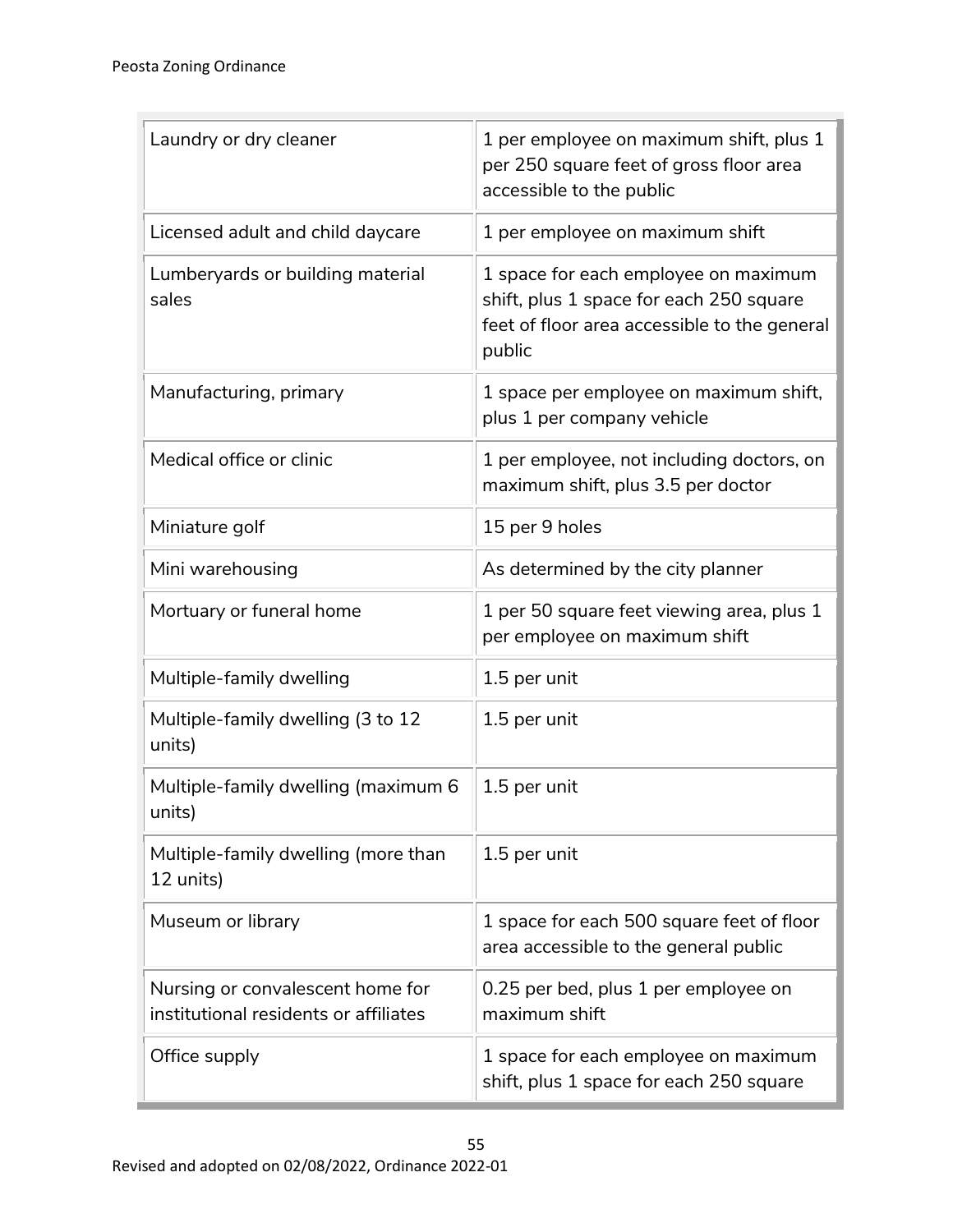|                                                                                                      | feet of floor area accessible to the general<br>public                                                                              |
|------------------------------------------------------------------------------------------------------|-------------------------------------------------------------------------------------------------------------------------------------|
| Swimming pool                                                                                        | 1 space for each 30 square feet of gross<br>pool area                                                                               |
| Parks, public or private, and similar<br>natural recreation areas                                    | As determined by the city planner                                                                                                   |
| Place of religious exercise or religious<br>assembly                                                 | 1 per 4 seats                                                                                                                       |
| Public or private/parochial schools<br>approved by state board of public<br>instruction ( $K = 12$ ) | 1.5 spaces per employee on maximum<br>shift for grades $K = 12$ , plus 1 per 10<br>students for grades $9 - 12$                     |
| Residential care facility                                                                            | 2 spaces for each employee on maximum<br>shift                                                                                      |
| Residential uses above first floor<br>only                                                           | 1 space for each dwelling unit                                                                                                      |
| Restaurant, indoor                                                                                   | 1 per 4 seats, plus 1 per employee on<br>maximum shift, plus 1 per 1,000 square<br>feet of gross floor area for customer<br>service |
| Retail sales and service                                                                             | 1 space for each 250 square feet of floor<br>area accessible to the general public                                                  |
| School of private instruction                                                                        | 0.75 per student                                                                                                                    |
| Single-family attached dwelling                                                                      | 2 per dwelling unit                                                                                                                 |
| Single-family detached dwelling                                                                      | 2 per dwelling unit                                                                                                                 |
| Townhouse                                                                                            | 2 per dwelling unit                                                                                                                 |
| Two-family dwelling (duplex)                                                                         | 2 per dwelling unit                                                                                                                 |
| Vehicle body shop                                                                                    | 1 per employee on maximum shift, plus 3<br>per service bay                                                                          |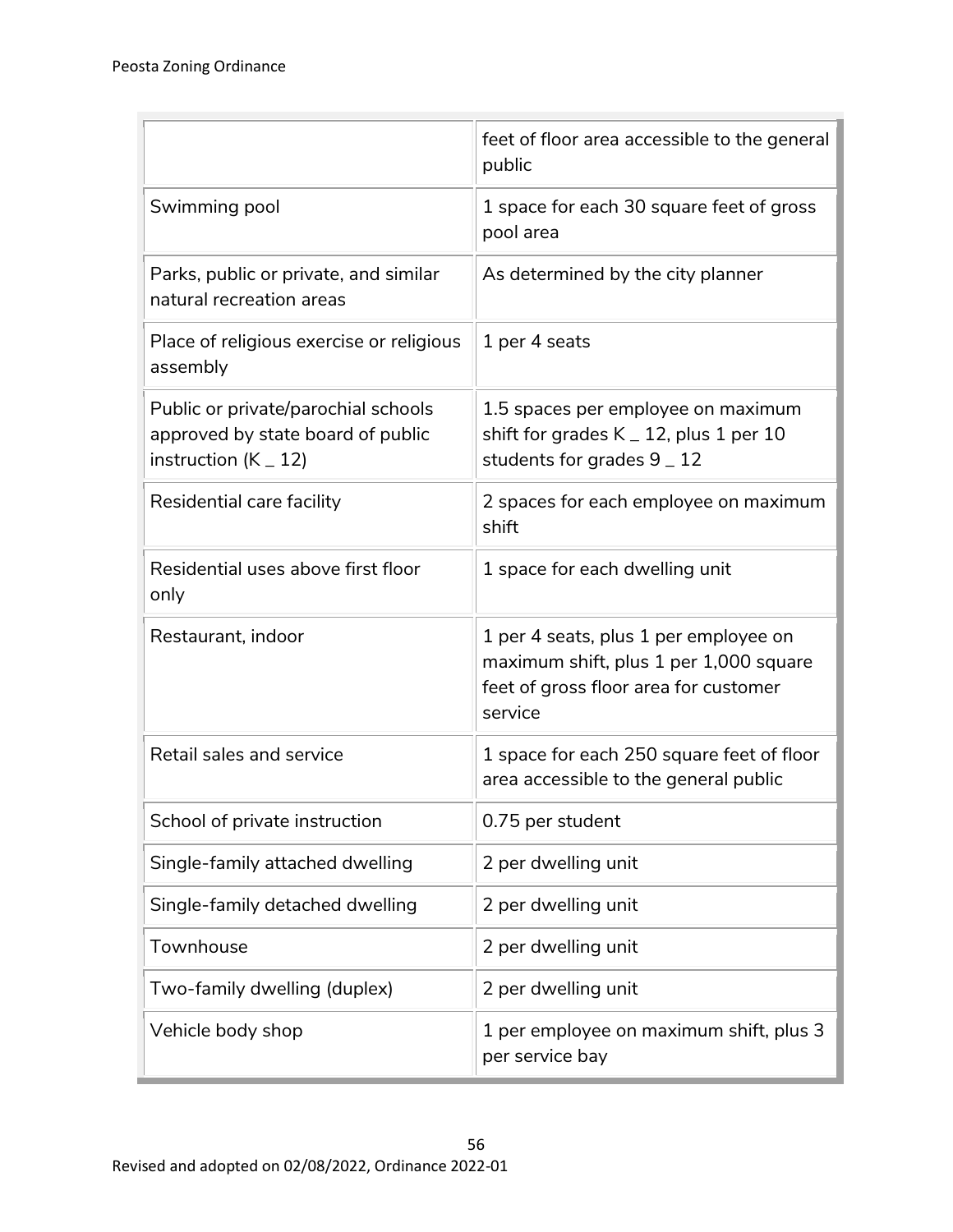| Vehicle sales or rental   | 1 per employee on maximum shift, plus 1<br>per 500 square feet of gross floor area of<br>indoor display area, plus 1 per 2,000<br>square feet of gross floor area of outdoor<br>display area, plus 2 per service bay |
|---------------------------|----------------------------------------------------------------------------------------------------------------------------------------------------------------------------------------------------------------------|
| Vehicle service or repair | 1 per employee on maximum shift, plus 3<br>per service bay                                                                                                                                                           |

## **Conditional Use Parking Regulations**

Minimum parking requirements, where applicable, for conditional use permit uses shall be regulated in conformance with the provisions of section 4 (parking section) unless otherwise provided by the Board of Adjustment.

#### **List of Conditional Uses**

#### **Bed & Breakfast**

A bed and breakfast home may be allowed in the R-1, R-2, and R-3 districts in accordance with the following conditions:

- A. The structure has a maximum of nine sleeping rooms;
- B. The property shall not be used for rental as a private club, museum, or tour home unless approved by the Board; and
- C. Parking shall be provided at a rate of one space per guest room. The parking shall be provided on-site or on a street frontage of the property, and should not intensify parking problems in the neighborhood.

## **Boarding or Lodging House**

A Boarding or Lodging House may be allowed in the R-1, R-2, and R-3 districts in accordance with Conditions established by the Board of Adjustment.

#### **Commercial Greenhouse**

A Commercial Greenhouse may be allowed in the A-1 district in accordance with Conditions established by the Board of Adjustment.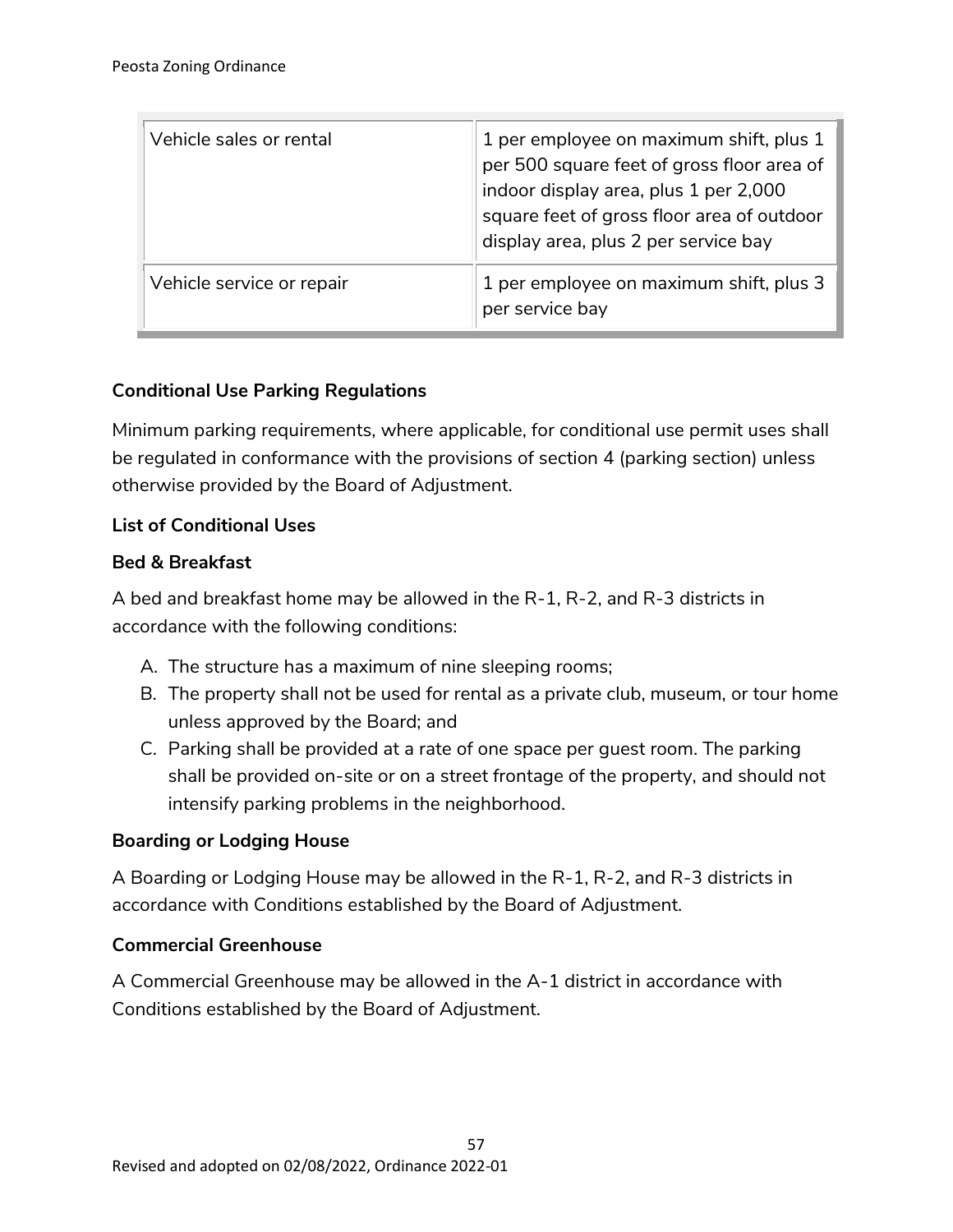## **Daycare**

A Daycare may be allowed in the R-1, R-2, and R-3 districts in accordance with Conditions established by the Board of Adjustment.

## **Feed Store**

A Feed Store may be allowed in the A-1 district in accordance with Conditions established by the Board of Adjustment.

## **Funeral Home/Mortuary/Crematory**

A Funeral Home/Mortuary/Crematory may be allowed in the R-1, R-2, and R-3 districts in accordance with Conditions established by the Board of Adjustment.

## **Gas Station**

A Gas Station may be allowed in the A-1 district in accordance with Conditions established by the Board of Adjustment.

## **Mineral/Sand/Gravel/Extraction**

A Mineral/Sand/Gravel/Extraction may be allowed in the M-2 district in accordance with Conditions established by the Board of Adjustment.

## **Multiple-Family Dwelling with 13 or More Units**

A Multiple-Family Dwelling with 13 or More Units may be allowed in the R-3 district in accordance with the following conditions:

A. The Board of Adjustment shall establish the maximum number of units.

## **Nursing/Retirement/Convalescent Facility**

A Nursing/Retirement/Convalescent may be allowed in the R-1, R-2, and R-3 districts in accordance with Conditions established by the Board of Adjustment.

## **Park, Public**

A Park, Public may be allowed in the CON district in accordance with Conditions established by the Board of Adjustment.

#### **Preschool**

A Preschool may be allowed in the R-1 and R-2 districts in accordance with Conditions established by the Board of Adjustment.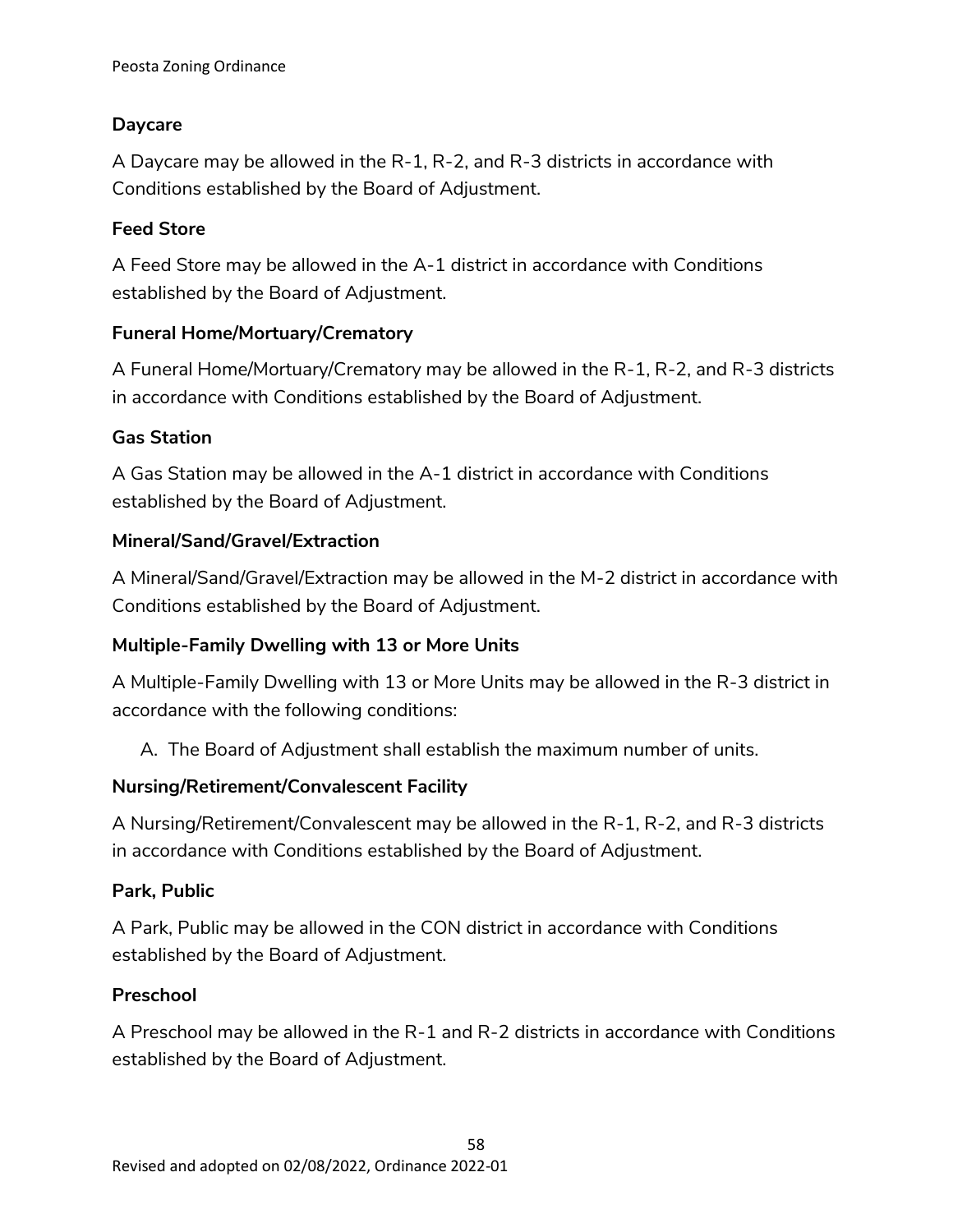# **Private Club or Lodge**

A Private Club or Lodge may be allowed in the CON district in accordance with Conditions established by the Board of Adjustment.

## **Restaurant with drive-thru food sales**

A Restaurant with drive-thru food sales may be allowed in the C-3 district in accordance with Conditions established by the Board of Adjustment.

## **Riding Stable**

A Riding Stable may be allowed in the CON district in accordance with Conditions established by the Board of Adjustment.

## **Shooting Range**

A Shooting Range may be allowed in the M-2 district in accordance with Conditions established by the Board of Adjustment.

## **Vehicle /Boat/Equipment Sales**

A Vehicle /Boat/Equipment Sales may be allowed in the C-3 district in accordance with Conditions established by the Board of Adjustment.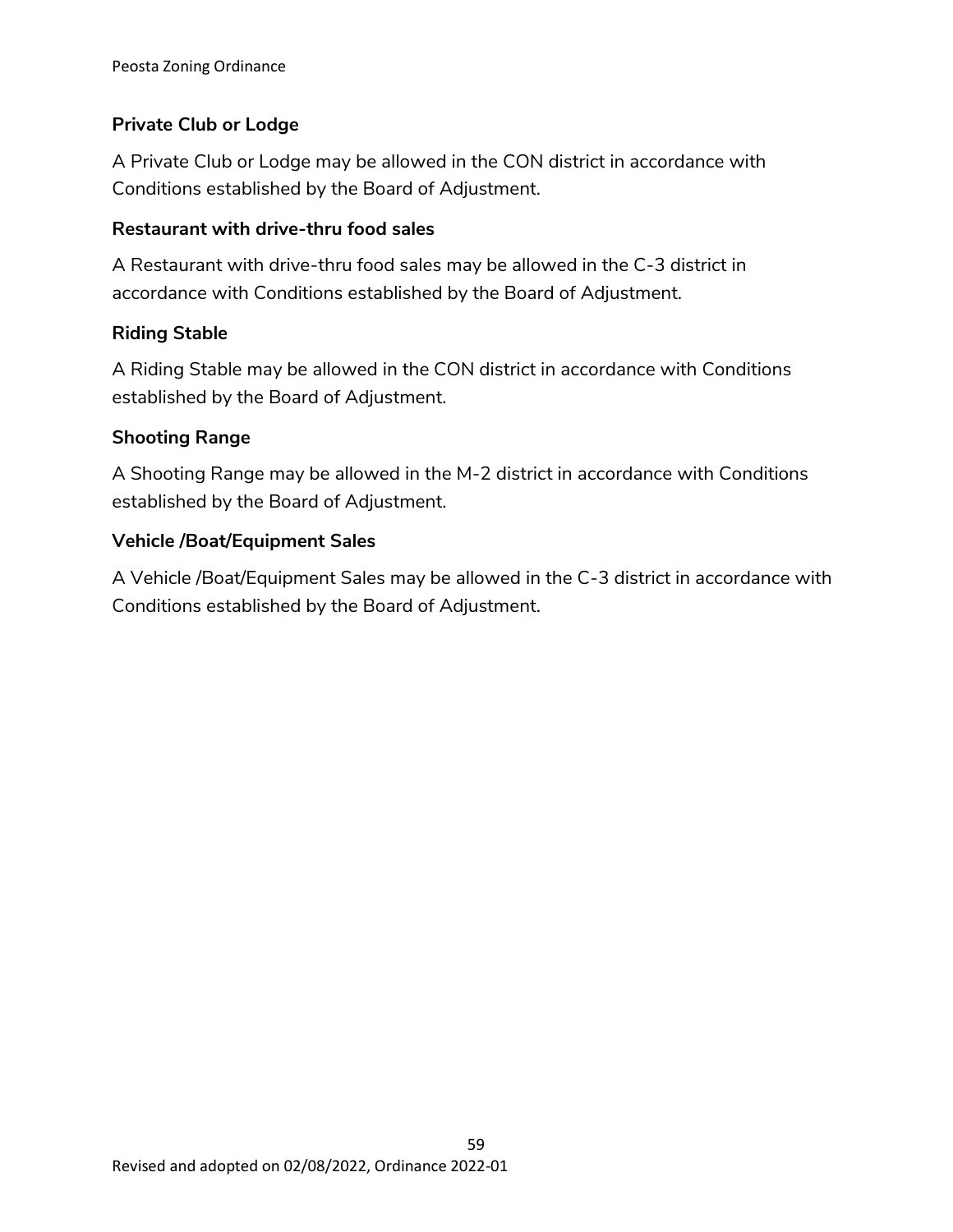# **Vehicle Service or Repair**

A Vehicle Service or Repair may be allowed in the C-3 district in accordance with Conditions established by the Board of Adjustment.

## **Waste Transfer**

A Waste Transfer may be allowed in the M-1 district in accordance with Conditions established by the Board of Adjustment.

## **5. Nonconformities**

## **Intent**

It is the intent of this title to recognize the legitimate interests of owners of lawful nonconformities by allowing such lawful nonconformities to continue, subject to the provisions contained herein. At the same time, it is recognized that lawful nonconformities may substantially and adversely affect the orderly development, maintenance, use and value of other property in the same zoning district, property that is itself subject to the regulations and terms of this title. In order to secure eventual compliance with the city's comprehensive plan and with the standards of this title, it is therefore necessary to carefully regulate lawful nonconformities and to prohibit the reestablishment of such nonconformities that have been discontinued.

## **Nonconformities Generally**

- A. Within the zoning districts established by this title or its subsequent amendment, there exist uses, lots, and structures, which were lawful before this title was adopted or amended, but which would now be prohibited, regulated, or restricted under the terms of this title or its subsequent amendment. Such nonconformities shall hereafter be considered lawful nonconformities.
- B. To avoid undue hardship, nothing in this title shall be deemed to require a change in the plans, construction, or designated use of any building on which actual construction was lawfully begun prior to the adoption or amendment of this title and upon which actual building construction has been carried on diligently.
- C. "Actual building construction" is hereby defined to include the placement of construction materials in permanent position and fastened in a permanent manner.

# **Nonconformity Created By Change in Law or Boundary**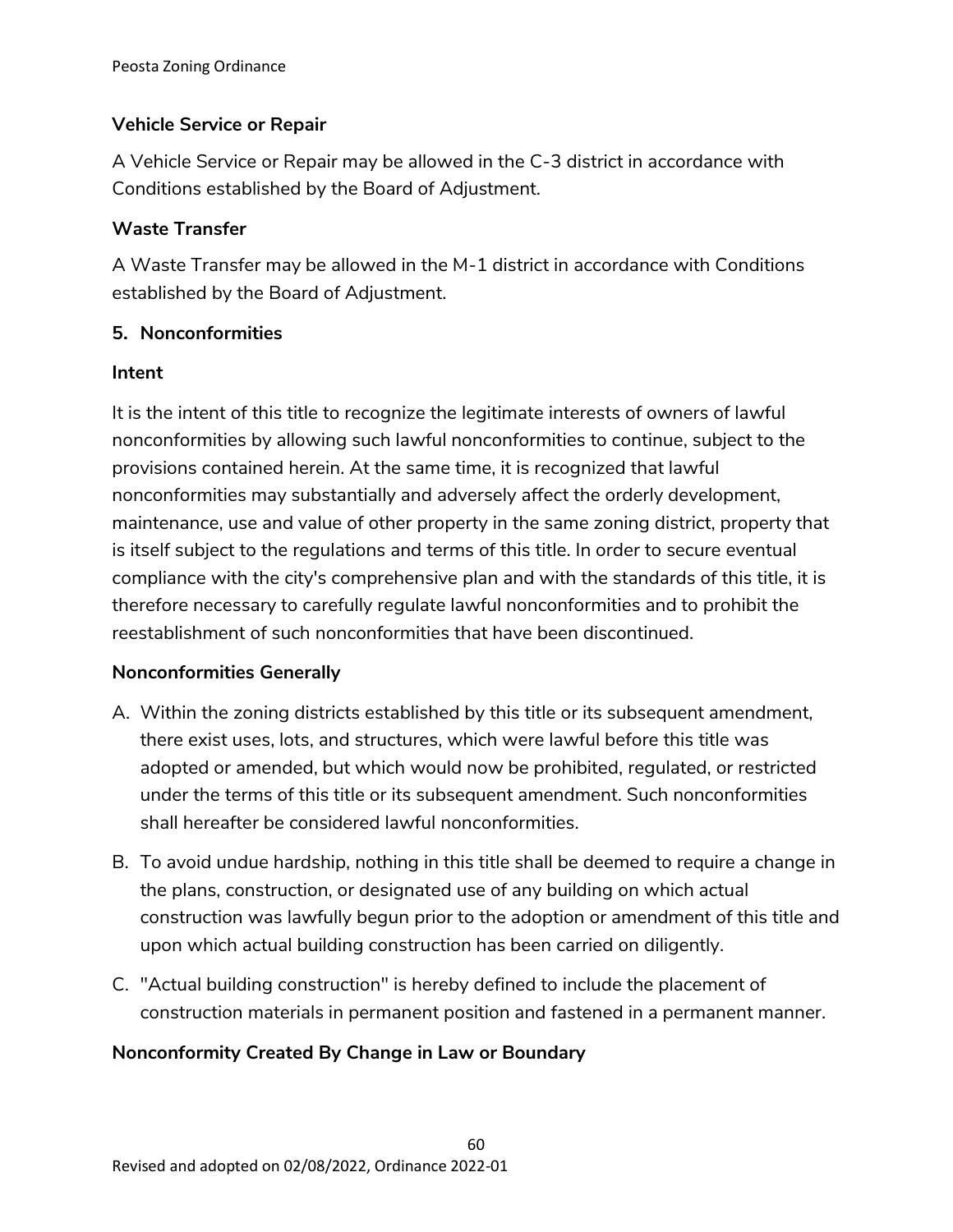Whenever a use, lot, or structure becomes nonconforming due to a change in this title or the zoning district boundaries, such use, lot, or structure may be continued in conformance with this chapter.

#### **Effect on Nonconformities Illegal Under Prior Law**

Nothing in this title shall be interpreted as authorization for, or approval of, the continuance of a use, lot, or structure which was in violation of zoning regulations in effect immediately prior to the effective date hereof or was otherwise illegal.

#### **Nonconforming Uses**

- A. Any lawful nonconforming use of a lot or structure may be continued so long as it remains otherwise lawful and provided there is no enlargement, increase or extension of the use which would result in a greater area of the zoning lot being occupied than was occupied at the time of the adoption of this title, and that no additional structures or additions to structures existing at the time of the adoption of this title shall be constructed on the same zoning lot. Further, no such use shall be increased in intensity or moved or relocated in whole or in part to any other portion of the zoning lot on which it was located at the time of the adoption of this title.
- B. A lawful nonconforming use may be extended throughout any parts of the structure in which it is located, provided said structure or parts thereof were manifestly arranged or designed for such use at the time of the adoption of this title.
- C. If any lawful nonconforming use of a lot or structure ceases for any reason for a period of more than one year, any subsequent use of such lot or structure shall conform to the requirements of this title.
- D. Whenever a lawful nonconforming use is superseded by a permitted use, such nonconforming use shall not thereafter be resumed.
- E. When a building or structure housing a nonconforming use is damaged by fire, explosion, act of God, or the public enemy to an extent of more than seventy five percent (75%) of its fair market value, such building or structure shall not be restored unless the use of the same shall thereafter conform to the uses permitted in the district in which it is located, except that lawful nonconforming residential uses may be resumed.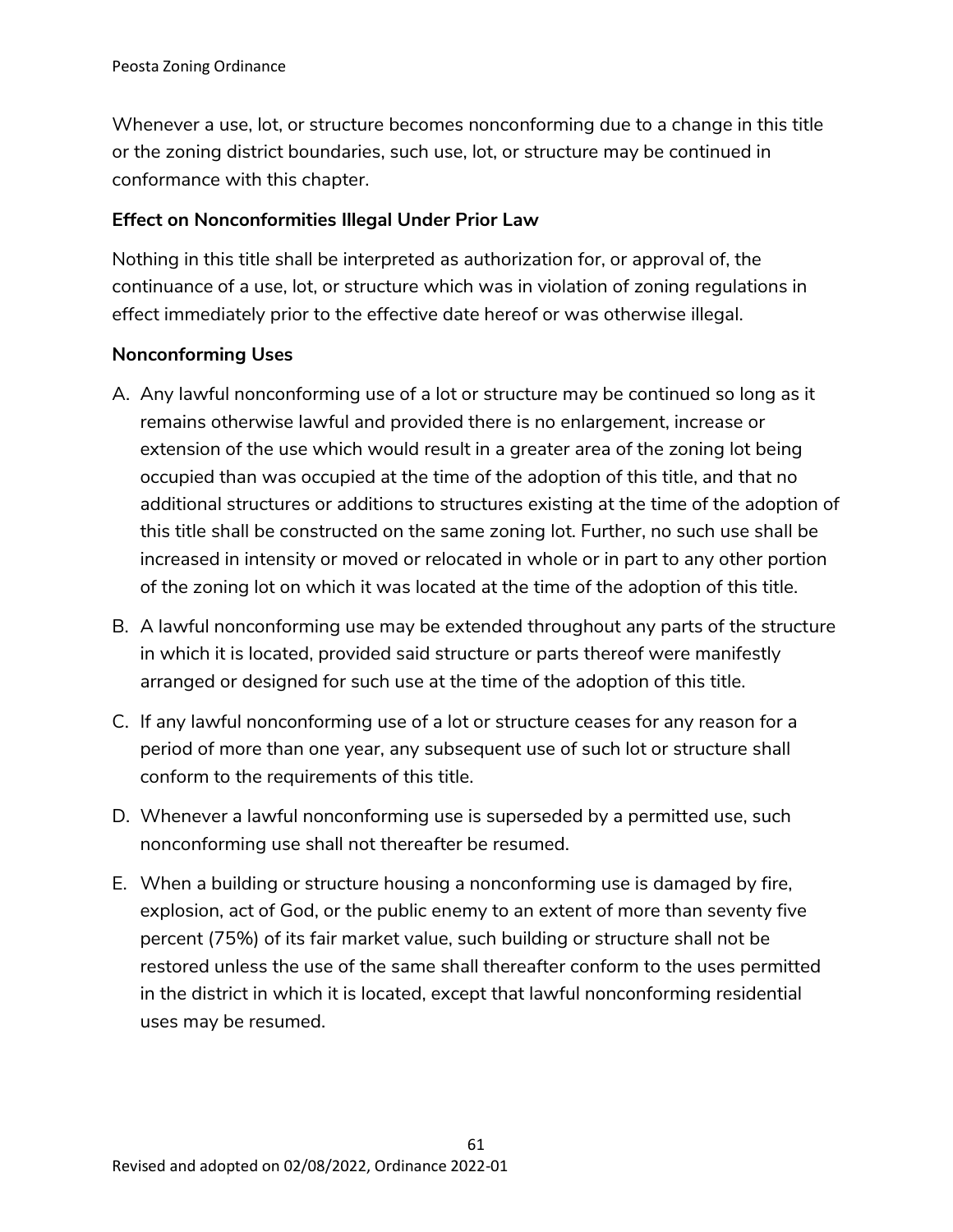# **Nonconforming Lots**

- A. Any lot having insufficient area, width or depth for the zoning district in which it is located, lacking frontage on an improved public street or an improved private street of a planned district, or any combination thereof, shall be considered a lawful nonconforming lot only if it was conforming, lawfully platted, and filed in the office of the Dubuque County recorder prior to the adoption of this title or if a deed or other instrument in the owner's chain of title creating or containing a legal description consistent with the current dimensions of such lot was lawfully recorded and filed in the office of the Dubuque County recorder prior to the adoption of this title.
- B. On any single, lawful nonconforming lot located within a zoning district which permits single-family detached residential dwellings, one such dwelling may be constructed by right, provided that setbacks (yards), height, lot coverage, and offstreet parking requirements of the zoning district within which the parcel is located are complied with, and all appropriate permits are obtained prior to any construction activity.

## **Nonconforming Structures**

- A. Structures that were lawfully constructed prior to the adoption of this title, but which could not be constructed under the terms of this title by reason of restrictions on area, lot coverage, height, setbacks (yards), location on the lot or other requirements concerning structures, shall hereafter be considered lawful nonconforming structures. They may continue to exist so long as they remain otherwise lawful, provided that no reconstruction, enlargement, or alteration of said structures shall occur that will increase their nonconformity except as provided herein. However, any lawful nonconforming structure or portion thereof may be altered to reduce its nonconformity.
- B. Alterations conducted by order of the city to comply with building or life safety code provisions shall be permitted.
- C. When a lawful nonconforming structure is damaged by fire, explosion, act of God, or the public enemy to an extent of more than seventy five percent (75%) of its fair market value, such structure shall not be restored except in conformance with the requirements of the district in which it is located. However, lawful nonconforming structures used solely for residential uses may be reconstructed to their location, size, and external dimensions that existed at the time of damage. Residential lawful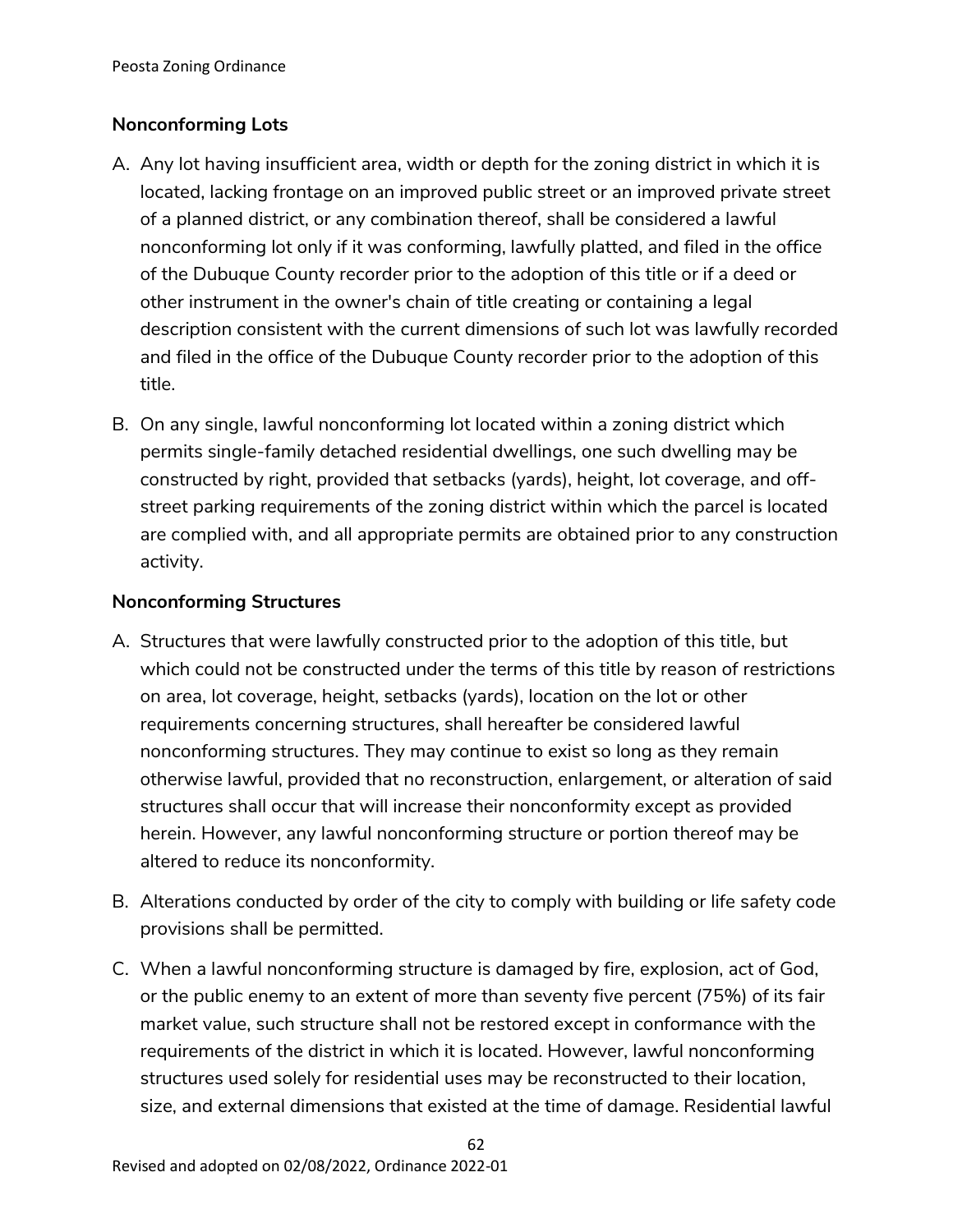nonconformities may be expanded provided they comply with the schedule of R-2A alternate two-family residential district regulations. (Ord. 52-09, 10-19-2009)

## **Nonconforming Characteristics of Use**

Whenever, due to the adoption or amendment of this title, off street parking, paving of parking area, landscaping, screening, and similar site improvements do not conform to the requirements of this title, the deficiencies shall be considered lawful nonconforming characteristics of such use. Said deficiencies shall be brought into conformance whenever the use, lot, or structure with which they are associated is expanded by twenty five percent (25%) or more of building area existing at the time of adoption of this title.

## **6. Administration and Enforcement**

## **Zoning Administrator**

The City Council shall designate a Zoning Administrator who shall be responsible for the administration and enforcement of this ordinance. The Zoning Administrator may be provided with the assistance of such other persons as the City Council may direct.

## **Building Permit Required**

Building permits must be approved before the beginning of construction, and a certificate of compliance shall be issued within ten (10) days after the lawful erection or alteration of the building is completed. A record of all certificates shall be kept on file in the office of the Zoning Administrator, and copies shall be furnished upon request to any person having a proprietary, or tenancy interest in the building affected.

#### **Certificate of Occupancy**

No land shall be occupied or used, and no buildings hereafter erected or structurally altered shall be occupied or used, in whole or in part, for any purpose whatsoever, until a certificate of occupancy is issued by the Zoning Administrator, stating the building and use comply with the provisions of this chapter and other building and health ordinances of the City. No change of use shall be made in any building, or part thereof, now, or hereafter erected, or structurally altered, unless a certificate of occupancy shall be issued to make a change and unless the changes are in conformity with the provisions of this chapter.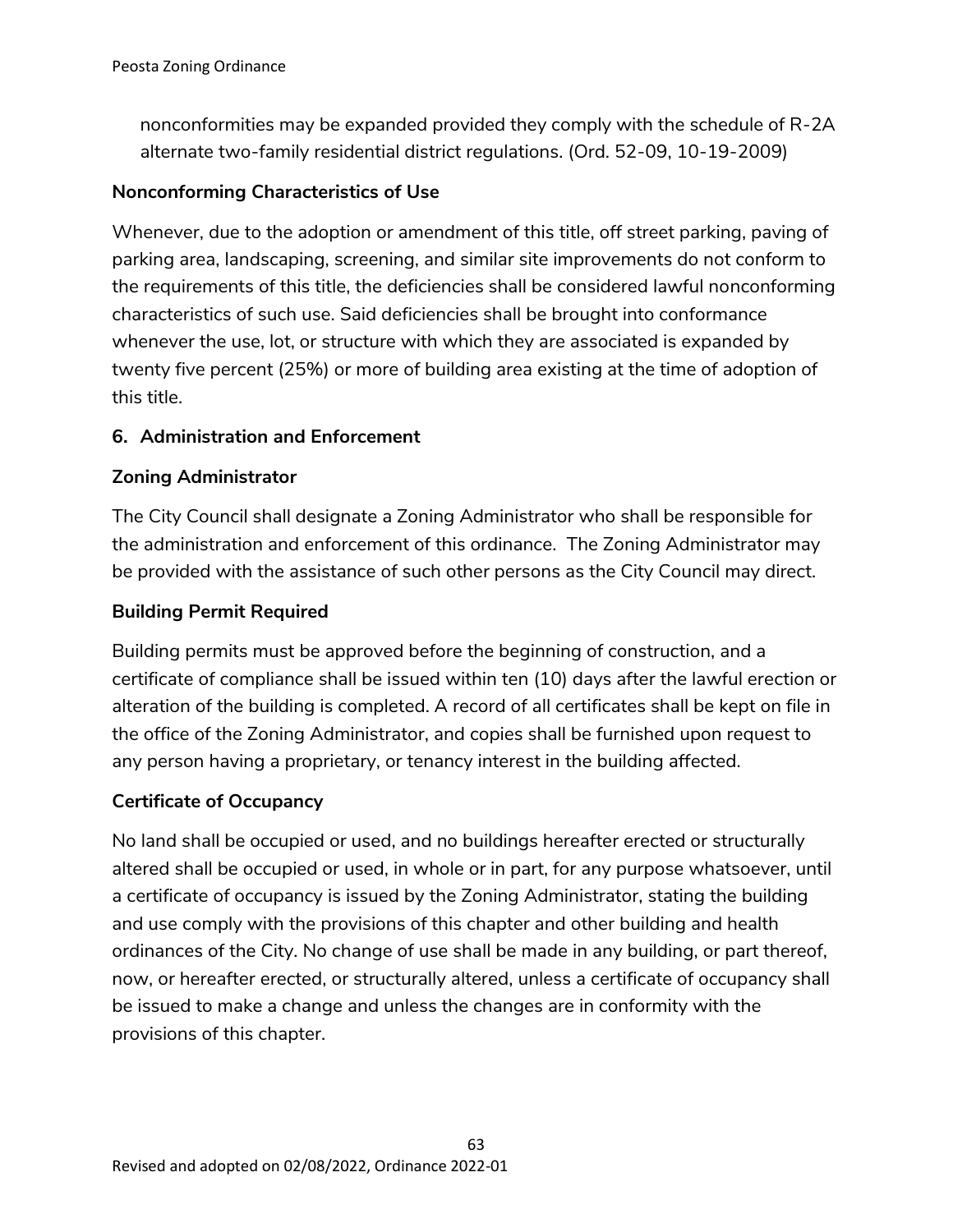## **Fees**

Any application for action taken under this ordinance shall be submitted along with the required fee, as established by resolution of the City Council. All required fees shall be submitted to the Zoning Administrator. The schedule of fees shall be posted in the office of the Zoning Administrator. Until all applicable fees, charges, and expenses have been paid in full, no action shall be taken on any application or appeal.

## **Violations**

Whenever a violation of this ordinance occurs, or is alleged to have occurred, any person may file a written complaint. Such complaint stating fully the causes and basis thereof shall be filed with the Zoning Administrator. The Zoning Administrator shall record properly such complaint, immediately investigate, and take action thereon as provided by this ordinance.

## **Enforcement Procedure**

Whenever the Zoning Administrator finds that any provision of this ordinance is being violated, the Zoning Administrator shall notify in writing the person responsible for such violations, indicating the nature of the violation and ordering the action necessary to correct it. The Zoning Administrator shall order discontinuance of use of land, buildings, or structures in violation of this ordinance; removal of buildings or structures or additions, alterations, or structural changes in violation of this ordinance; discontinuance of any work being done in violation of this ordinance; or shall take any other action authorized by this ordinance to ensure compliance with or to prevent violation of its provisions

#### **Penalties**

Violation of the provisions of this ordinance or failure to comply with any of its requirements, including violations of conditions and safeguards established in connection with grants of variances or special exceptions, shall constitute a misdemeanor. Any person who violates this ordinance or fails to comply with any of its requirements shall upon conviction thereof be fined not more than \$200 or imprisoned for not more than 30 days, or both, and in addition shall pay all costs and expenses involved in the case. Each day such violation continues shall be considered a separate offense.

The owner or tenant of any building, structure, premises, or part thereof, and any architect, builder, contractor, agent, or other person, who commits, participates in,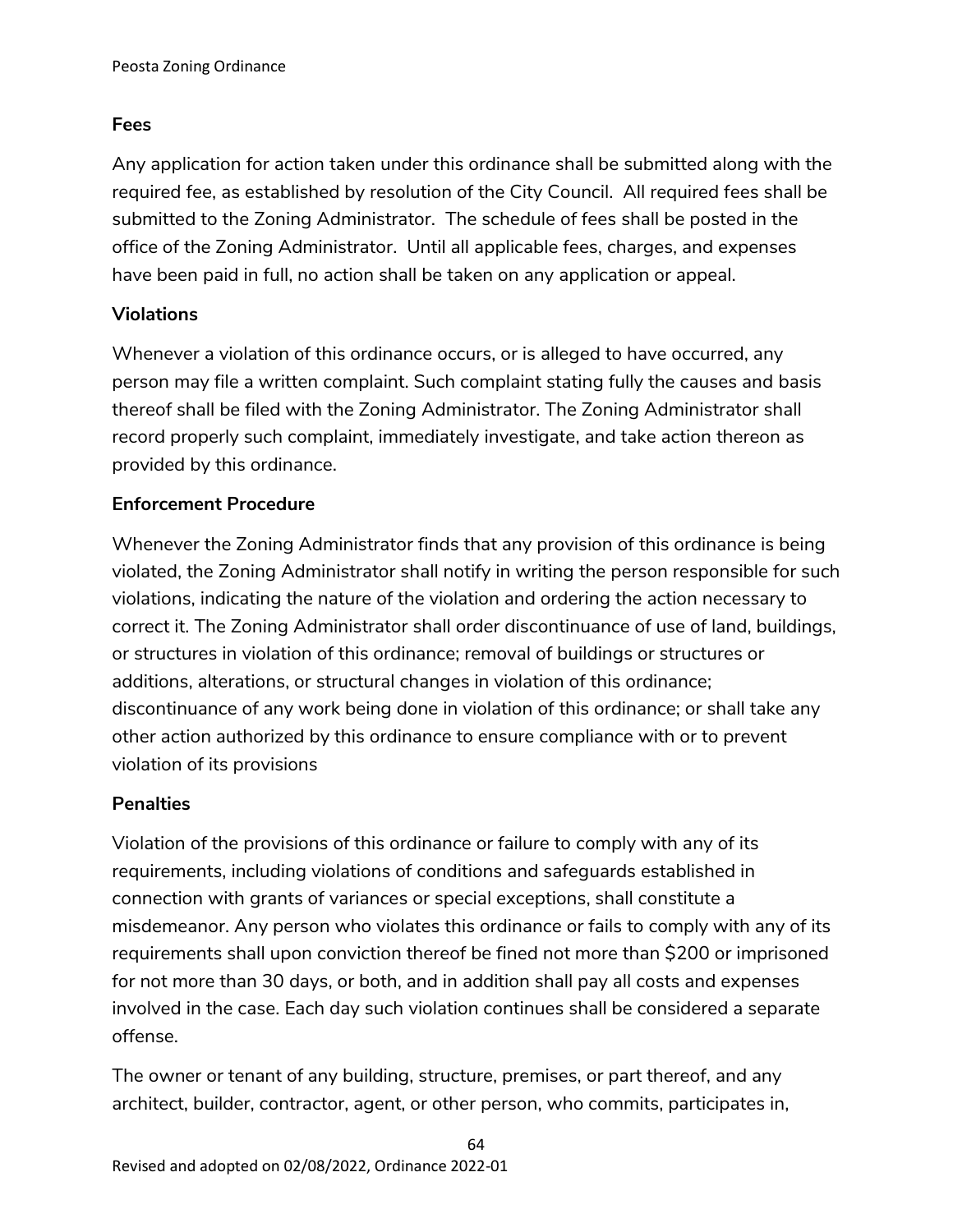assists in, or maintains such violation may each be found guilty of a separate offense and suffer the penalties herein provided.

Nothing herein contained shall prevent the City from taking such other lawful action as is necessary to prevent or remedy any violation.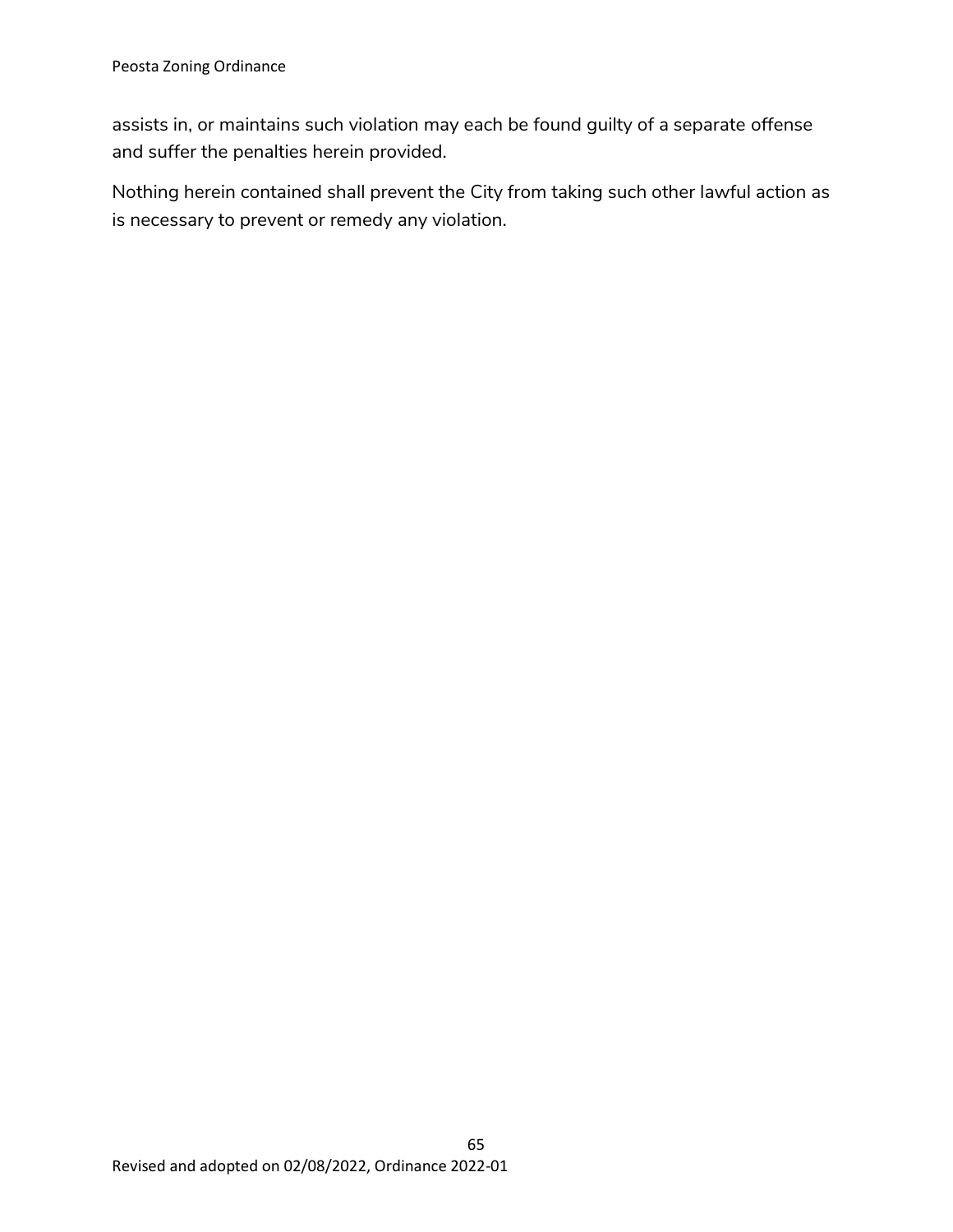## **7. Zoning Board of Adjustment**

Zoning Board of Adjustment

- A. Membership: The board shall consist of five (5) members appointed by the city council.
- B. Term Of Office: Members of the board shall be appointed for a term of five (5) years, excepting that when the board shall first be created, one member shall be appointed for a term of five (5) years, one for a term of four (4) years, one for a term of three (3) years, one for a term of two (2) years, and one for a term of one year.
- C. Removal: Board members may be removed for cause by the city council upon written charges and after a public hearing.
- D. Vacancies: Vacancies on the board shall be filled for the unexpired term of any member whose term becomes vacant.

## **General Board Procedures**

- A. Meetings: Meetings of the board shall be held at the call of the chairperson and at such other times as the board may determine. Such chairperson, or in the chairperson's absence, the acting chairperson, may administer oaths and compel the attendance of witnesses. All meetings of the board shall be open to the public. The board shall keep minutes of its proceedings, showing the vote of each member upon each question, or if absent or failing to vote, indicating such fact, and shall keep records of its examinations and other official actions, all of which shall be immediately filed in the office of the board and shall be a public record. The board may in addition adopt general rules of procedure consistent with the provisions of this title.
- B. Vote Of Board: The concurring vote of three (3) members of the board shall be necessary to reverse any order, requirement, decision, or determination of any administrative official, or to decide in favor of the applicant on any matter upon which it is required to pass under this title, or to effect any variation in such title, or to adopt, repeal, or amend any rule of procedure adopted pursuant to this chapter.

#### **General Powers**

The board shall have the following powers: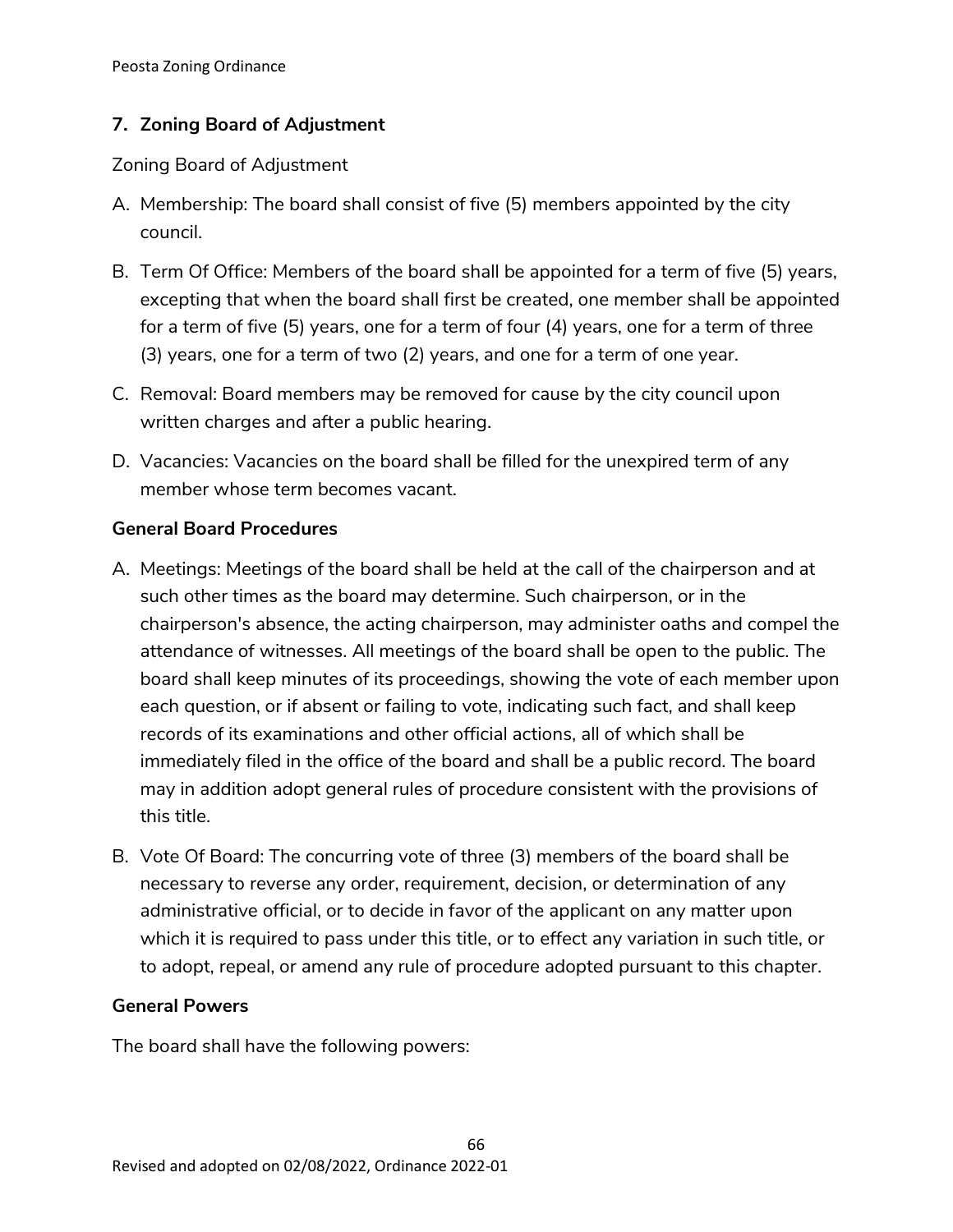- A. Appeals From Administrative Official: To hear and decide appeals where it is alleged there is error in any order, requirement, decision, or determination made by an administrative official in the enforcement of any ordinance adopted pursuant to Iowa Code chapter 414, as such may be amended from time to time.
- B. Conditional Uses: To hear and decide applications for conditional use permits upon which such board is required to pass under the provisions of this title.
- C. Variances: To authorize upon appeal in specific cases such variance from the bulk regulation provisions of this title, parking and sign requirements of this title as will not be contrary to the public interest, where owing to special conditions a literal enforcement of these provisions will result in unnecessary hardship, and so that the spirit of these provisions shall be observed, and substantial justice done.
- D. Special Exceptions: To hear and decide applications for special exceptions to the terms of this title, in accordance with the general regulations of the zone in which the property is located and specific standards contained herein.

## **Appeal from Administrative Official**

- A. Authorization: Appeals may be made by any person aggrieved or any municipal officer, department, board, or bureau affected by any order, requirement, decision, or determination made by an administrative official in the enforcement of this title.
- B. Appeal Procedure: Appeals may only be filed within thirty (30) days immediately following the date of the administrative action which is the subject to the appeal. An appeal is filed by delivering to the administrative office involved and to the board a completed notice of appeal, together with the required fee. Official notice of appeal forms shall be available without cost from the Zoning Administrator. The notice of appeal must, in addition to all other information required by the form, specify the particular grounds for the appeal. The officer from whom the appeal is taken shall forthwith transmit to the board all documents constituting the record upon which action appealed from was taken.
- C. Effect of Appeal: An appeal stays all proceedings in accordance with Iowa Code section 414.11.
- D. Board Decision on Appeal: In exercising its powers of appeal, the board may, in conformity with the provisions of this title, reverse or affirm, wholly or partly, or may modify the order, requirement, decision, or determination appealed from and may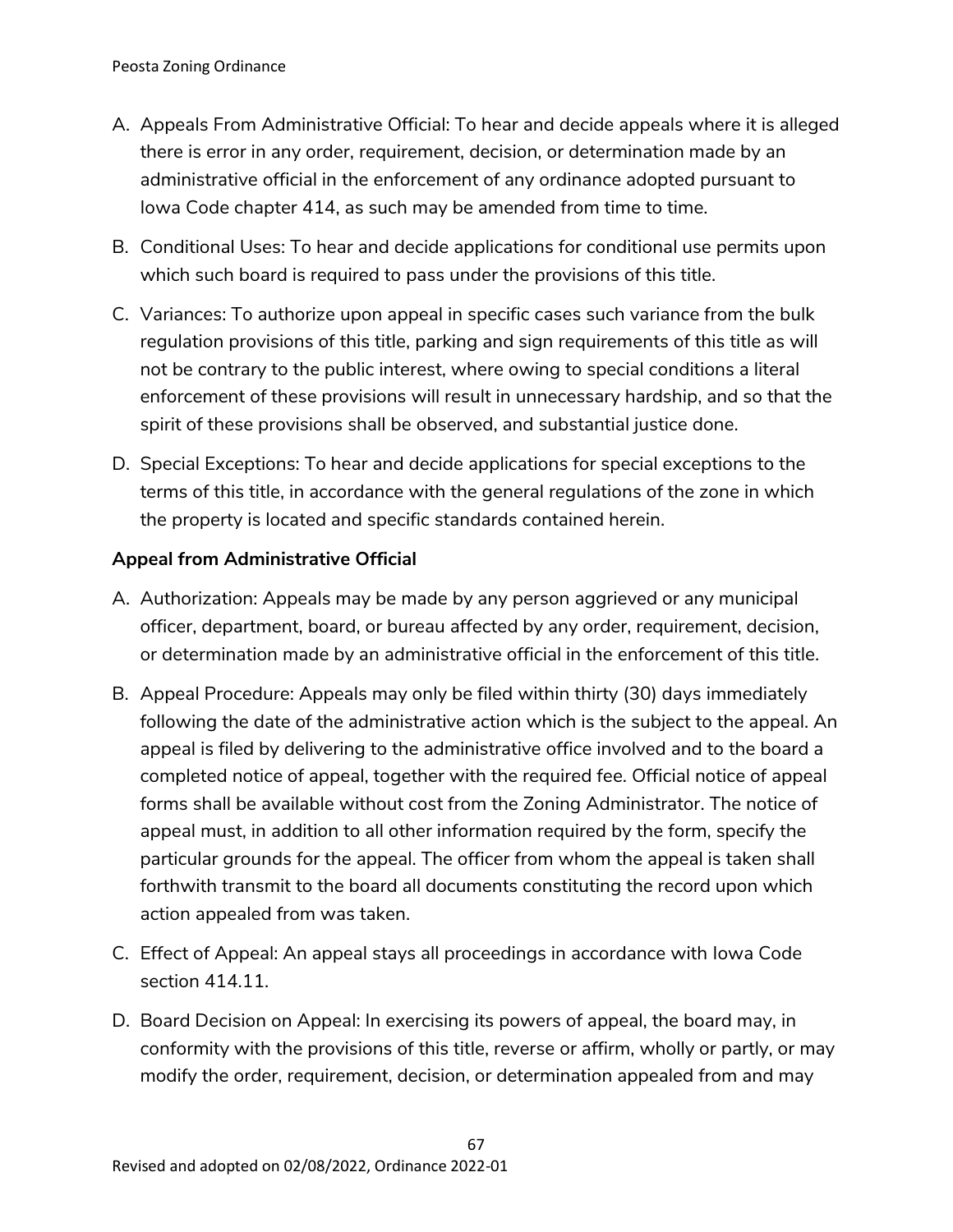make such order, requirement, decision, or determination as ought to be made, and to that end shall have all the powers of the officer from whom the appeal is taken.

#### **Conditional Use Permit Procedure**

- A. Generally: The zoning board of adjustment may allow as conditional uses only those uses classified as conditional uses in this title. No conditional use shall be allowed in a particular district unless such use is specifically permitted as a conditional use in the regulations for that district and the board shall not act upon any conditional use permit application unless and until the requirements for each conditional use within the specific district in which it is located have been met.
- B. Application:
	- 1. Any person may file an application to use property for one of the conditional uses permitted in the district in which the property is located. All applications for a conditional use permit shall be made upon the official form for such applications which shall be available from the Zoning Administrator.
	- 2. Review of the application for a conditional use permit may be obtained by delivering the completed application form to the Zoning Administrator together with payment of the required fee.
	- 3. The board may require the applicant for a conditional use permit to supply any further information beyond that contained in the application where it reasonably considers such information necessary to make the determinations required by this chapter.
- C. Notice and Meting Requirements: Following receipt of the completed application form the board shall, with due diligence, hold a public meeting to consider the application for a conditional use permit. Notice of the time and place of the public hearing shall be published in the newspaper of general circulation at least seven (7) days and not more than twenty (20) days prior to such hearing. The board shall direct and require verification that notice of the time and place of the meeting has been sent by first class mail to all owners of property within two hundred feet (200') of the property at which the conditional use permit is sought. At the public meeting, all interested parties shall be afforded a reasonable opportunity to appear and express their views on the application, either in person or by agent. A record of such meeting shall be entered into the minutes of the board.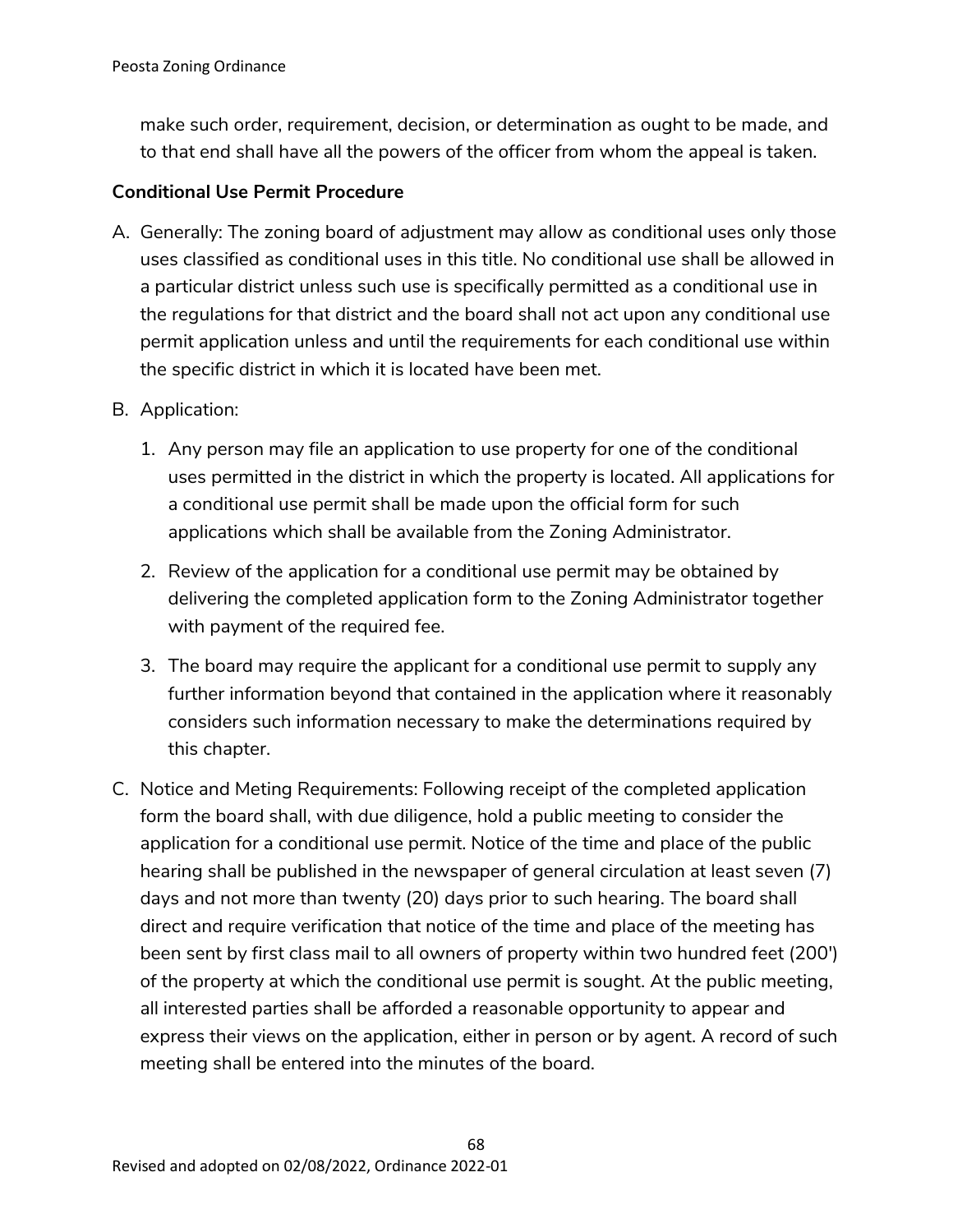## **Standards for Granting Conditional Use Permit**

No conditional use permit shall be granted unless the board determines on the basis of specific information presented at the public meeting or contained in the application for such use that each of the following conditions has been satisfied:

- A. The proposed conditional use will comply with all applicable regulations of this title, including lot requirements, bulk regulations, use limitations, and all other standards or conditions contained in the provisions authorizing such use.
- B. Adequate utility, drainage and other necessary facilities or improvements have been or will be provided.
- C. Adequate access roads or entrances and exit drives will be provided and will be designed so as to prevent traffic hazards and to minimize traffic conflicts and congestion in public streets and alleys.
- D. The use shall not commence until applicant has provided written evidence that all necessary permits and licenses required for the operation of the conditional use have been obtained.
- E. All exterior lighting fixtures are shaded wherever necessary to avoid casting direct light upon any property located in a residential district.
- F. The location and size of the conditional use, the nature and intensity of the activities to be involved or conducted in connection with it, the size of the site in relation thereto, and the location of the site with respect to streets giving access to the conditional use, shall be such that it will be in harmony with the appropriate and orderly development of the district and neighborhood in which it is located.
- G. The location, nature and height of buildings, structures, walls, and fences on the site and the nature and extent of landscaping and screening on the site shall be such that the use will not reasonably hinder or discourage the appropriate development, use and enjoyment of the adjacent land, buildings, and structures.
- H. The proposed conditional use will not cause substantial injury to the value of other property in the neighborhood in which it is located and will contribute to and promote the convenience and welfare of the public.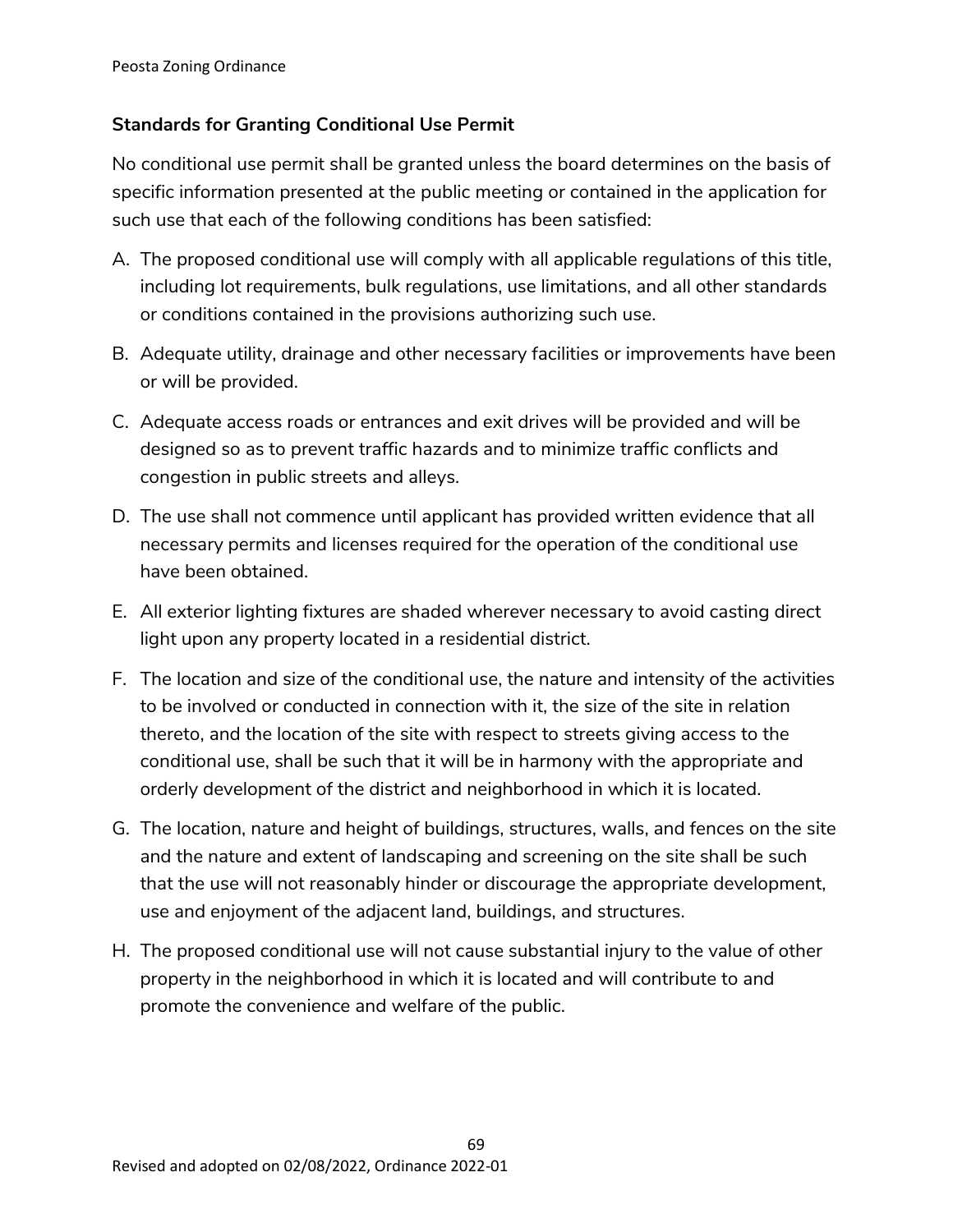# **Conditions and Restrictions on a Conditional Use Permit**

- A. Imposition Of Conditions And Restrictions: In granting a conditional use permit, the board may impose any conditions or restrictions it reasonably considers necessary to ensure full compliance with the standards of section Standards for Granting Conditional Use Permit, of this chapter to reduce or eliminate any detrimental effect of the proposed conditional use permit upon the neighborhood or the district, or to carry out the general purposes and intent of this title.
- B. Modification Of Conditions And Restrictions: Any subsequent change or modification of a condition or restriction imposed by the zoning board of adjustment in granting a conditional use permit must be approved in the same manner and with the same requirements as the original application for a conditional use permit.
- C. Violation Of Conditions And Restrictions: A violation of such conditions and restrictions, when made a part of the terms under which the conditional use permit is granted, shall be deemed a violation of this title.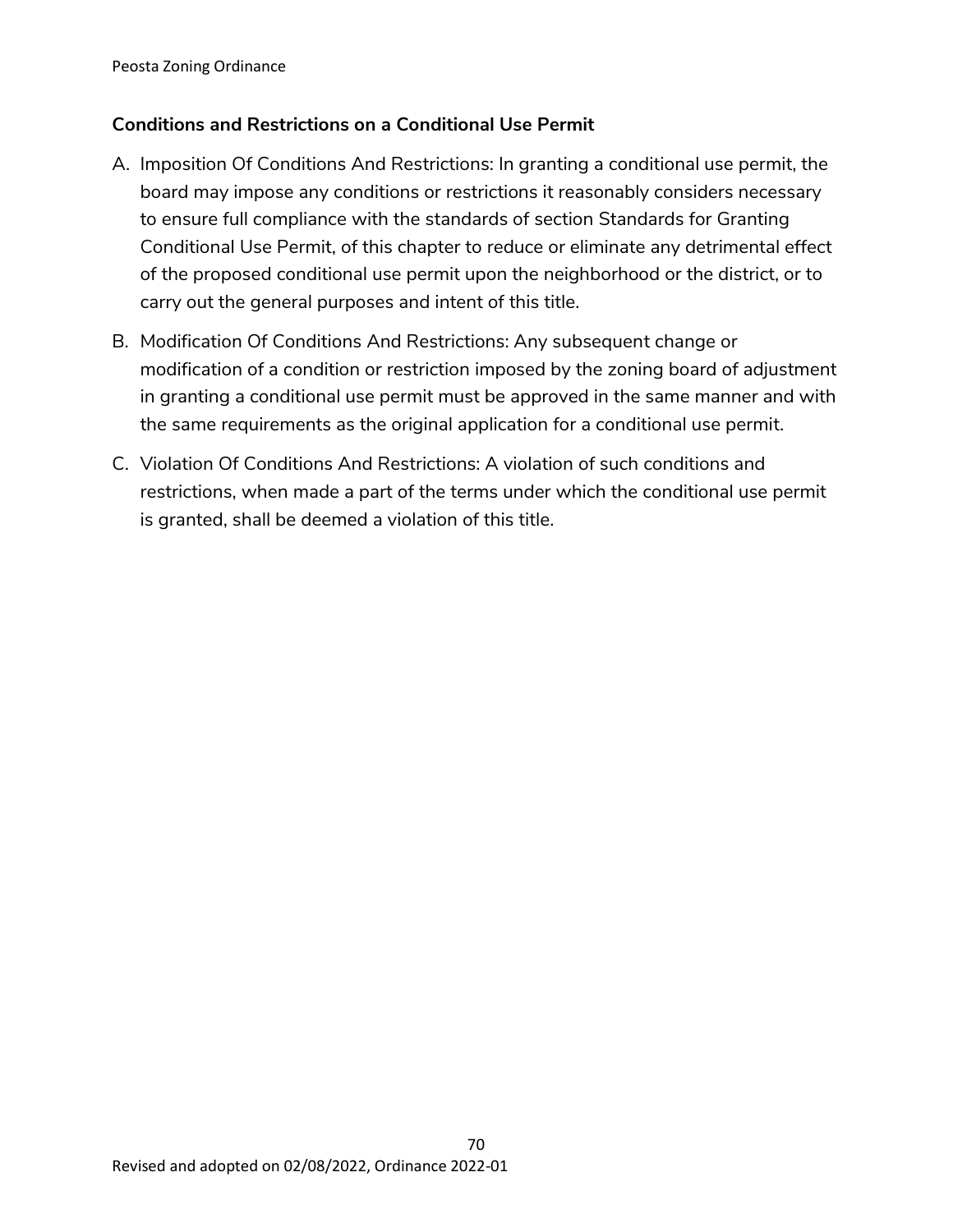## **Decision and Records**

The board shall render a written decision on an application for a conditional use permit after the close of the meeting. The decision of the board shall contain specific findings of fact supporting the granting or denial of the conditional use permit and shall clearly set forth any conditions or restrictions imposed. The board shall maintain the record of all actions with respect to applications for conditional use permits and shall notify the city council of their decisions on each application.

## Period of Validity: Expiration

- A. No conditional use permit granted by the board shall be valid for a period longer than two (2) years from the date on which the board grants the permit, unless within such two (2) year period:
	- 1. A building permit is obtained, and the erection or alteration of a structure is started, or
	- 2. A certificate of occupancy is obtained, if required, and the use is commenced.
- B. The board may grant a maximum of one extension not exceeding six (6) months, upon written application, without notice of hearing.

#### **Variance Procedure**

- A. Application
	- 1. Any person owning property may apply for a variance from the literal enforcement of the bulk regulation provisions including parking and sign requirements of this title for the property or structure involved. All applications for a variance shall be made on the official form for such applications which shall be available from the Zoning Administrator.
	- 2. Review of the application for a variance may be obtained by delivering the completed application form to the planning services department together with payment of the required fee.
	- 3. Prior to its review, the board may require the applicant for a variance to supply any further information beyond that contained in the application where it reasonably considers such information necessary to make the determination.
- B. Notice and Meeting Requirements: Following receipt of a completed application the board shall, with due diligence, consider such application at a public meeting. Notice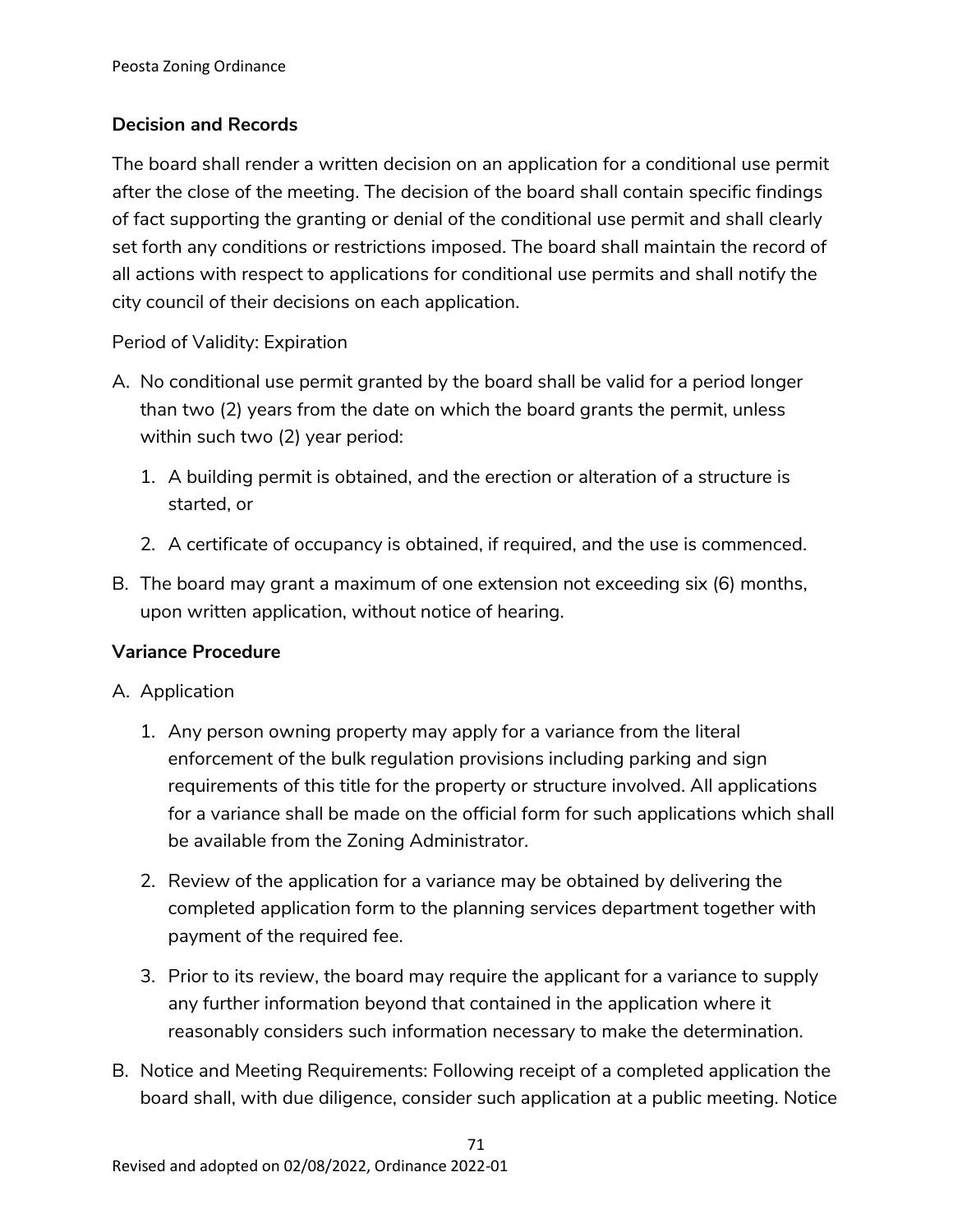of the time and place of the public hearing shall be published in the newspaper of general circulation at least seven (7) days and not more than twenty (20) days prior to such hearing. The board shall direct and require verification that notice of the time and place of the meeting has been sent by first class mail to all owners of property within two hundred feet (200') of the property for which the variance is sought. At the public meeting, all interested parties shall be afforded a reasonable opportunity to appear and express their views on the application, either in person or by agent. A record of such meeting shall be entered into the minutes of the board.

- C. Requirements for Granting of Variance: The board shall grant a variance only under exceptional circumstances where practical difficulty or unnecessary hardship is so substantial, serious, and compelling that relaxation of the general restrictions ought to be granted. No variance shall be granted unless the applicant shall show, and the board shall find that:
	- 1. The particular property, because of size, shape, topography, or other physical conditions, suffers singular disadvantage, which disadvantage does not apply to other properties in the vicinity; and
	- 2. Because of this disadvantage, the owner is unable to make reasonable use of the affected property; and
	- 3. This disadvantage does not exist because of conditions created by the owner or previous owners of the property; and
	- 4. Granting the variance requested will not confer on the applicant any special privilege that is denied to other lands, structures, or buildings in the same district; and
	- 5. Granting of the variance will not be contrary to the public interest, will not adversely affect other property in the vicinity, and will be in harmony with the intent and purpose of the provision waived.
	- 6. In passing a variance, the board shall not consider prospective financial loss or gain to the applicant.
- D. Conditions and Restrictions Attached to Granting of Variance: In granting a variance, the board may impose any conditions or restrictions it reasonably considers necessary to ensure full compliance with the intent and regulations of the provision waived, to reduce or eliminate any detrimental effect of the proposed variance upon the neighborhood or the public welfare, or to carry out the general

72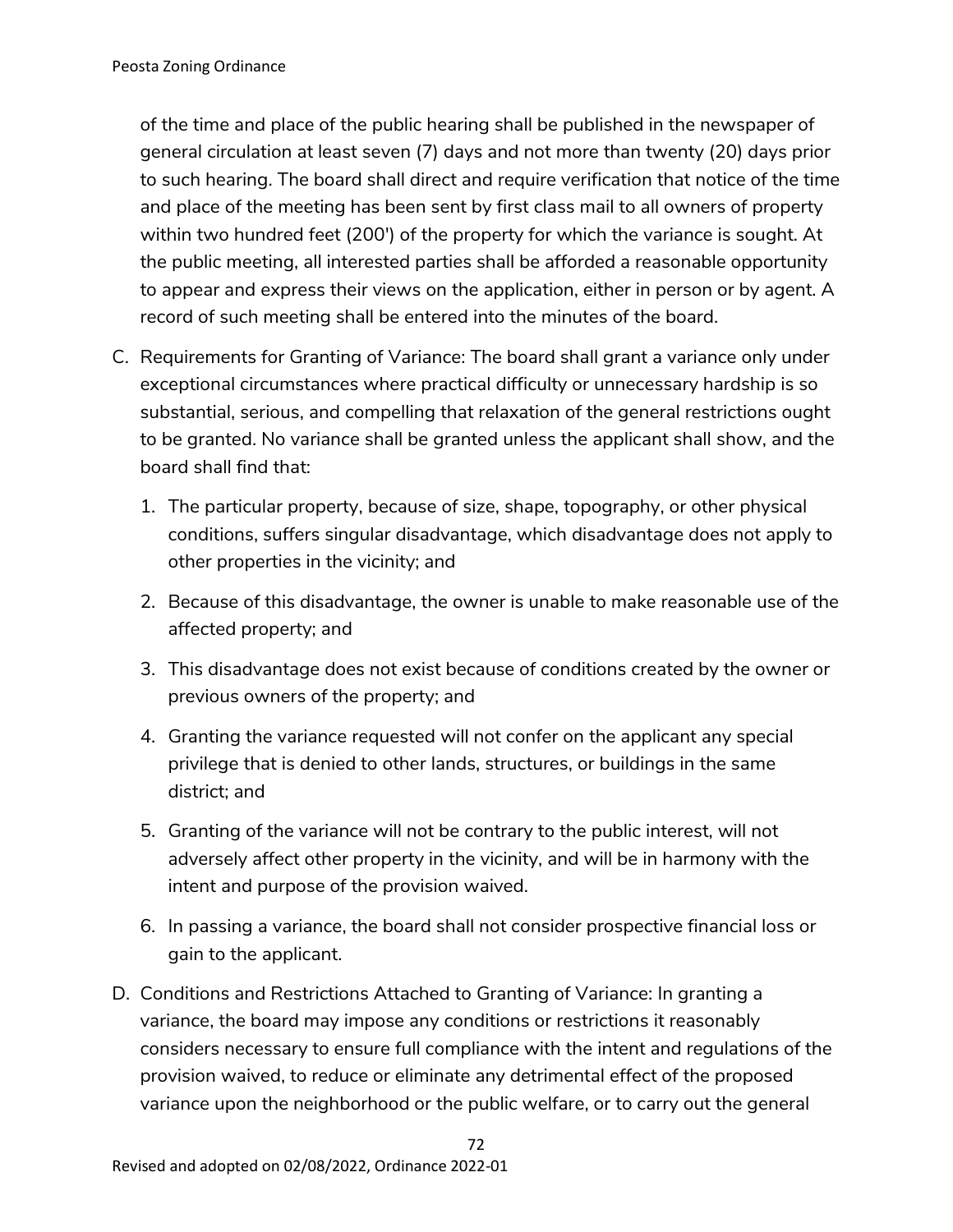purposes and intent of the provision waived. Violation of such conditions and restrictions, when made a part of the terms under which a variance is granted, shall be deemed a violation of this title.

E. Decisions and Records. The board shall render a written decision on an application for a variance after the close of the meeting. The decision of the board shall contain specific findings of fact supporting the granting or denial of the variance and shall clearly set forth any conditions or restrictions imposed. The board shall maintain complete records of all action with respect to applications for a variance.

## **Special Exceptions**

- A. Special Exceptions: The board of adjustment shall have the power to grant a special exception in the following instances:
	- 1. Any person owning property used solely for residential purposes may apply for a special exception from the literal enforcement of the bulk regulation requirements for the property or structure involved.
	- 2. To determine the district in which a commercial venture or industry should be located where such commercial venture or industry is not specifically mentioned in this title. Such classification shall be based upon comparison with other similar uses specifically mentioned, and on an evaluation of its operation and effect upon uses within the surrounding district or districts.
- B. Application. All applications for a special exception shall be made on the official form for such applications which shall be available without cost from the Zoning Administrator. The applicant shall be required to supply all pertinent items of information contained on the official application form as a condition to review of such application. Review of the application for a special exception may be obtained by delivering the completed application form to the planning services department together with payment of the required fee. Upon receipt of the completed forms and the required fee, the planning services department shall forthwith transmit a copy of the completed form to the board, retaining the original form as part of the board's permanent records. Prior to its review, the board may require the applicant for a special exception to supply any further information beyond that contained in the application form where it reasonably considers such information necessary to make the determination.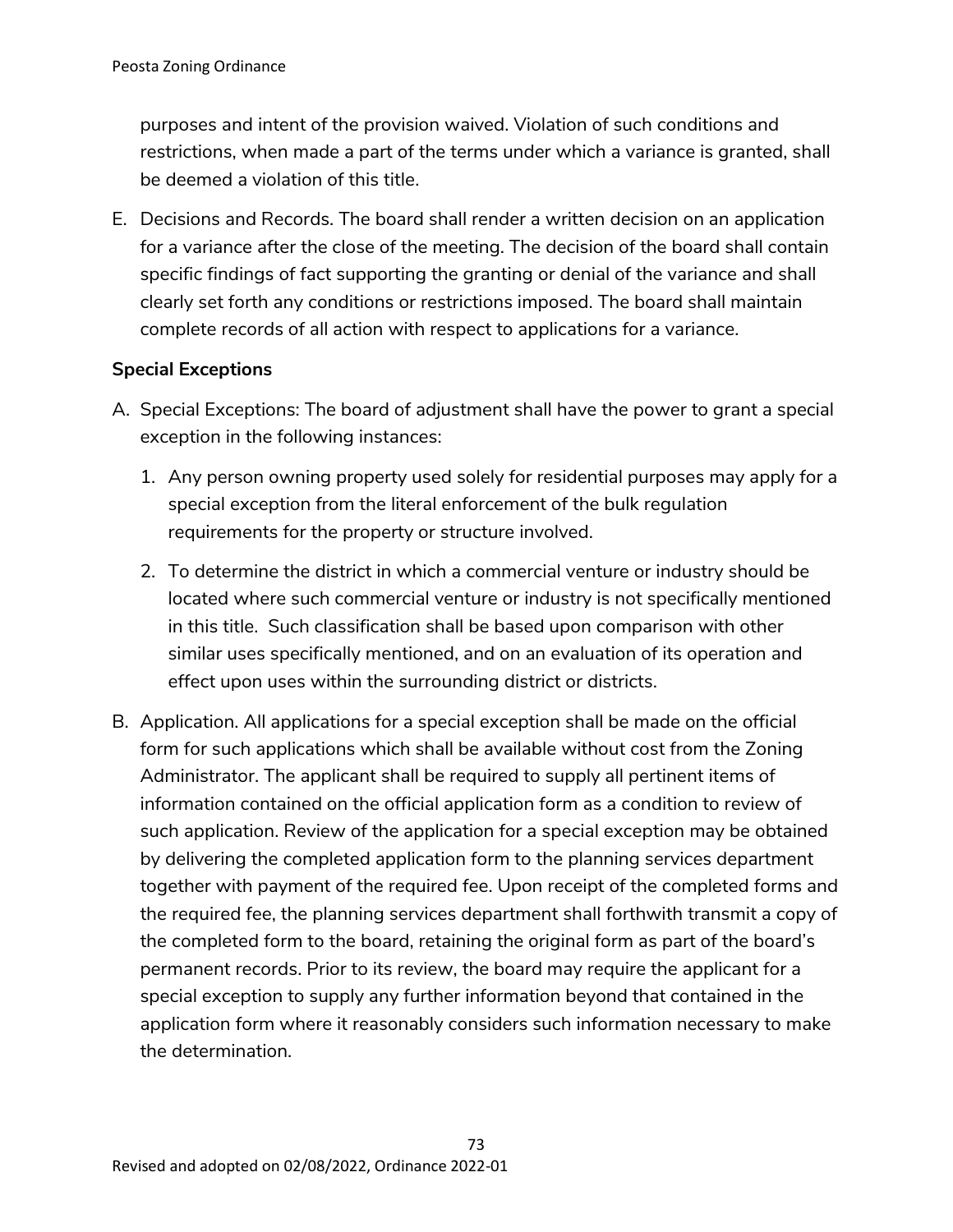- C. Notice and Meeting Requirements: Following receipt of a completed application the board shall, with due diligence, consider such application at a public meeting. The board shall direct and require verification that the applicant, or their agent has sent notice of the time and place of the meeting by first class mail to all owners of property abutting the property for which the special exception is sought, including property directly across the street. At the public meeting, all interested parties shall be afforded a reasonable opportunity to appear and express their views on the application, either in person or by agent. A record of such meeting shall be entered into the minutes of the board.
- D. Requirements for Granting Special Exception: The board shall grant a special exception when the applicant has shown that the following standards have been met or are not applicable:
	- 1. That the specific proposed exception will not be detrimental to or endanger public health, safety, comfort, or general welfare.
	- 2. That the specific proposed exception will not be injurious to the use and enjoyment of other property in the immediate vicinity for the purposes already permitted and will not substantially diminish and impair property values within the neighborhood.
	- 3. That establishment of the specific proposed exception will not impede the normal and orderly development and improvement of the surrounding property for uses permitted in the zone in which such property is located.
	- 4. That adequate utilities, access roads, drainage and other necessary facilities are being provided.
	- 5. That, except for the specific exception being proposed, any structure shall in all other respects conform to the applicable regulations or standards of the zone in which it is to be located.
- E. Conditions and Restrictions Attached to Granting Special Exception: In granting a special exception, the board may impose any conditions or restrictions it reasonably considers necessary to ensure full compliance with the standards of this title, to reduce or eliminate any detrimental effect of the proposed special exception on the neighborhood or the public welfare, or to carry out the general purpose and intent of this title. Violation of such conditions and restrictions, when made a part of the